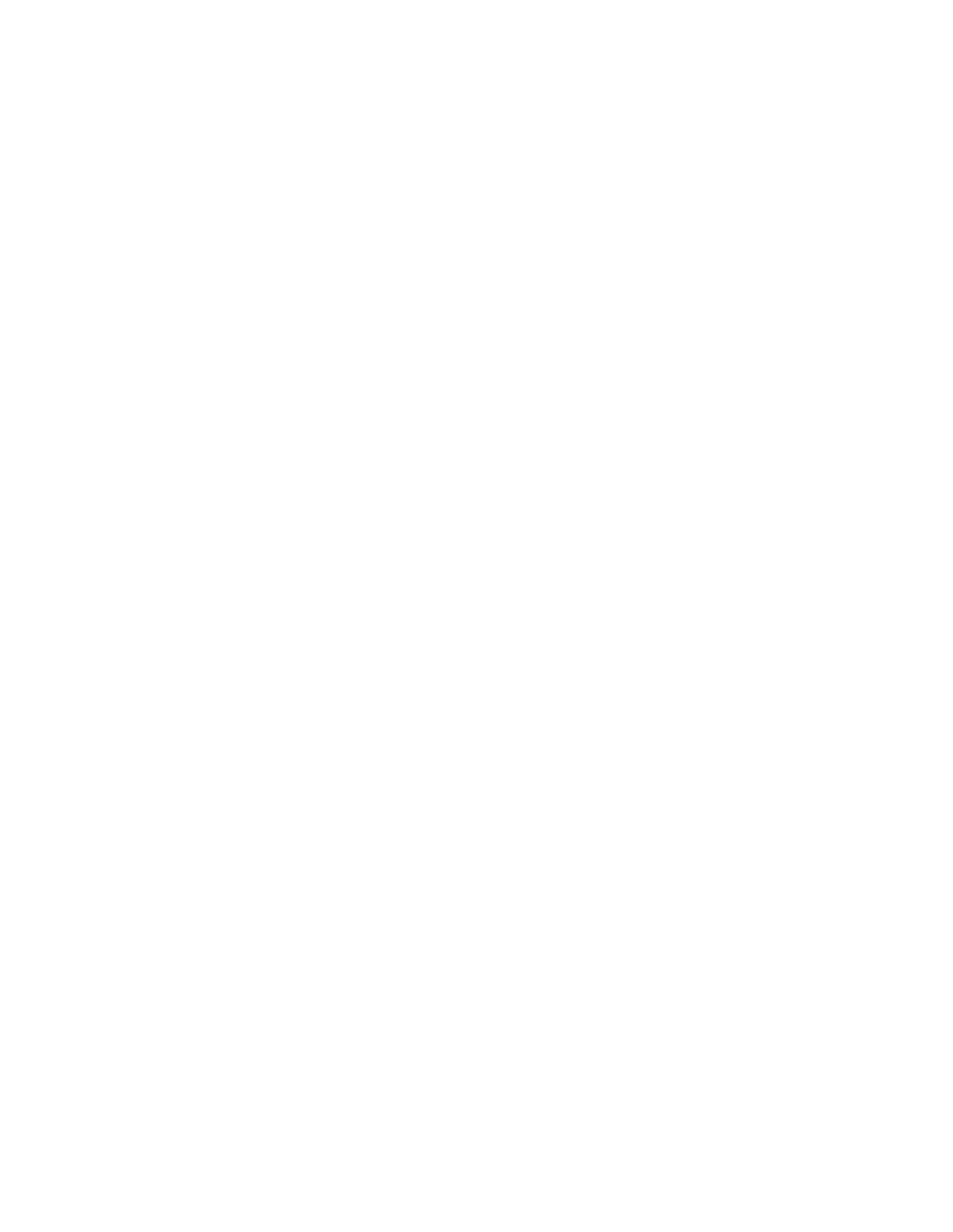# **A Child Is Missing: Providing Support for Families of Missing Children**

**By Duane T. Bowers, LPC**

**2007**

**National Center for Missing & Exploited Children**® **Charles B. Wang International Children's Building 699 Prince Street Alexandria, Virginia 22314-3175 1-800-THE-LOST**® **(1-800-843-5678) www.missingkids.com**

**This project was supported by Grant No. 2009-MC-CX-K002 awarded by the Office of Juvenile Justice and Delinquency Prevention, Office of Justice Programs, U.S. Department of Justice. Points of view or opinions in this document are those of the author and do not necessarily represent the official position or policies of the U.S. Department of Justice.**

> **Copyright © 2007 National Center for Missing & Exploited Children. All rights reserved.**

**National Center for Missing & Exploited Children®, 1-800-THE-LOST®, and CyberTipline® are registered service marks of the National Center for Missing & Exploited Children.**

**This publication is designed to provide accurate and authoritative information in regard to the subject matter covered. The publisher is distributing this publication with the understanding that neither it nor the authors are engaged in rendering legal or other professional services. If legal advice or other expert assistance is required, the services of a competent professional should be sought.**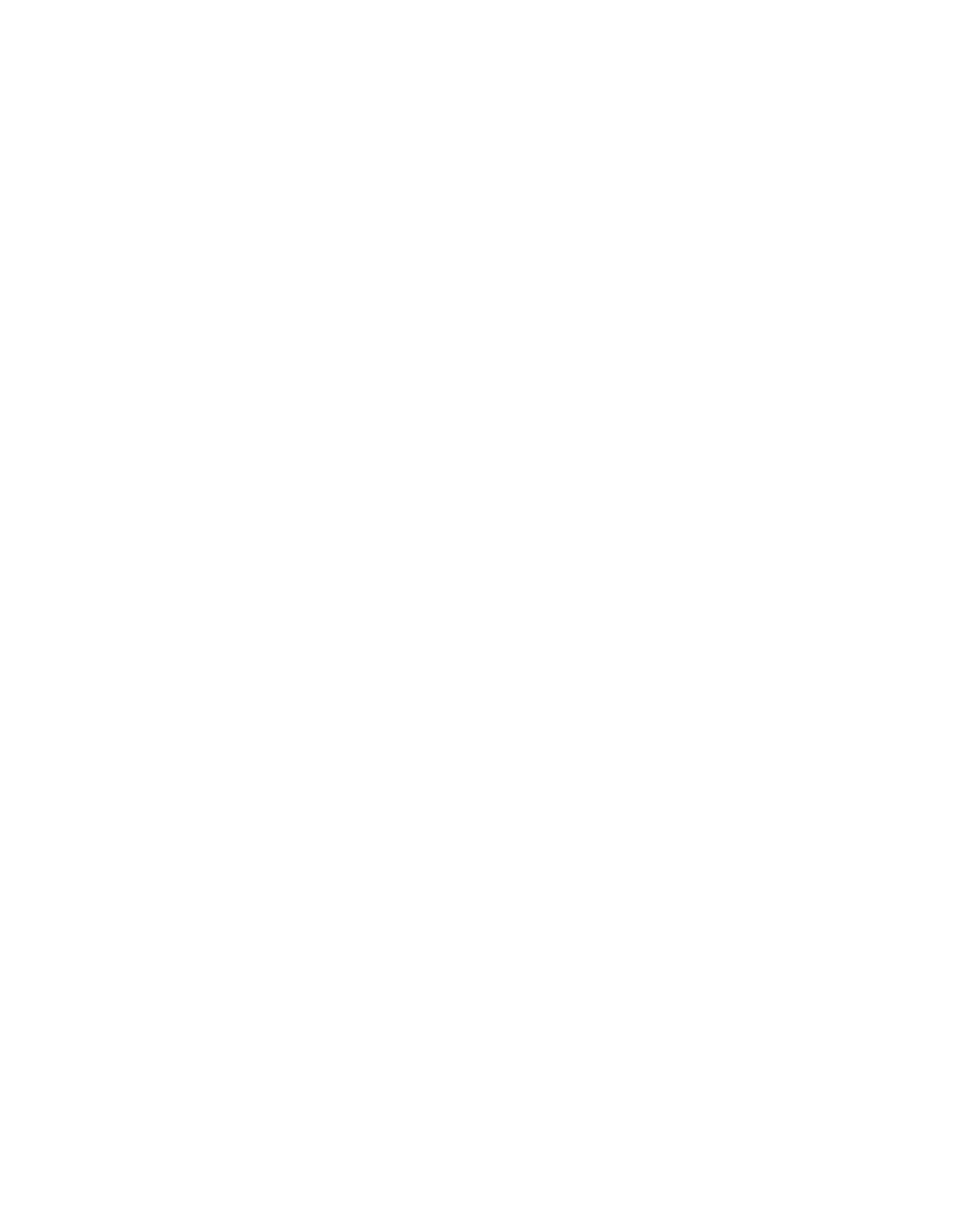# **Contents**

#### **Message to the Reader…v**

#### **Introduction…vii**

#### **A Child Is Missing…1**

Emotional Shock…1 Physical Shock…2 Accept the Temporary Absence…5 Fill the Roles of the Missing Child…7 Review Personal Beliefs About the Status of the Missing Child…9 Feel Through the Pain of the Absence, Uncertainty, Fear, and Guilt…9 Accept Dual Perceptions of Life…13 Create a Long-Term Coping Structure Integrating Both Perceptions…15 Assess Your Own Needs…16

#### **If a Child Runs Away…17**

#### **If a Child Is Abducted by a Family Member…19**

#### **If a Child Is Abducted by a Nonfamily Member…21**

#### **Special Needs of Siblings…25**

Reestablish Structure…25 Accept the Temporary Absence…26 Fill the Roles of the Missing Child…27 Review Personal Beliefs About the Status of the Missing Child…27 Feel Through the Pain of the Absence, Uncertainty, Fear, and Guilt…28 Create a Long-Term Coping Structure…28 Missing or Deceased? Establish a Permanent Relationship With the Sibling…29

#### **When a Child Is Recovered…31**

#### **Additional Thoughts…33**

Supporting the Spirituality of the Family…33 Supporting Friends of the Missing Child…33 Supporting Extended Family Members…33 Supporting the Person Providing Support…34 Supporting the Family Pets…35

#### **Appendix A: Resource List…37**

#### **Appendix B: Reference List…39**

A Child Is Missing - iii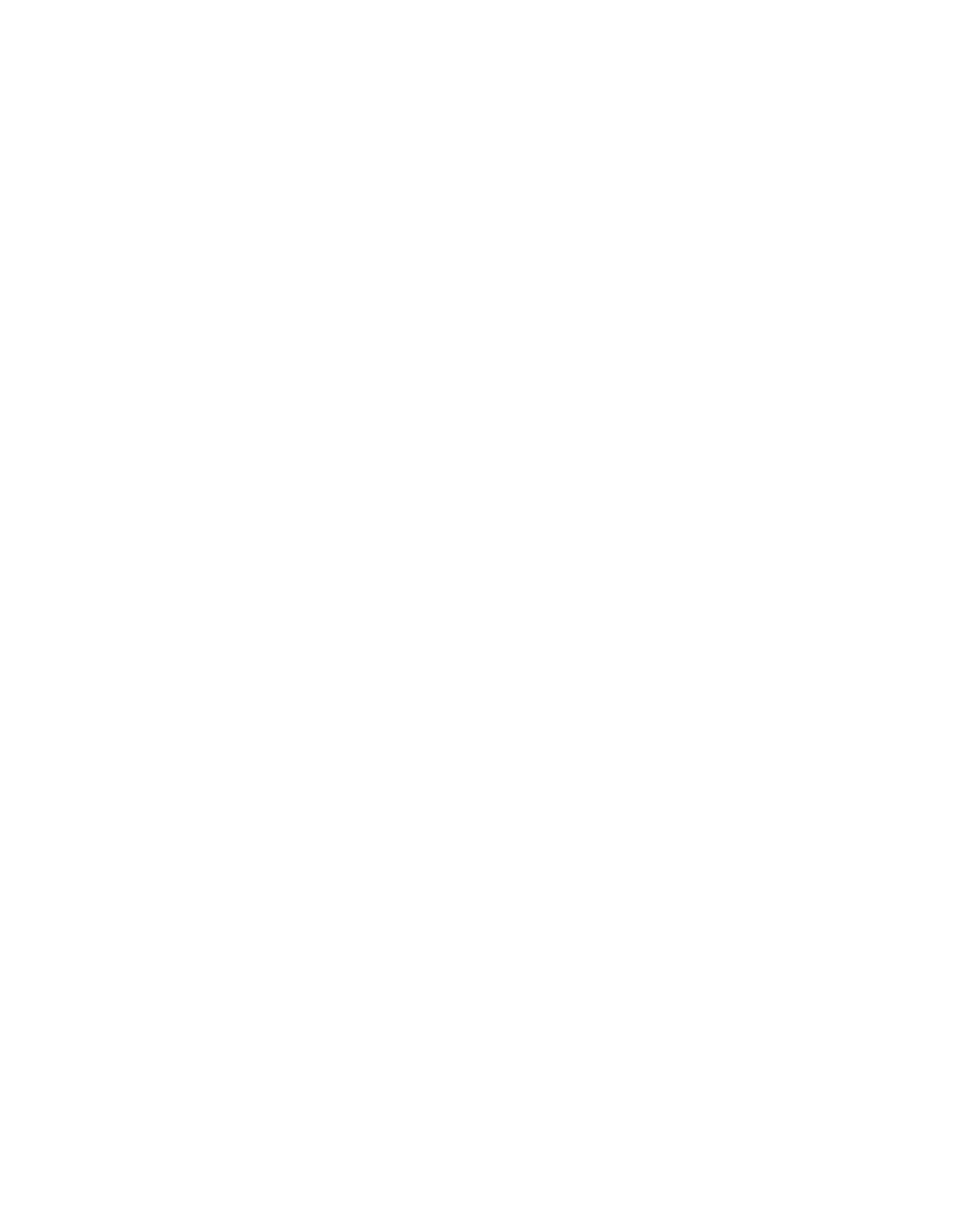# **Message to the Reader**

It was my honor to write this message to the readers of *A Child Is Missing: Providing Support for Families of Missing Children.* It was written for the professionals who may be called upon to assist families with missing children. Most specifically this book is meant as a resource for both professionals in the mental-health field who may treat such families and professionals in agencies from law enforcement to missing-children clearinghouses to nonprofit organizations assisting these families.

We acknowledge this is a wide audience of which members will have different levels of expertise with families addressing trauma. This publication was specifically intended to assist professionals in agencies devoted to supporting families with missing children. Although some agencies do not provide counseling, this publication will assist them in providing needed referrals for more specific treatment to other mental-health professionals.

Being very distressed when a child is missing is a normal reaction to an abnormal event. Most everyone is upset, worried, or frightened. People have different ways of handling these emotions. Some find expressing emotions and talking with supportive others helpful. Others use distraction to lower the distress by focusing on other things. Yet others find comfort in becoming very involved in actions to find the child. These are all perfectly normal reactions, although it may be tough in a family when members have different coping styles.

There are many ways to manage psychological distress that do not require the involvement of a mental-health professional. Talking to family members and friends and relying on the usual sources of support during hard times, such as religion or spirituality, are the most typical ways families cope with a missing child.

In many communities there are legal advocates or programs that help crime victims by offering crisis intervention or support. NCMEC also offers assistance and guidance to families. In today's society families can often find information, resources, or others who have gone through the same situation via the Internet.

When going through this trauma it is helpful to know professional help is available. Some people are so distressed that medication or a consultation with an expert may be useful. Consultation with a specialized expert, such as a psychiatrist or primary care physician, would be needed to make the final determining factors for possible medications for the most common symptoms such as lack of sleep or anxiety.

Formal treatment is likely necessary when extreme distress persists over time and the informal ways of coping do not seem to be working or are insufficient. Professional help should be suggested when emotions are so overwhelming it is difficult or impossible to carry out ordinary tasks such as caring for other children, keeping the household going, and going to school or work. Drug and alcohol consumption should also be assessed.

If there are suicidal thoughts a treatment should be immediately sought. Call 911/the emergency service number in your area or consult with your local emergency room. A more detailed evaluation by a professional would be needed to determine the level of treatment.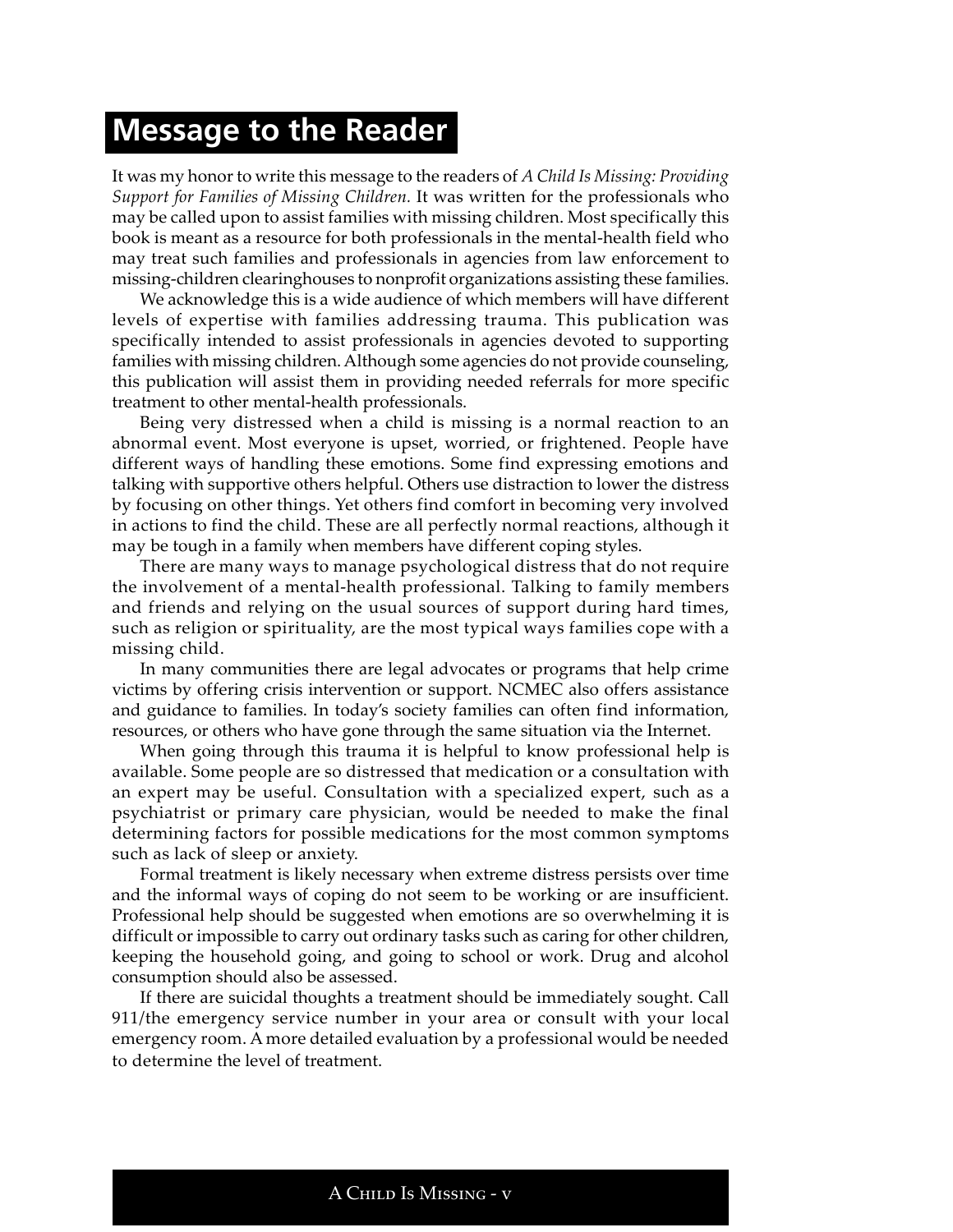And for those family members who may experience guilt, regarding aspects from the initial missing incident to a delayed recovery, the concept of regret might be suggested when providing support. We often do this to help victims and their family members live with actions they perceive contributed to the traumatic situation being experienced. When experiencing guilt over actions such as not watching closely enough, not anticipating danger, leaving a door unlocked, or making a poor decision, the feeling of regret is more helpful than self-blame or guilt. Such may allow the person experiencing guilt to separate his or her actions from those of truly culpable people who may be involved such as an offender.

Thank you for assisting families of missing children. They need the support of many caring people. Working together with other professionals and lay support people helping the family, you will be a part of a vital network supporting families during this difficult time.

Lucy Berliner **Director** Harborview Center for Sexual Assault & Traumatic Stress Seattle, Washington and Emeritus Director National Center for Missing & Exploited Children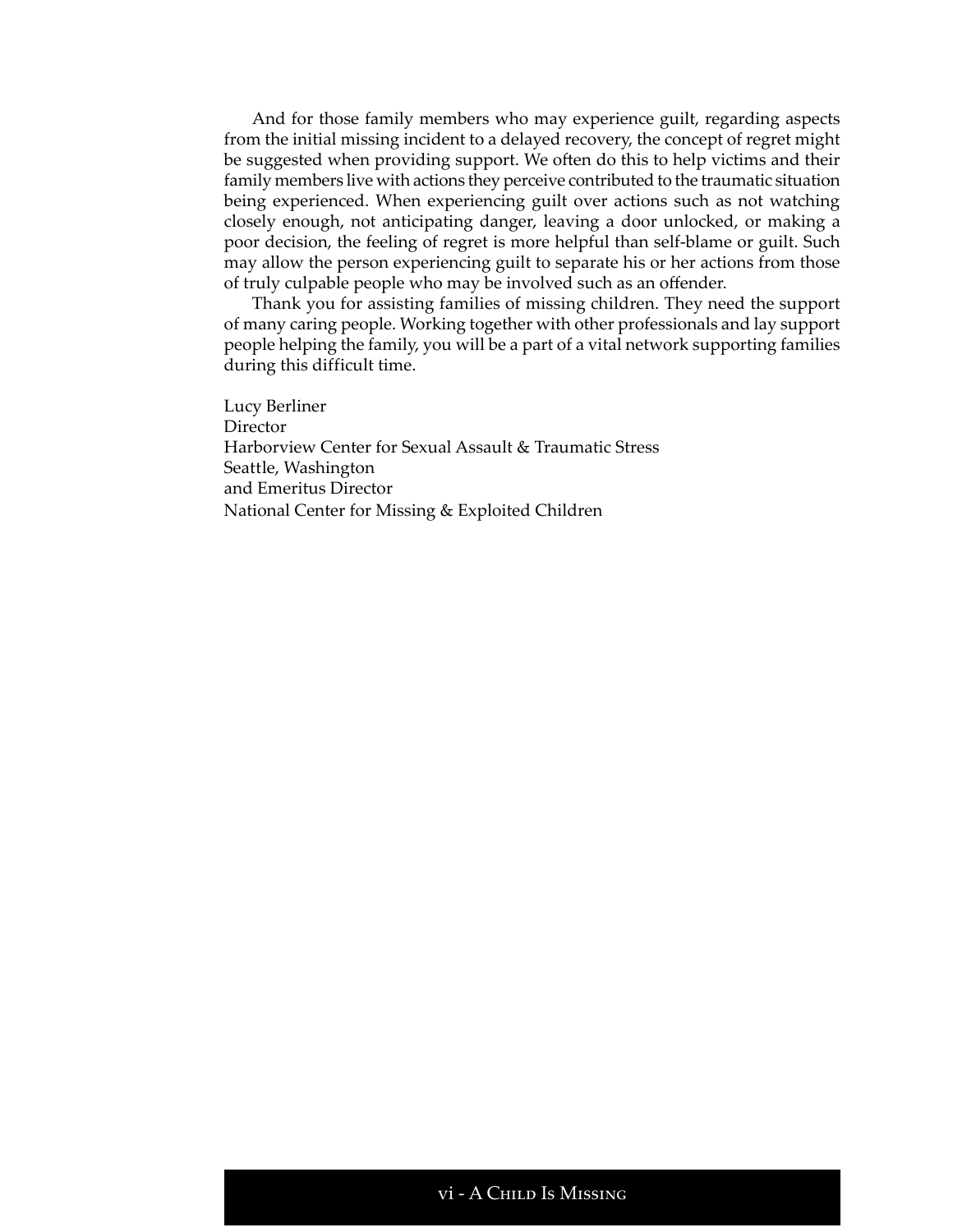# **Introduction**

"My child is missing!" When a parent utters these words, he or she sets in motion a process of physical, emotional, and mental activity incomparable to any other situation. As time passes and the child remains missing, the parent becomes more and more dependent on law enforcement, legal systems, and others who respond to the event, but who do not necessarily respond to the parent or other family members of the missing child. If the family has difficulty asking for support, family members may become emotionally, mentally, and even spiritually isolated. It becomes the duty of those around the parent and siblings of the missing child to provide the needed support despite the family's inability to ask for help.

The purpose of this book is to guide those professionals who want to support the family of a missing child. Although much of the information in this book is focused on supporting the parent, this is in no way meant to indicate other family members are not also in need of support. Siblings often experience physical and emotional abandonment by their parents while effort is spent finding the missing child. Readers should keep in mind, however, the searching parent is also expected to provide support to others in the family at the same time. This expectation may be beyond the capacity of the parent. This guide offers suggestions for the support of others who are also depending on the parent.

The word **parent** in this guide refers to the adult who is responsible for the child's rearing and nurturing as well as provision for the child's basic needs. This person may not necessarily be a blood-kin member or even legally recognized as the guardian. **Parent**, in the singular, is used throughout this book to help the reader recognize each parent may respond to the situation differently. Each will need to be supported individually or as part of a couple if sharing this responsibility with someone else. The word **parent** also recognizes the possibility of a single-parent family as well.

The word **support** is used consistently in this book. When supporting the family of a missing child, we cannot cure, fix, heal, alleviate, or facilitate closure; we can only support the process this family must endure. Throughout this book are references to the **supporter** or **person providing support**. This refers to the law-enforcement personnel, medical personnel, mental-health workers, and others who are assisting the parent and other family members through this experience.

The chapter titled "A Child Is Missing" follows the needs of the parent and other family members from the time the child is determined to be missing through the following hours, days, weeks, and even years of the absence. It presents information about how to support the parent's physical and emotional needs and structure and shows how providing healthy support at the beginning of the absence serves as a basis for healthy coping throughout. The chapter then shows how siblings may begin to fill the missing child's roles. It also reinforces the importance of every family member being able to discuss openly his or her beliefs about the status of the missing child. The chapter discusses appropriate support for the uncertainty and fear the family may feel about the missing child's fate and guilt each may carry about the absence. The parent may develop two different views of the future, and the chapter presents information about how this dual view becomes the normal perception for the parent of a missing child.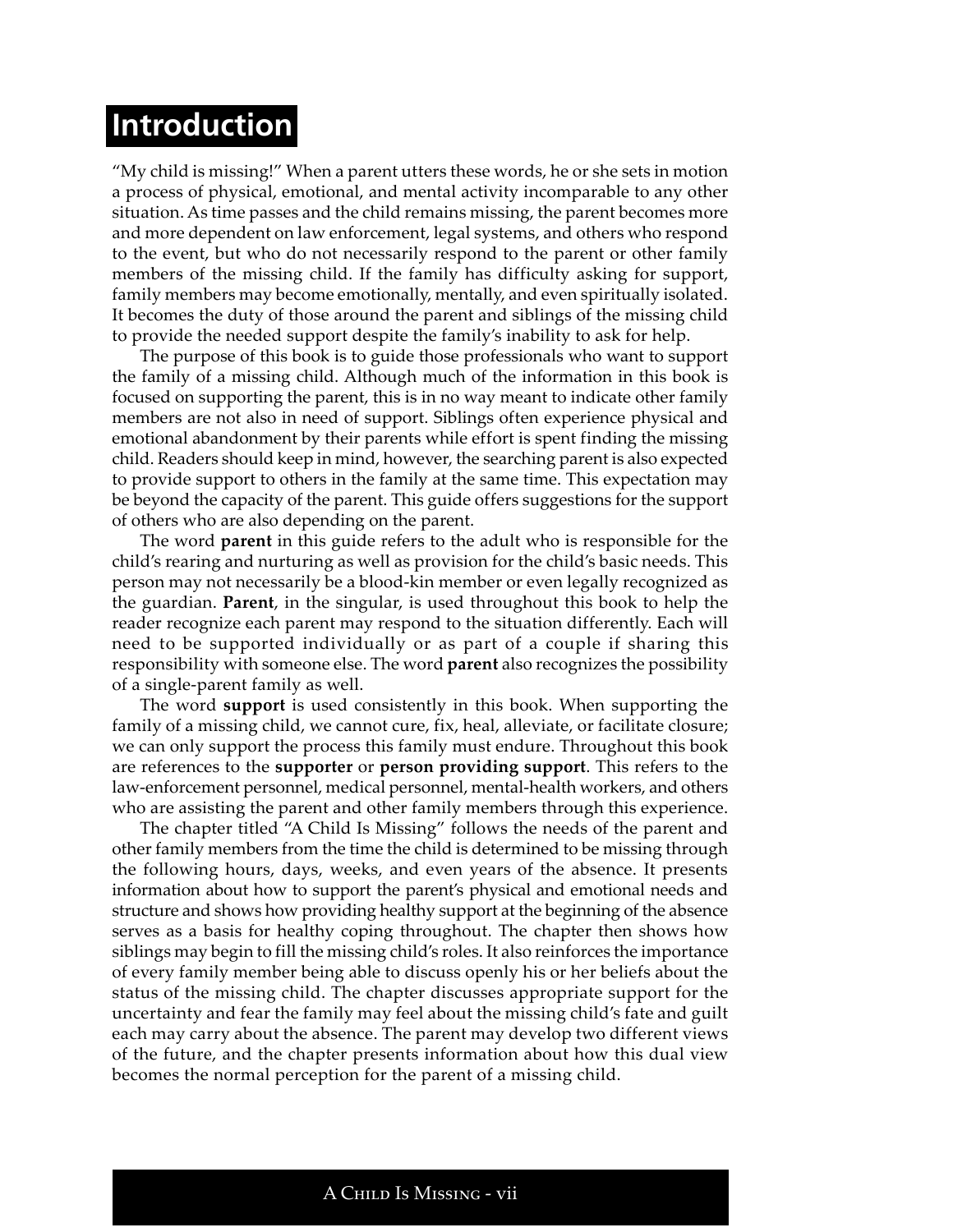The chapters titled "If a Child Runs Away," "If a Child Is Abducted by a Family Member," and "If a Child Is Abducted by a Nonfamily Member," address the missing child in the context of the three most common methods by which the child may be missing. They also discuss the challenges faced by the parent addressing an international abduction. It is essential to understand the differences in the way to support the family of each type of missing child.

The chapter titled "Special Needs of Siblings" discusses how the primary issue for siblings of missing children is safety in the family structure, which may now be in disarray. How siblings adjust to accept the temporary absence is presented, along with the danger of the siblings trying to become the missing child. The chapter titled "When a Child Is Recovered" briefly discusses both recovery concerns family members may have while still searching for the missing child and initial actions needed to be taken once a child is recovered. The chapter titled "Additional Thoughts" examines how the spirituality and belief systems of the family members may be affected by the missing-child experience. The chapter also discusses the effect of the child who is missing on the child's friends, extended family members, people providing support to the family, and family pets.

#### viii - A Child Is Missing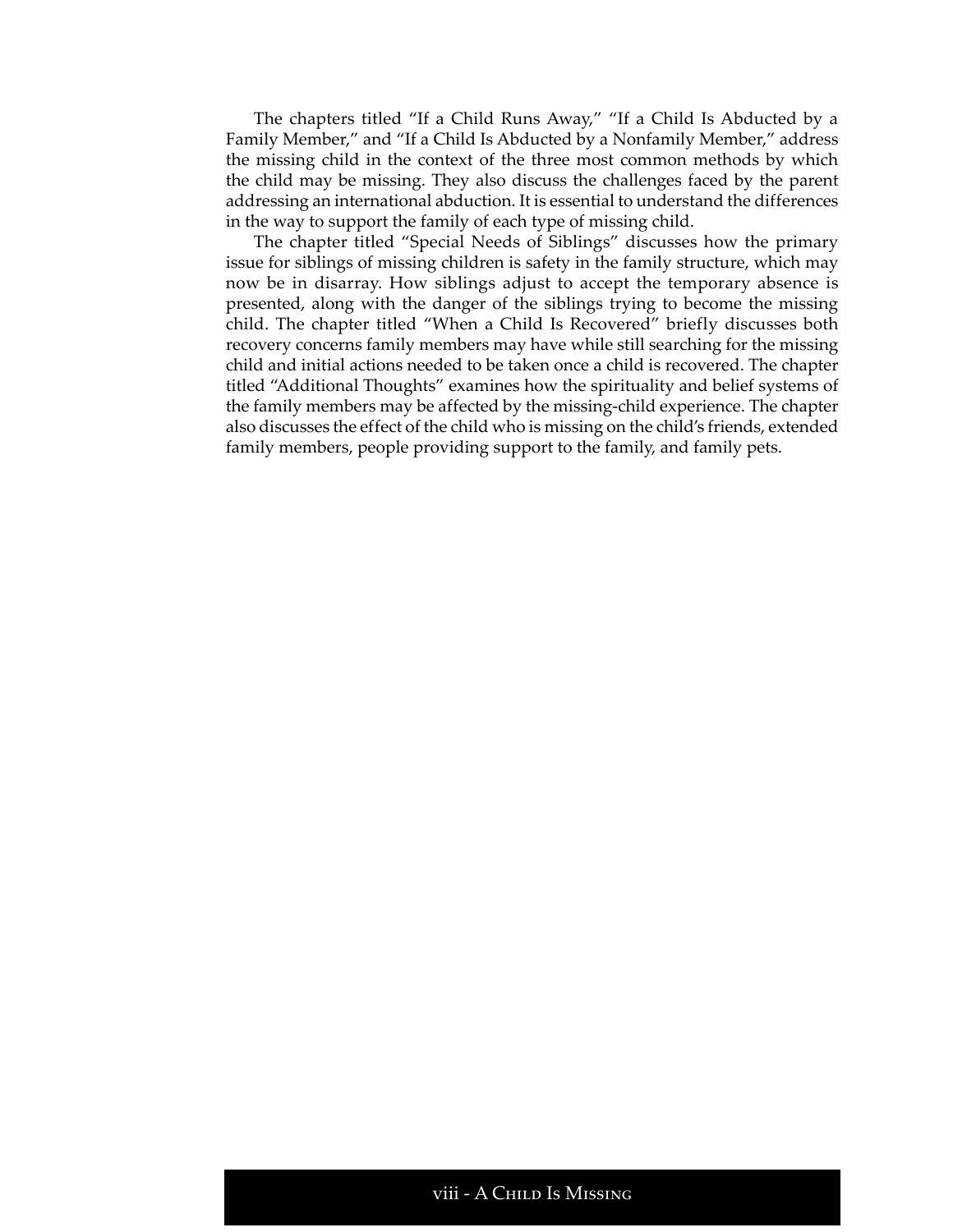# **A Child Is Missing**

A parent whose child is missing is in a situation unlike any other. You should not approach providing support to the parent of a missing child as a long-term encounter. The parent may only be open to periodic support for a specific issue, at a specific time, and no more. It is important to remember these families, like any other, had a variety of dysfunctions and problems before the child was missing. Providing types of support that are traditionally long-term would bring some of these problems to the surface at a time when all the family's emotional, mental, and physical resources must be conserved to address the situation of the missing child. Support comes by following the parent's lead and focusing on his or her stated issue.

One of the first frustrations for the parent is often the legal system that appears or is expected to be in control of the situation such as law enforcement, social services, and the courts. No formal system or agency is capable of providing the immediate type of emotional assistance and support the family requires. Thus the parent may feel isolated, unsupported, vulnerable, angry, and impotent in his or her ability to come to the child's aid. As the minutes and hours pass, the parent may experience emotional and perhaps physical shock. The parent simply does not know what to do. Support comes through assisting the parent in establishing physical and emotional guidelines for his or her thoughts, feelings, and behavior.

### **Emotional Shock**

By nature, emotional shock provides a numbing effect; however, the effect is not consistent and may be characterized by constant interjection of intense feelings followed by periods of numbing. This cycle of numbing, feeling, and numbing allows the parent to continue to function physically and not be overwhelmed by an onslaught of feelings. This experience is often so unique the parent has no context in which to address the feelings encountered. He or she eventually is able to temporarily shut down and deny those emotions. As a result of this emotional upheaval, a physical, hormonal reaction may interfere with the parent's ability to concentrate, negatively affecting short-term memory and, over time, limiting his or her ability to fight off illnesses.

Having no reference for how to think, feel, and act, the parent may withdraw and isolate him- or herself. Another common behavior is repetition. This may manifest itself in activities such as repeatedly picking up the telephone to see if it works, repeatedly going to the door to see if the missing child is there, constantly calling friends or family members in short periods of time to see if they have heard from the child, or repeatedly hunting the streets for the child. Not knowing what to do, the parent often creates activity. The activity is usually one the parent doesn't have to think about but can do repeatedly. Having something to do allows him or her to avoid feelings.

The parent may also attempt to control the situation by seeking information. The more a parent knows about what is happening, the better he or she is able to cope. Unfortunately, in missing-child events, information may be scarce and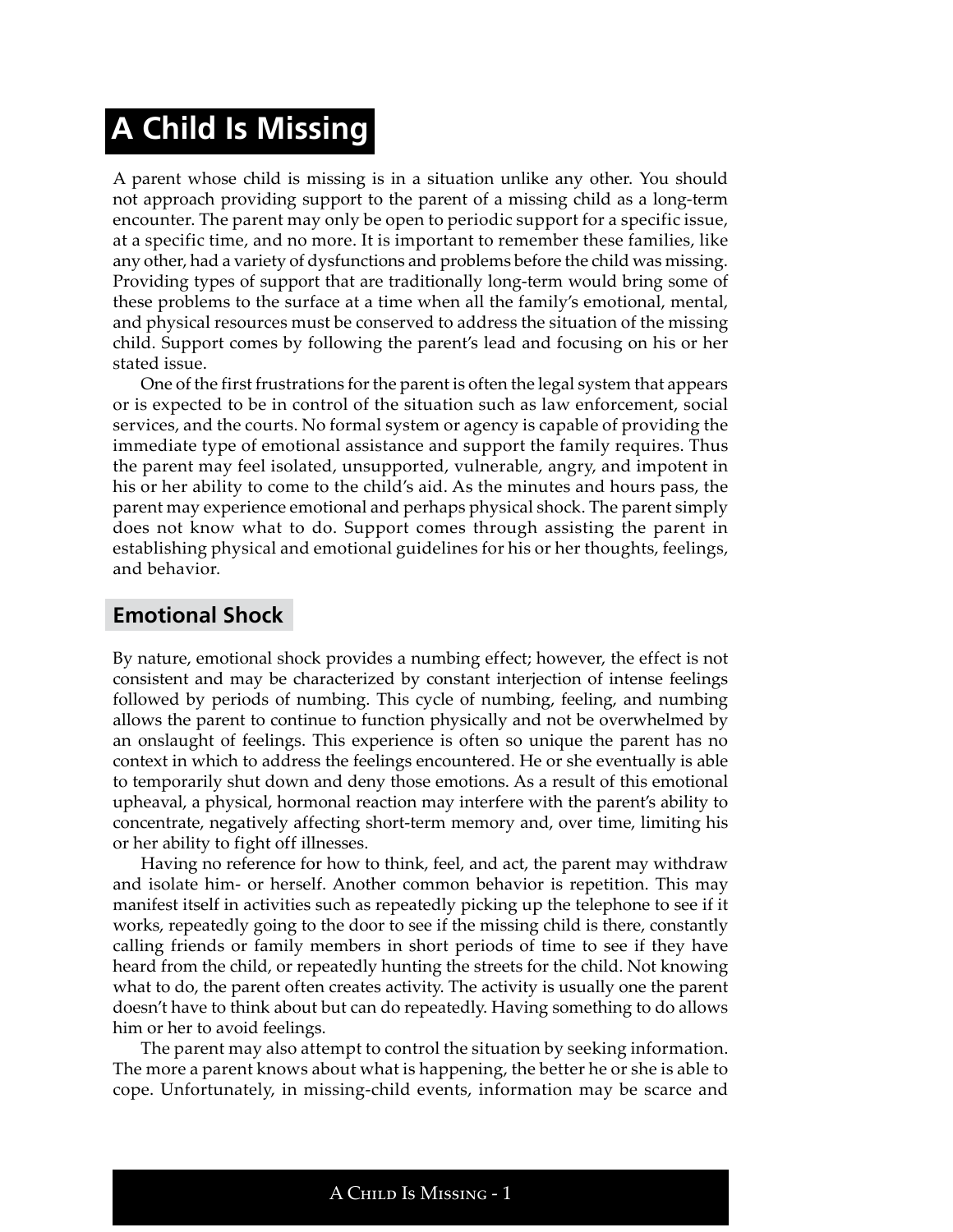sporadic. Law enforcement, unless specifically trained for this type of event, does not tend to have the resources of time or staff to be available to the parent in the way he or she may need. The inability to acquire information may create an adversarial relationship with law enforcement and cause the parent to speculate as to the facts about the missing child. If this occurs, support by helping the parent

- Determine which information is fact and which may be speculation.
- Maintain a balance in interactions with law enforcement. Regardless of the nature of the response of law enforcement, their work is essential in this situation, and their relationship with the parent must be fostered.

Most helpful in this situation is exposure to someone who has had this experience, such as the parent of a once or currently missing child. Several organizations in this country are made up of volunteers who are the parents of missing children. Information about how to contact these organizations is found in "Appendix A" on page 37. Team HOPE is one such organization. These volunteers have personally experienced a missing-child episode and provide telephone support, often in the form of normalizing feelings or the lack of feelings experienced by the searching parent. Knowing someone else has experienced, felt, and reacted as he or she has can greatly alleviate a layer of anxiety for the parent new to the situation.

In lieu of finding a parent with similar experience, provide support by validating whatever feeling is expressed by the parent. Helping the parent compare the current feelings to similar feelings during other situations may also support the parent by reminding him or her of coping skills used in the past. Reflecting back to other crises also helps the parent identify the strengths and weaknesses in the family and its members. In the time period immediately after the child becomes missing, periods of talking about thoughts and feelings will be sporadic and brief in length following the numbing, feeling, numbing pattern. Providing a safe space for the parent to discuss these feelings and thoughts is essential.

### **Physical Shock**

In addition to emotional shock, family members may experience physical shock. As the hours may turn into days, family members may forget or not be motivated to provide for their basic needs. Daily routines may be abandoned if they are too painful and difficult to maintain when one family member is missing. These routines, however, were created to assist in the provision of basic needs such as food, clothing, shelter, and safety. When daily routines are abandoned, basic needs may go unmet.

The parent may not be able to focus for extended periods of time, with his or her ability to concentrate coming and going. Help the parent identify the things that must be accomplished each day such as meals, personal hygiene, and medication. Then add to the list the things the parent feels are necessary to do to find the child such as calling law enforcement for updates, checking in with other family members, walking in the neighborhood to look for the child, and checking the telephone to see if it works. Help the parent create an easy-to-follow timeline or schedule to include all of these identified activities.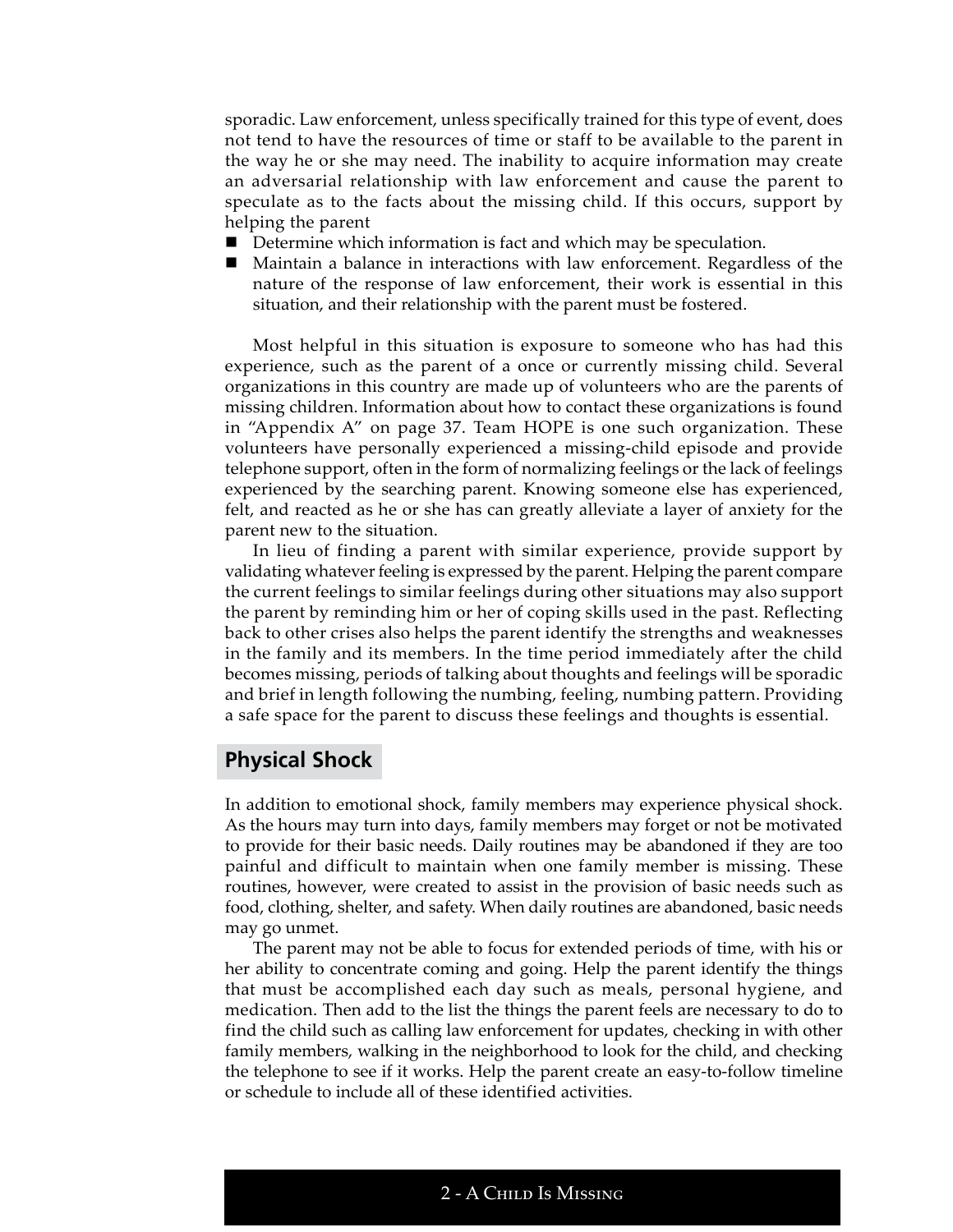The purpose of this schedule is to provide structure. This structure may allow the parent to measure how effective he or she is in these day-to-day activities. It is important to emphasize this is a guideline, not an expectation. There is no judgment of good or bad for how well the schedule is followed. There will be days when the parent will closely follow the schedule and days when the parent will not be able to do so. The schedule helps the parent see where he or she is in relation to normal functioning, assists with short-term memory loss, and provides a sense of control over life. As time passes the parent will be able to see improvement in his or her ability to comply with the schedule. The activities on the schedule may be edited, changed, and adjusted as necessary. Eventually the schedule will lose its usefulness as the parent takes back more and more responsibility for the daily life of the family.

In this schedule it is essential to include time to spend with any spouse or companion, preferably without any other family members. Couple's time should be used to verbalize feelings, concerns, and fears regarding all topics not just about the missing child. Emphasize honesty is paramount in this time together. The schedule also needs to include family meeting time. If possible, this time should be separate from meals or other usual daily activities. Family meeting time is a time in which family members should feel free to discuss what they believe about the status of the missing child and how they feel about the situation today. Siblings of the missing child should not feel limited in what they say or by the parent's emotional reaction to what they say. After the siblings have discussed their missing brother or sister, time should be spent allowing them to discuss what else is going on in their lives.

**Note:** While a missing child may totally consume the consciousness and awareness of a parent, this may not necessarily be true for a sibling. Typically, children cannot developmentally deal with intense emotions or situations for extended periods of time and must have mental and physical activities, such as play, to provide breaks to process what is happening. This is not disrespectful of the missing child or the parent but a necessity for the sibling to survive the situation. Allowing siblings to talk about themselves and their activities, and ensuring the daily structure is followed, supports siblings' basic needs.

The schedule must also include outside activities of everyone in the household. When assigning the roles, tasks, and chores on the schedule, reassigning the chores of the missing child and those of the family members who are now focused on the child's recovery will allow the household to function more smoothly.

Support for physical shock is similar to support used for stress, with a focus on eating, resting, exercising, keeping up with personal hygiene, and taking medication, in addition to maintaining the daily structure. Monitoring these particular activities may fall to extended family members and friends. Doing so allows people who wish to be involved to feel they are contributing something while the child is missing. Using them for support often provides for family needs as well as their own. It is also essential to enlist the support of a medical doctor for the family. If at all possible, the doctor should make at least one home visit early in the missing period to evaluate the physical needs of the entire family. If this is not possible, a consultation with the doctor should be arranged.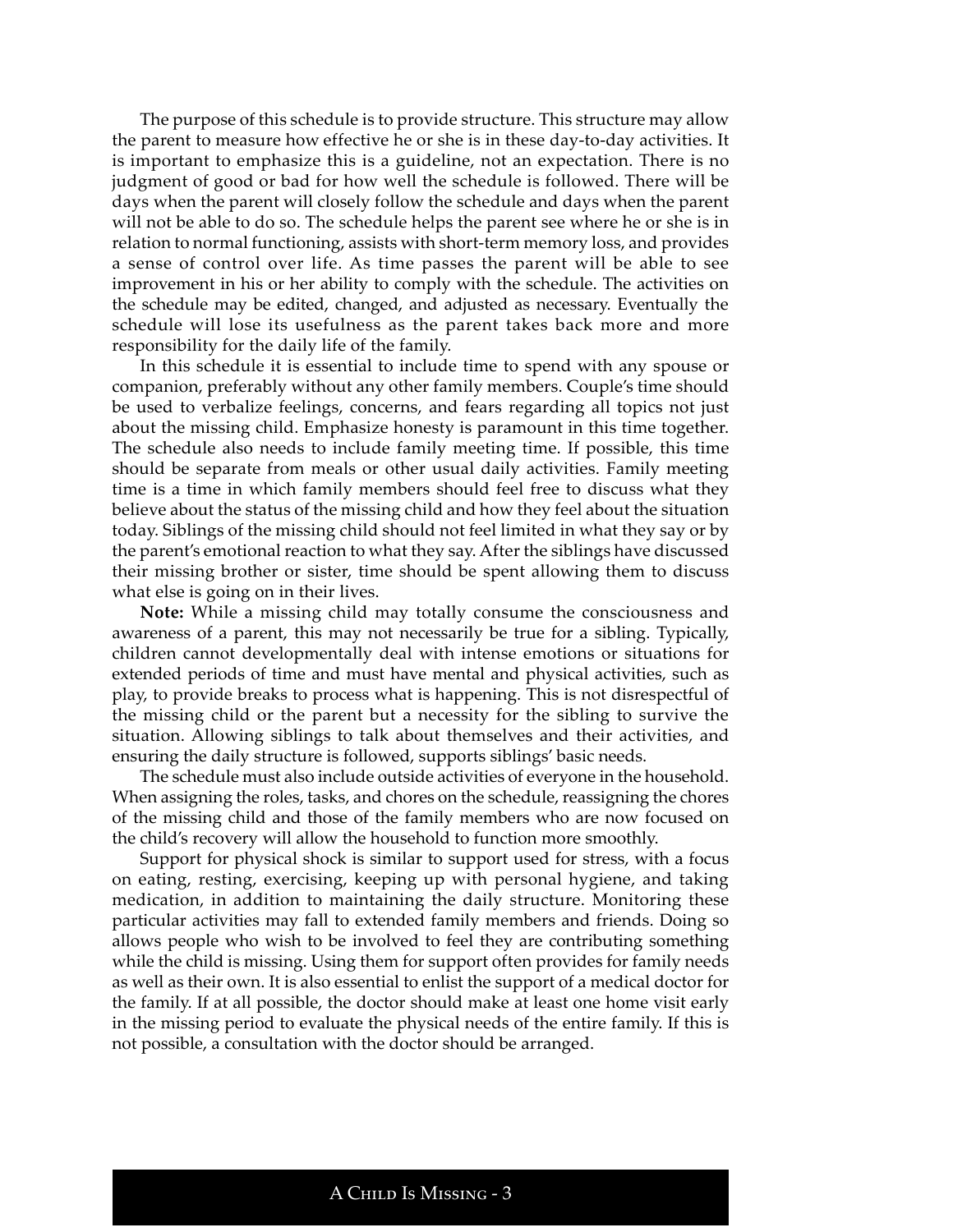#### **Eating**

Eating should be done on a regular schedule. Foods containing a large amount of sugar, fat, and caffeine must be avoided during this time. These substances require a considerable amount of energy for digestion, resulting in temporary emotional highs and subsequent lows as the body consumes the chemicals in the foods. Within the limits of the dietary needs of individuals, high-protein foods are best, as well as easily digested foods. During periods of high stress people tend to crave snacks or comfort foods. If allowed on someone's diet, items such as fruit, juice, protein bars, and protein drinks and shakes should be made available for these cravings. Water, along with decaffeinated teas, coffees, and sodas, should also be available. Well-balanced, pre-prepared meals ready for easy serving are helpful at this time. Preparation of these foods in advance may also be a responsibility given to those who wish to help in some way.

#### **Rest and Sleep**

Rest and sleep may well be impossible for a parent and other family members at this time. Many parents state nighttime is the worst part of the day. They find while lying in bed mental activity takes over due to the lack of physical diversion and their mind spins. A parent can be hesitant to use any kind of chemical sleeping aid for fear he or she may need to quickly respond to a call or knock on the door in the middle of the night. A parent may find him- or herself getting out of bed and engaging in some physical activity just to quiet the mind.

An alternative to sleep aids is teaching the parent to rest instead of sleep. Suggest to the parent that because his or her mind is already active at night, focus it for a time on relaxing the body. Focusing the mind on breathing in and out through every body part, beginning with the feet and working up to the top of the head, is an effective relaxation technique. Even if the parent's mind wanders, he or she can bring it back to the last body part relaxed and start again from there. The more the parent practices this technique, the better his or her body will respond and learn to relax. Telling a parent he or she must sleep may add to the anxiety and make sleeping even less possible. Teaching the parent how to relax is a skill he or she can use not only at night, but whenever a few moments are available to simply sit and breathe. With practice the parent will learn to rest the body and mind for increasing lengths of time. If, however, sleep, rest, and relaxation are not meeting the family member's needs, medical advice needs to be immediately sought.

Monitor the sibling's sleeping patterns as well. Siblings' dreams should be discussed in the daily family meeting time and monitored for possible traumatic effects. If family members are not getting adequate sleep, their bodies will become vulnerable to stress and illness. Due to the lack of sleep, the entire family may find itself suffering from recurring illnesses in addition to the situation of the missing child.

#### **Exercise**

Exercise is important not only as a physical necessity but as a mental one as well. While exercising we are forced to concentrate on our physical activity. Simple activity such as extra trips to the mailbox, extra trips up and down the steps, and walking an extra block with the dog not only changes behavioral patterns but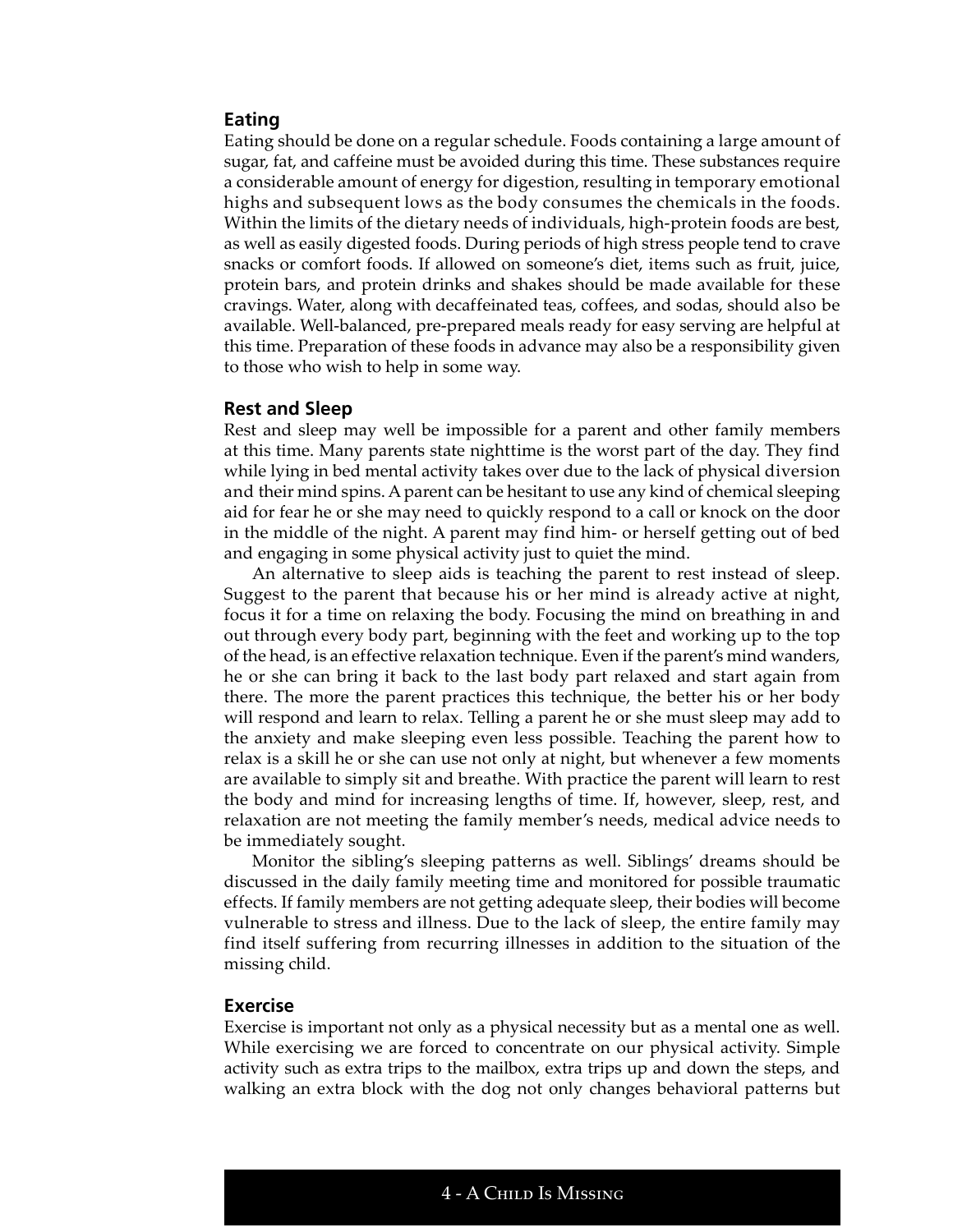thinking patterns as well. These activities provide breaks from the intensity of the situation. Advise the parent to exercise outdoors or away from the usual environment to provide fresh sensory stimulation for the individual. Exercise may also be incorporated as part of the search such as walking to distribute fliers about the missing child, taking the stairs rather than the elevator at offices and agencies, and doing simple stretches when on hold on the telephone. Children attending school are provided with structure and opportunities for exercise, which gives them breaks from the intensity of the family.

#### **Personal Hygiene and Medical Needs**

Personal hygiene and medical needs may be difficult to address with the parent. Making the point that someone needs to take a shower, change clothes, or shave may seem like an invasion of privacy. These activities, however, are part of a daily structure of behavior and may need to be included on the schedule.

In addition monitoring an individual's medication may help reduce the amount of stress and shock experienced by the body along with helping the body maintain needed chemical balances. In situations of stress it is easy to forget to take medication or have prescriptions refilled. If the medication affects blood pressure, hypertension, or sugar levels, inconsistent compliance may have dire or even fatal consequences. If the medication affects moods or emotion, such as antidepressants or anti-anxiety medications, noncompliance can lead to an increased risk of suicidal thinking and behavior. Monitoring medication compliance of the entire family is an important support that may be best assigned to an extended family member or close family friend.

# **Accept the Temporary Absence**

As time passes and the child remains missing, the parent begins to cope by accepting the child's **temporary** absence. This acceptance begins in short, barely noticeable increments of time. The parent will begin to speak of the short-term future without including the missing child. This future may be minutes or hours into the future, but this indicates short-term acceptance that the child is not present. Another indication of the acceptance of temporary absence is discussion about when the child will return. The parent is shifting from the hope of immediate return to the hope of future return. This is a significant shift in the parent's perspective and must be honored. The support person should make a similar shift in reference to the situation.

One difficulty in accepting the temporary absence of the child is in having to face the cues and triggers that remind the parent the child is missing. These cues come from tangible items, from behavior patterns, and in speech patterns. It is not unusual in a preoccupied moment for a parent to call out the missing child's name, expecting to see the child bounce around the corner. The parent making breakfast and setting a place for the child out of habit is another example of a cue. Each cue or trigger is a painful reminder the child is not currently present that needs to be "felt through." One way of describing this is as a time of "firsts." These are the everyday activities done for the first time since the child has been missing. Each "first" snaps the parent's awareness back to the reality of the situation and raises feelings that cannot, for the moment, be ignored. Accepting the absence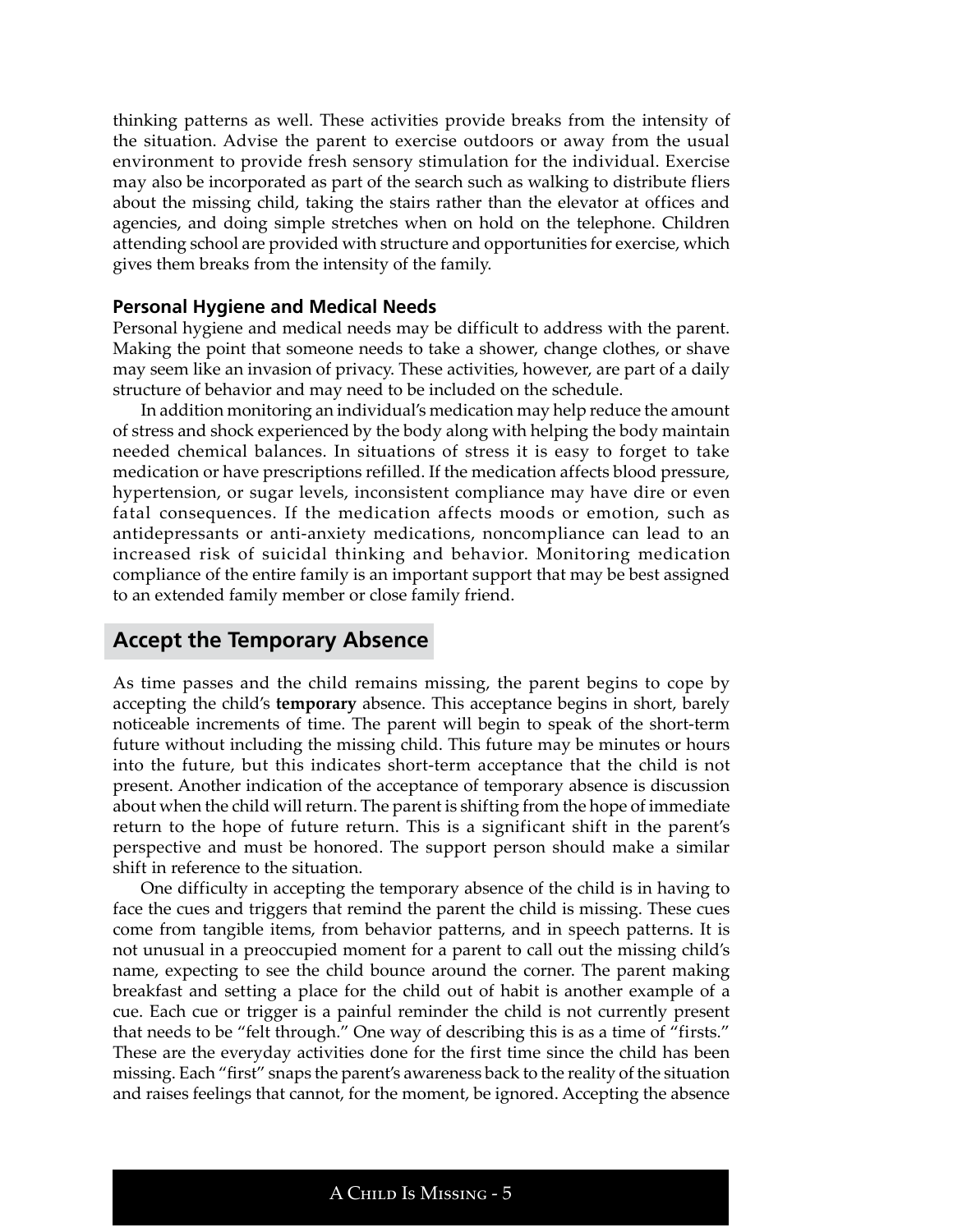as temporary is one way the parent is able to cope with these cues and the resulting feelings.

As the parent accepts the temporary absence of the child, the emotional shock and numbing, feeling, and numbing cycle begins to diminish. The parent is now more capable of coping with the details of the situation and does not need to shut down emotionally as often. The numbing-feeling cycle tends to be less extreme, moving to a more constant but less volatile emotional pattern. This is a new emotional pattern for the parent. The parent is moving from emotional shock to emotional stress. This condition may be characterized by occasional emotional outbursts, lack of patience, bouts of panic sometimes resulting in difficulty breathing, and quickness to anger.

A sibling, recognizing a change in the parent's behavior and emotional pattern, may then change his or her own emotional pattern while staying on guard to avoid being the focus of a parent's emotional outburst. These children may come to view interaction with a parent during this time as walking through a minefield, with the climate being less intense but more volatile. A sibling will tend to experience a reduction in his or her own stress level in response to the reduced intensity of the parent's reactions. The parent may vacillate between overprotectiveness of and withdrawal from the family's other children. The parent may recognize this vacillating behavior but feel he or she has limited ability to control it.

In summary, within the first few days following the missing episode, the parent faces accepting the temporary absence of the child and reinforcing the new structure. Family time should continue, acknowledging the missing family member, noting the activities of the siblings, and discussing feelings and information about the situation. Family members should continue to discuss what they believe has happened to the missing child. Family time may now also serve as a place of education about stress and emotional responses. The more the family is aware of and can normalize stress, the less those reactions can result in alienation and hurt feelings. Couple's time should continue on a daily basis as well.

As the parent begins to accept the temporary absence of the child, he or she may be more open to support. At this time

- Encourage structured emotional support with a mental-health professional, members of a faith or spiritual community, a variety of peer-support mechanisms and peer support groups, or buddy programs.
- Help the parent review how well he or she is currently coping and how coping could be improved.
- Ask the parent to compare him- or herself today to perhaps two days earlier, which helps the parent recognize change and improvement in coping with the situation. On a scale of 1 to 10, where was the parent then, and where is the parent now emotionally? What has helped to get the parent this far? Is it still working? What might work better? What is the strongest or longest-lasting feeling the parent is having today? How is he or she addressing it?
- Help the parent understand how he or she has been and currently is coping with this situation. Recognizing this fact can be a motivation to continue.

The new physical structure is reinforced by editing and revising the family schedule. Continue family and couple's time. At this point the schedule should include more of the household tasks, errands, and chores; however, it still must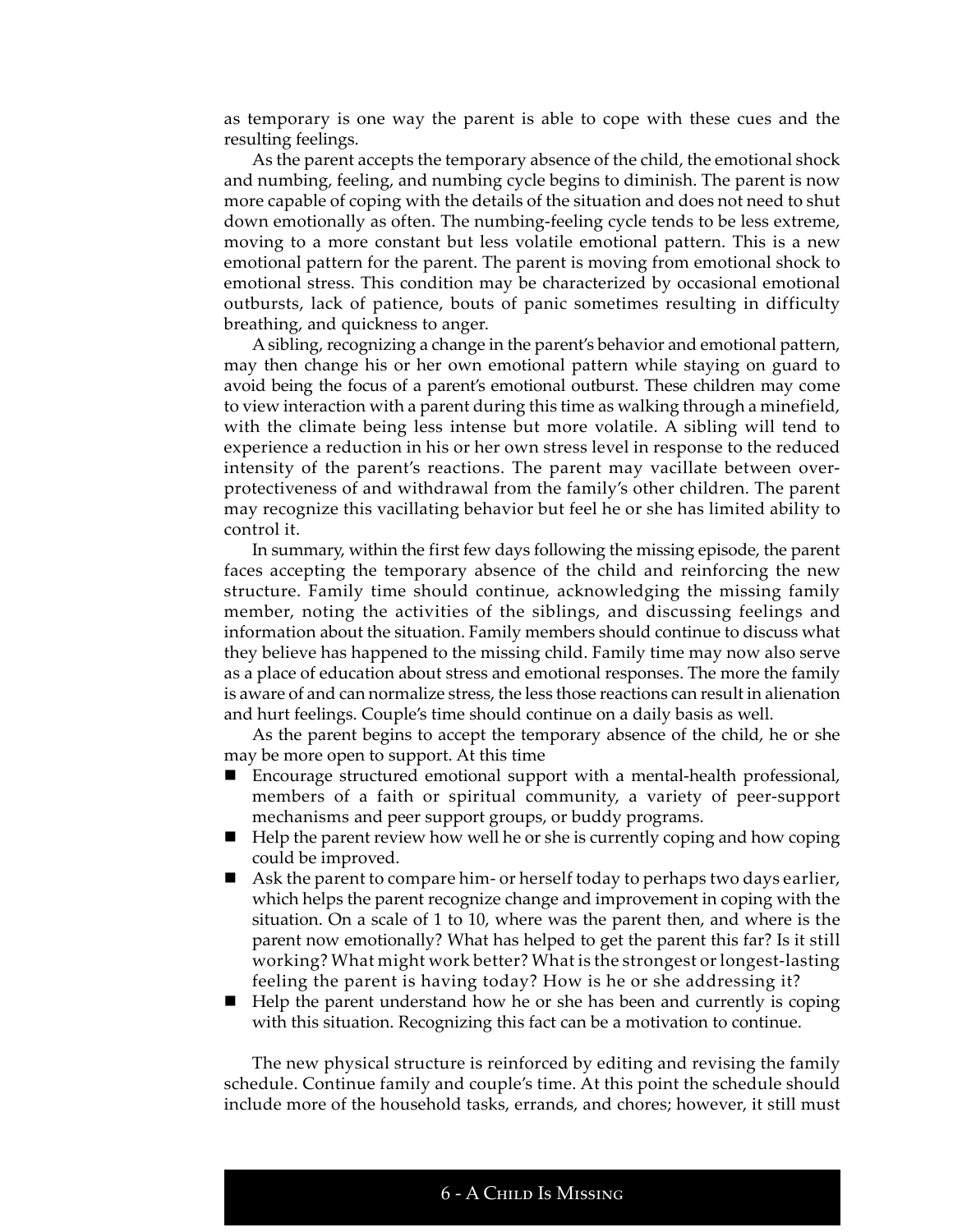reflect the tasks associated with locating the missing child. The repetitive behaviors will begin to diminish as the parent's knowledge of and exposure to the agencies involved with locating a missing child expands. Furthermore the schedule should now include activities to help alleviate the family's stress. Special events promoting exercise, rest, and relaxation for the entire family should be added to it. Self-care activities for the parent should include activities that will provide comfort. Possible options include massage, yoga, and meditation. The schedule now takes on a more functional role. The entire family is aware of the structure and should begin to accept the responsibility for assisting each other in complying with it.

All of these suggestions help support the parent's coping by providing a structure to analyze the situation as short-term, be able to gather information, create and revise a plan of action, and have the ability to talk about and address feelings in a healthy way. These elements should remain intact regardless of the length of time the child is missing. If days change to weeks or months there should be little need to revise this new structure. The longer the physical and emotional structures are in place, the more they become integrated as normal. Therefore these structures must be as healthy as possible.

Friends and extended family members may be needed less as the family regains its ability to care for itself. Extended family members and friends, however, should still be reflected in the schedule by

- Assisting with pet health, grooming, and long-term maintenance; however, this does not include day-to-day pet care, which is part of the family's physical structure and may be included on the family's daily schedule
- Continuing the process of searching for the child and disseminating fliers, which provides diversity for the family as well as a continuation of accepting help from others
- **Providing assistance such as cooking an occasional meal, taking the siblings to** appointments or on an outing, and coordinating yard work or car care

### **Fill the Roles of the Missing Child**

Another indicator the parent has accepted the temporary absence of the missing child is by temporarily reassigning and filling the roles and expectations of that child. This begins out of the necessity to reassign basic chores around the house to other family members. As time passes the reassignment of physical roles may expand. Once these roles are reassigned they become the norm over time and serve as one of the agents of change to help the parent and entire family adjust to the continuing absence.

More difficult for the parent and other family members is the filling of the nonphysical roles of the missing child. The child's personality is unique and distinct. It fits into an intricate pattern with the other personalities in the family. The removal of that personality leaves a void in the interrelationships of the other personalities. Think of the family as a hanging mobile in which each personality in the family balances the others. Cut the string of one of the mobile's pieces, and the mobile spins out of balance. The family relationship pattern will need to achieve a new balance to compensate for the missing child.

The process of achieving this new balance is a subtle one. Family members will slowly begin to assume characteristics, habits, behaviors, and the interaction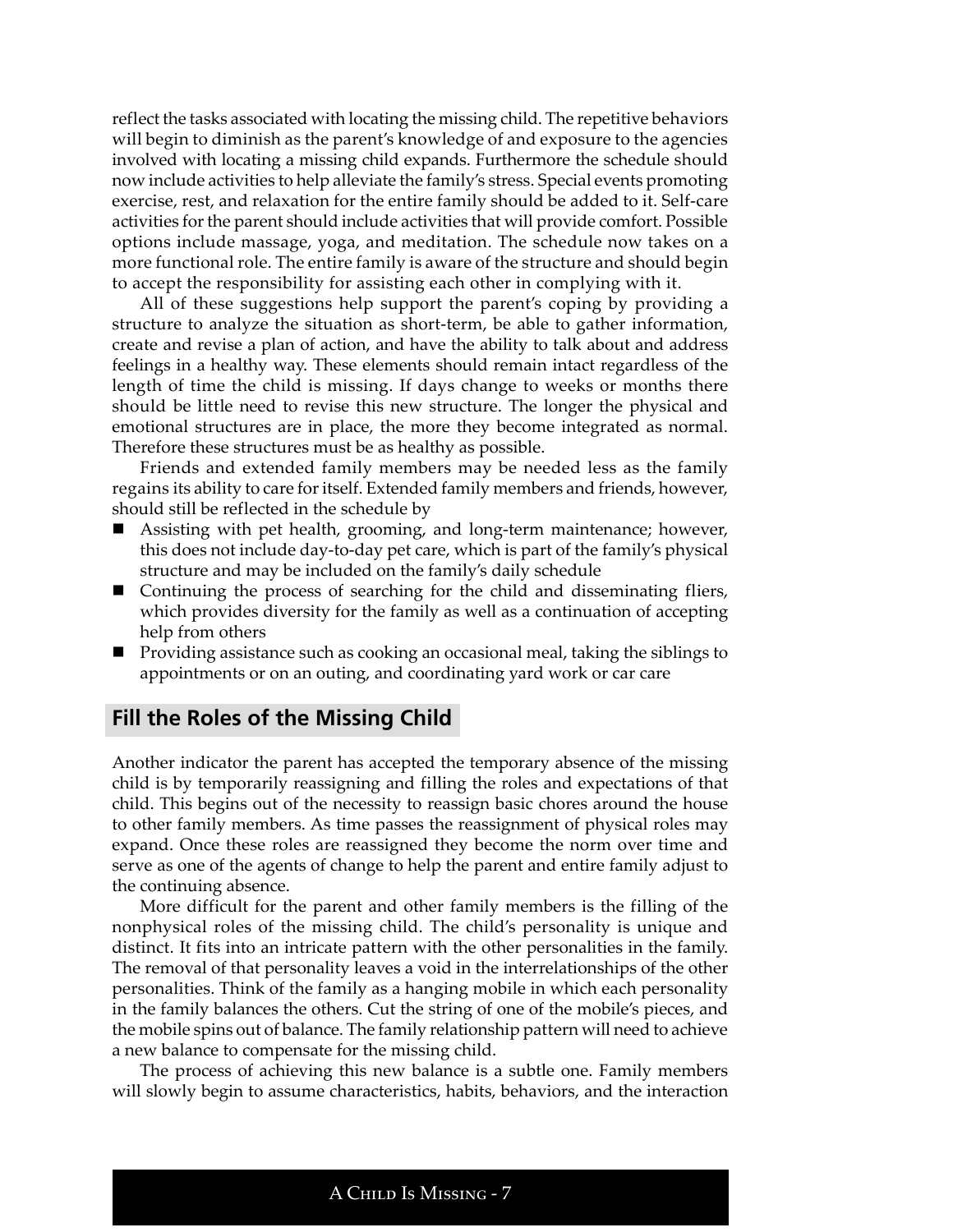patterns of the missing child. The majority of this change may be unconscious and subconscious. Parents may start to recognize siblings are taking on gestures, responses, and characteristics of the missing child. If the missing child is seen as a "favorite child" to his or her brothers and sisters, an active competition to assume that role may occur. If the missing child is the oldest, the next in the birth order may feel it necessary to fill the older brother or sister role. Even characteristics viewed as negative by the family, such as cursing or throwing tantrums, may be adopted by another child to restore the balance of the family.

These shifts in role and position may not always be healthy for the individual child or entire family. A sibling may attempt to assume the identity of the missing child at the expense of his or her own identity. Filling the role of the missing child may be necessary, but taking on the missing child's identity is harmful. It is never healthy for a sibling to attempt to assume or fill the expectations of the missing child to ease the parent's pain or make the parent feel better. A child who changes his or her own future to take on the expected future of the missing child is thwarting his or her own development. Examples of this would be the sibling attempting to play a sport or pursue the talent of the missing child. If the sibling has no ability at these activities, he or she is setting him- or herself up to fail. Not only is the present child losing his or her identity, but a sense of self-worth as well due to these failures. Other examples might be a sibling changing his or her choice of which college to attend or what type of friends to have to match those of the missing child. To support a sibling

- Explain to the child he or she is behaving like the missing child, not like himor herself and, as a result, the family is now missing two children.
- Express to the sibling how important he or she is to the family. This can and should be accomplished by the parent under normal circumstances. Unfortunately the parent may be so absorbed in the missing child that he or she does not recognize the shift in roles of the other family members, or the parent may remark how much better the family seems to be functioning and even reinforce and praise the newly acquired behaviors of the other children without understanding exactly what has taken place.
- Make every effort to assist the child in understanding what he or she is doing, defining his or her own identity separately from the missing child's, finding value in that identity, and establishing his or her own idea of the future.
- Point out to the sibling the things making him or her unique.

This, again, provides an opportunity for extended family members or other support persons to observe the changes in family members and bring them to the parent's attention. If the changes exhibited by the child are healthy, they need to be openly acknowledged as well stating things such as, "I've noticed you seem to be studying more, like your missing brother. I'm glad you are working to improve your grades, Susie. This will help you get into the college you want to attend." Those supporting the family can provide a valuable service by making the parent aware of any changes in roles they may observe in the missing child's family.

In summary, many of the physical roles of the missing child need to be reassigned or assumed by other family members. This can be done in a healthy way without endangering the identity of other family members. When a family member attempts consciously or unconsciously to become the missing child,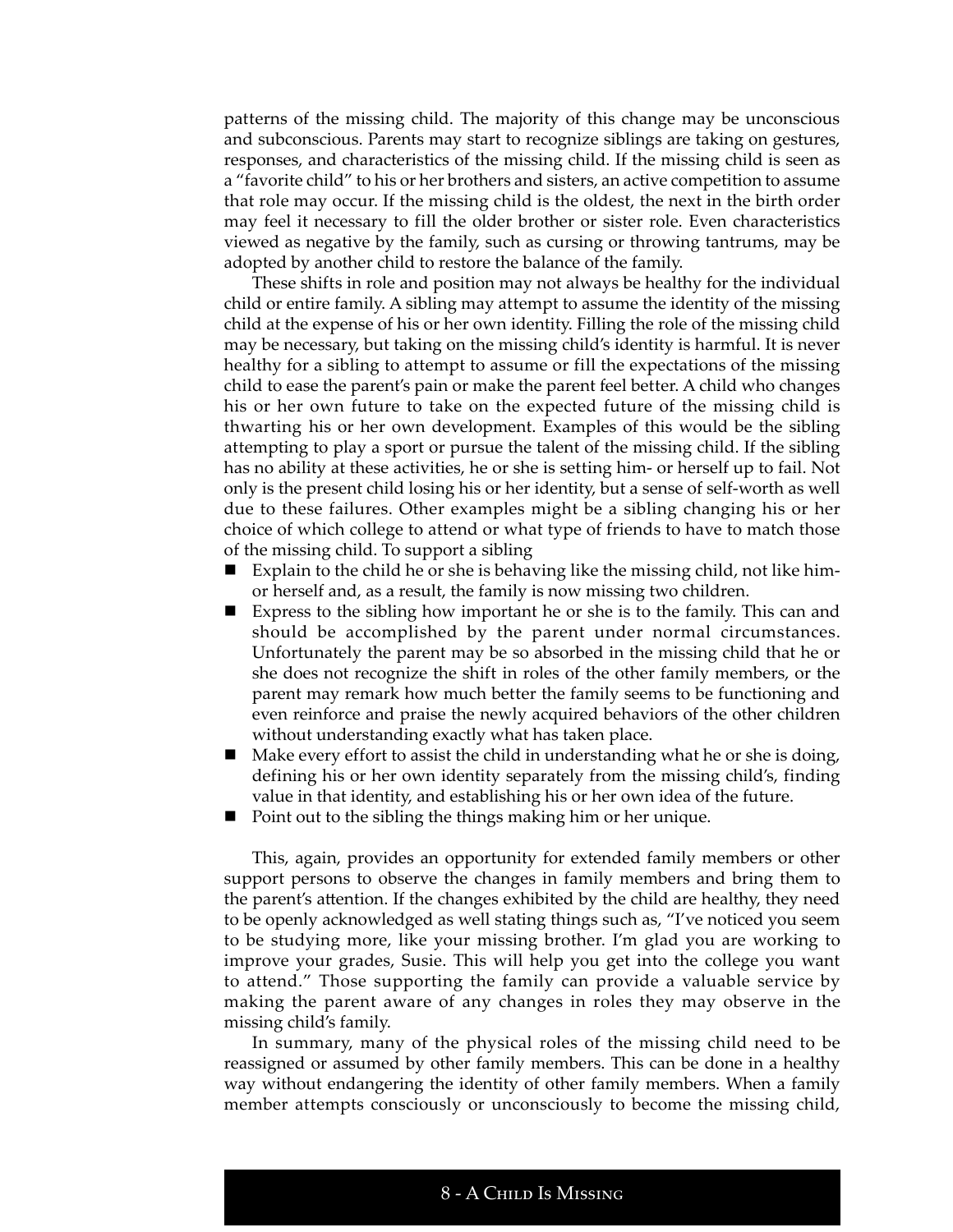however, intervention is necessary. Appropriate support would be to help the person define his or her own identity, value that identity, and establish some sense of future for that identity separate from that of the missing child.

# **Review Personal Beliefs About the Status of the Missing Child**

It is difficult for a parent who believes his or her child is all right and will soon return to hear one of the child's siblings say he or she believes the child is deceased. The parent, however, does not have to accept the belief of the other family member; he or she just needs to hear it. It is extremely important for each family member to be honest about his or her beliefs about the status of the missing child. Each person's belief comes out in the way he or she interacts with other family members. If family members cannot be honest about their beliefs about the missing child, they may control their behavior in the view of the family and overreact outside the family's presence. The overreaction may even become self-destructive such as in the use of drugs or alcohol or participation in high-risk behaviors.

Having to hide one's feelings and acquiesce to those of others will eventually result in resentment. If this resentment is not apparent and continues to be fueled for some time, relationships in the family will eventually be destroyed. Family members will replace these relationships with others outside the family. Siblings may find surrogate families, and parents may find extramarital relationships. Regardless of how painful honesty may be, the consequence of not encouraging honesty may be far more painful. Discussing individual beliefs must be continuous. Beliefs change over time as a result of physical, emotional, and even spiritual experiences of family members.

# **Feel Through the Pain of the Absence, Uncertainty, Fear, and Guilt**

We have not yet addressed the most difficult aspects of a child who is missing as experienced by the parent. These are addressing the emotional pain of the absence of the child, uncertainty and fear about the child's fate, and guilt about not protecting the child from that fate. Because these issues are so intense and emotionally powerful, it is often difficult for anyone in or around the family to discuss them. Although it is helpful to discuss these issues, it should only be attempted when the parent is ready. Forcing a premature discussion of any of these topics will do more harm than good.

These discussions are done in small pieces over a period of time. No parent is capable of fully disclosing all of the emotions involved at one time, and normal coping skills cannot accommodate that level of intensity. Confronting the parent with probing questions is inappropriate. The best support for these feelings is to be available to the parent when he or she needs the support for as long as the parent is willing to share the feelings. Silence may be the most effective support tool as it holds no expectation, conveys no judgment, and offers only your presence.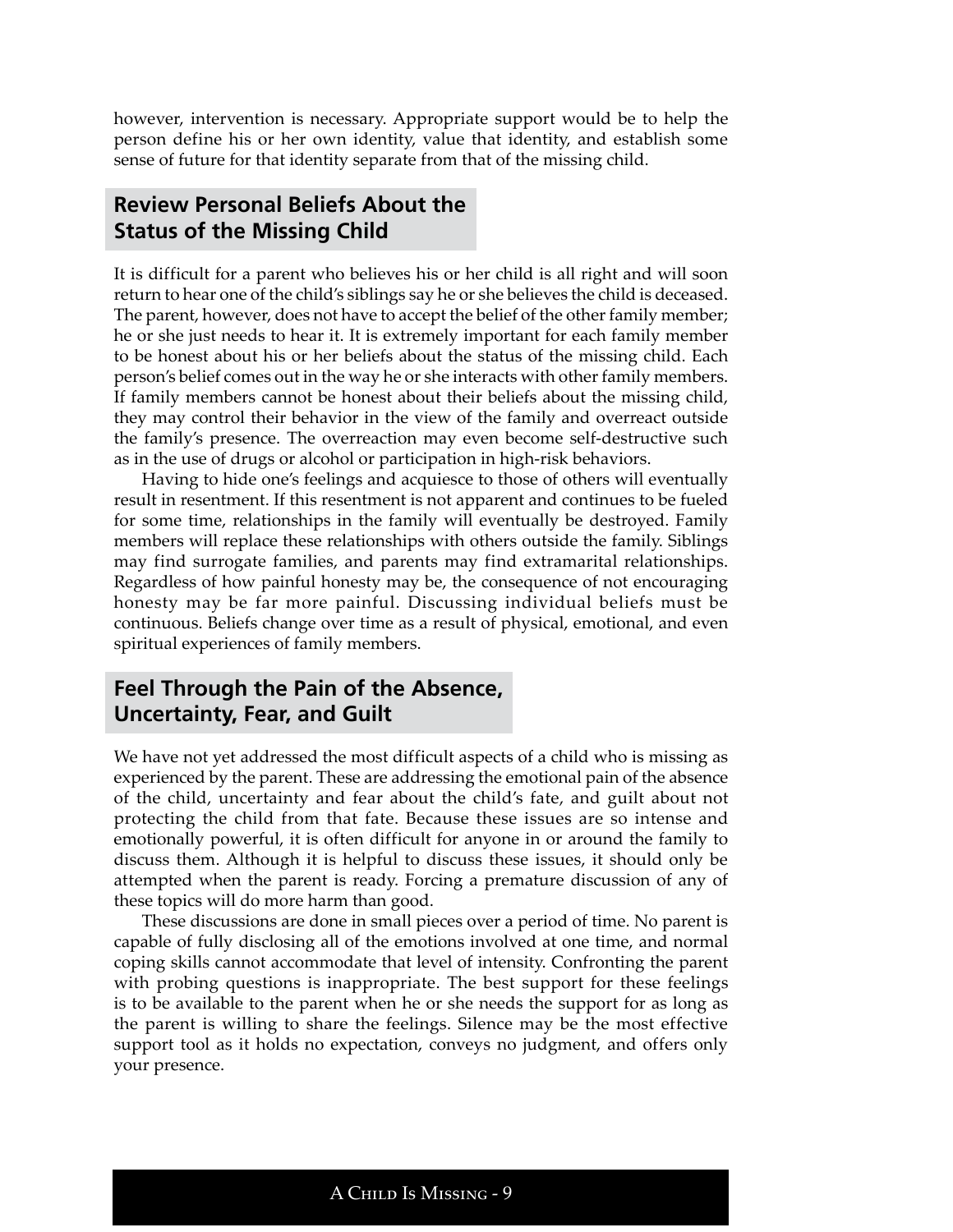#### **Pain of the Absence**

For parents there is no end or resolution to the situation of a missing child. The resolution, as long as the child is missing, must stay open-ended. No matter how many years pass the parent will nearly always have a "back door" for the possibility the child will be found or return.

Those who provide support need to avoid any reference to loss or grief and must be aware of their vocabulary. Any use of words related to death, such as **grief** or **loss**, will definitely block attempts to provide support. Only terms such as **missing** and **absence** are appropriate. In addition it is essential to use the present tense when referring to the child, even if the parent uses past-tense references. For example use phrases such as, "Does Johnny like ice cream?" as opposed to "Did Johnny like ice cream?" The parent using the past tense does not give you, the person providing support, permission to do the same.

There are many triggers for a parent's emotional response to the absence of the child, as discussed previously. They may be physical or nonphysical. One of the best supports you may provide is to help the parent identify the three most frequent emotional triggers. This may be items such as the empty place at the dinner table, the full trash can that is the missing child's chore to empty, or the missing goodnight kiss. If the parent can identify the three triggers occurring most frequently and providing the most emotional pain, the support person may be able to help the parent find better ways to cope with them. An example might be for the parent to rearrange everyone's place at the dinner table so the empty place will be in another location. Another possibility would be to move the table against a wall so the empty space is no longer as obvious. The important thing is that the place for the missing child is still maintained, but the emotional intensity of it being empty is lessened by the new positioning.

One of the best ways to help the parent cope in a better way is by asking him or her, "What would make the empty place at the table easier to tolerate?" Asking the parent to suggest possible solutions, choosing one, and creating a plan to implement the solution is helpful. The parent, however, must make the decisions, not simply go along with what the supporter suggests. The parent must actively be part of the process for it to have value to him or her. As the parent improves his or her ability to cope with these triggers, emotional strength follows and a sense of control may emerge. The parent begins to understand he or she can control feelings and not be controlled by them by managing these emotional triggers. The parent can then apply this process to other triggers in his or her life and even help other family members address emotional triggers.

One caution for the supporter in this process is to be sure the parent wants to cope differently. Verbal agreement does not ensure the parent is emotionally committed to change. Furthermore the parent may consciously believe he or she wants to cope in a different way emotionally, but resist all efforts to establish new coping patterns. In this situation the parent needs to explore the question of, "What am I afraid will happen if I no longer feel pain?" Another approach might be to ask the parent, "What do you lose if you learn to handle the pain?" What may surface is the belief, on the part of the parent, that pain is a necessary part of this experience and the reduction of that pain would indicate a lack of caring or continued concern for the missing child. Another belief may be the parent feels he or she must suffer as long as the missing child is suffering. If the parent holds these beliefs, he or she is not going to be motivated to cope in a better way. This,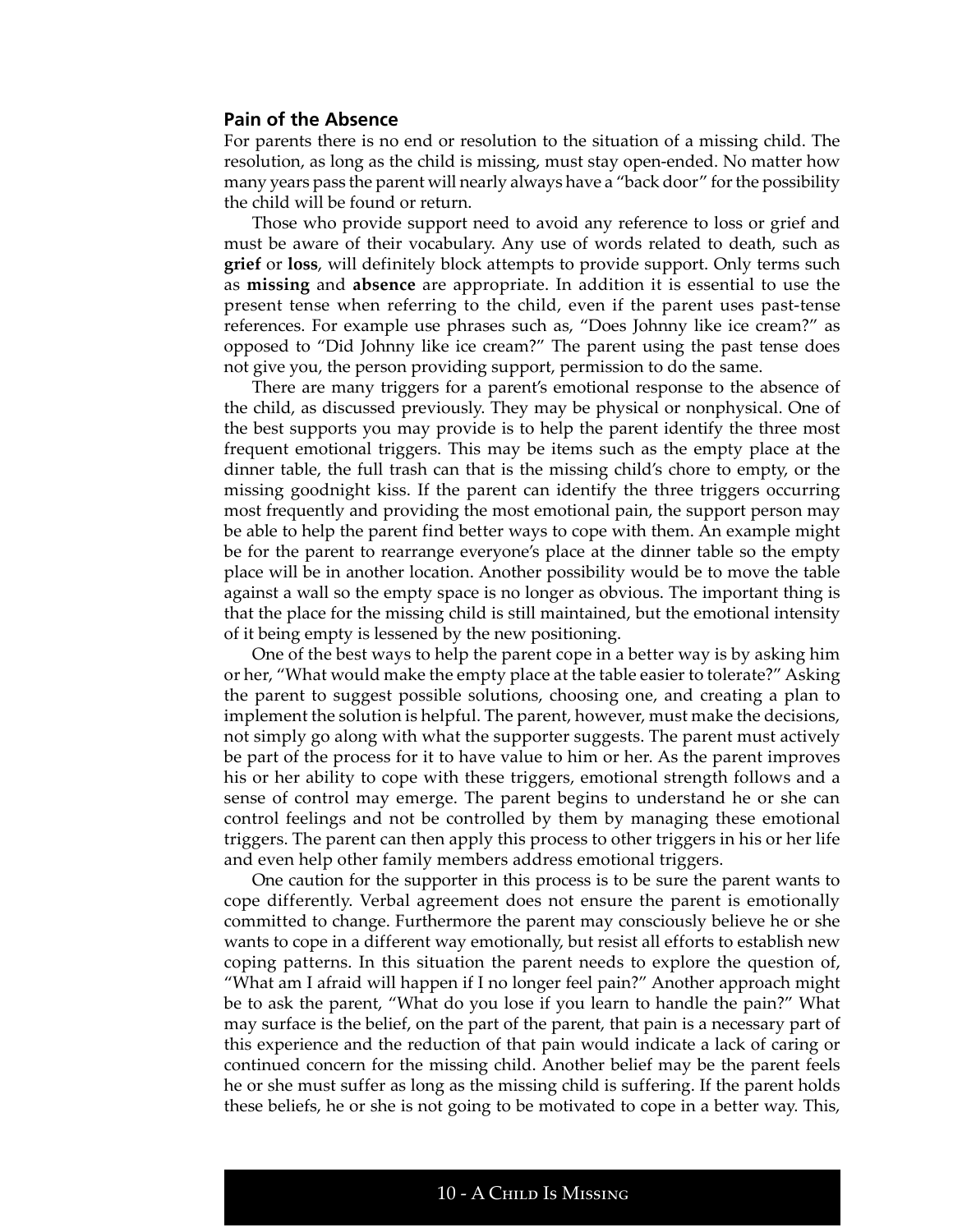of course, is the parent's choice. Although the choice is not a healthy one, helping the parent verbalize these beliefs can be supportive. The most important support is a safe place for the parent to explore and discuss his or her emotional reactions about the child's absence, free of expectations or judgment. It must be a place that understands there are no answers, cures, or fixes for these emotions and in no way attempts to provide them.

#### **Uncertainty**

Uncertainty as to the fate of the missing child may, without doubt, be a parent's primary emotional issue. Throughout the missing period the parent may create a variety of scenarios about where the child is and what is happening to him or her. Most of these scenarios are within the realm of possibility, and all should be discussed seriously with the parent when presented. One of the reasons for mentally changing the scenario of the child's fate is the parent preparing for or rehearsing each possibility. The parent is "trying on" each scenario to see how he or she reacts to it physically, emotionally, and spiritually. The parent needs to discuss and process each scenario created without fear of judgment, ridicule, or dismissal due to the discomfort of the listener. The parent also needs the opportunity to express the emotions accompanying each scenario, even though it is only a possibility.

#### **Fear**

Uncertainty by nature brings with it a sense of fear. This includes fear of the unknown and fear of the possibilities. People become afraid of a situation when they are not able to find acceptable alternatives to the apparent outcome. In short they fear situations in which they can find no hope; however, hope can be used as an antidote for fear. Helping the parent find some point of hope helps reduce fear. Believing the missing child is unharmed, will return, and is remembered by family and friends are common expressions of hope. The parent's hope may also be for the family such as believing the family will get through the situation or is strong enough to survive it. Balancing the fear for the missing child with hope for the accomplishments of a partner or other family members may also be possible. This may well be the only way in which this parent can achieve some sort of hope/fear balance. Furthermore hope in an event or expectation of the future, whether or not it is associated with the missing child, may also serve to balance feelings of fear. Examples of this could include a wedding, birth, or college graduation. Unfortunately hope may not always be possible for the parent in this situation. When an effort to find a point of hope fails, providing a safe space for the parent to discuss and reduce the intensity of the fear is the alternative support.

**Note:** A parent who is unable to find some element of hope in his or her life is at risk and needs to be monitored by a mental-health professional. This support professional must assess suicidal ideation and perhaps even create a contract with the parent against self-destructive behavior. That contract may include the arranging for family members to serve as buddies or monitors. The parent should be fully aware of this arrangement.

For a sibling of the missing child, the fear and uncertainty of the situation is usually expressed in fear for his or her own personal safety. This can be expressed in a number of ways such as aggressive and defensive behavior; carrying weapons to protect oneself from being "taken"; withdrawal and social hiding to avoid being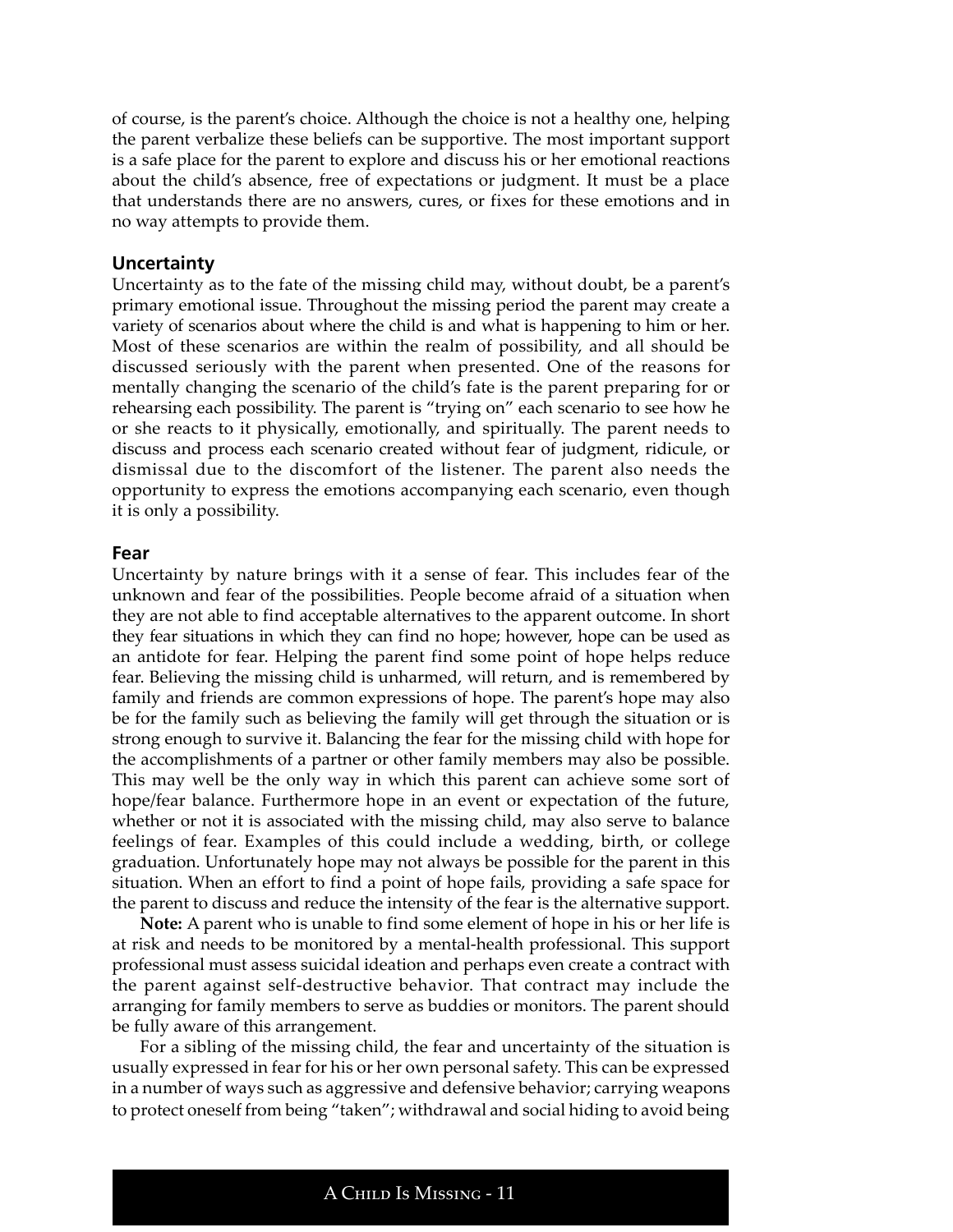taken; and regression to behaviors of an earlier age when he or she felt safe such as thumb sucking, bed wetting, and using baby talk. Like parents, children can also create traumatic scenarios and mental pictures affecting their imagination, resulting in dreams and nightmares.

Support for children should focus on their personal safety. If they are afraid harm may come from outside the family, they need increased reassurance and stability from the parent. Of course, during this time, the parent may have withdrawn from the siblings in an effort to focus on the missing child. The siblings view this withdrawal during their time of greater need as abandonment. Feelings of abandonment affect a child's sense of self-worth, his or her ability to trust others for support, and his or her ability to provide support and love to others. It is strongly suggested the parent be involved to the extent he or she is able to do so. Helping the child name where, what, and who are safe helps him or her understand. By turning to what is safe, the child then has some control over the situation. This helps reduce fear. Knowing where to find safety also contributes to the child's sense of belonging and reduces any feelings of abandonment.

If professional support can be provided for a sibling, play therapy is an excellent vehicle to assist the child in addressing the fears and issues of personal safety and abandonment. Being able to act out situations and fears and manipulating their outcomes provides an enormous sense of control over the situation. Play therapy also allows a child to play an event into the future and play out scenarios. This is similar to the parent "trying on" scenarios to test his or her own response to them. In play a child can enact how he or she wants to react to a situation and then explore other, perhaps more acceptable reactions. Introducing the idea in play that family members other than the parent can provide for the child's needs also helps the child cope.

#### **Guilt**

Guilt is an emotion with which we are all familiar. It is often used as a tool for behavior modification in parenting, in religion, and by society in general. Although guilt is uncomfortable, it is familiar. Guilt, for the parent, may be a safe emotion for avoiding the onslaught of intense emotions accompanying this situation. Guilt may well serve as a defense mechanism against those emotions and feelings and may be necessary for the parent to function. Over time the parent should face more of the other feelings and move away from the talk of guilt.

For a sibling, guilt is often the result of what is sometimes called "magical thinking." The sibling may blame him- or herself for what has happened to the missing child as a result of an argument, statement, or thought. Children and even adults can question whether their hurtful thoughts or words toward someone actually resulted in the harm that befell the person. If this guilt is not discussed, the sibling may seek situations in his or her environment to prove this myth is true. For example the "guilty" sibling may view the parent withdrawing from the children who are present to focus on the missing child as punishment for having hurt the brother or sister in his or her thoughts. For many of the issues previously discussed, other family members have been encouraged to fill the parental role with the siblings when the parent is unable to do so. In the case of the myth of guilt, it is essential for the parent to work directly with the sibling to explain exactly what has happened to the missing child in age-appropriate terms,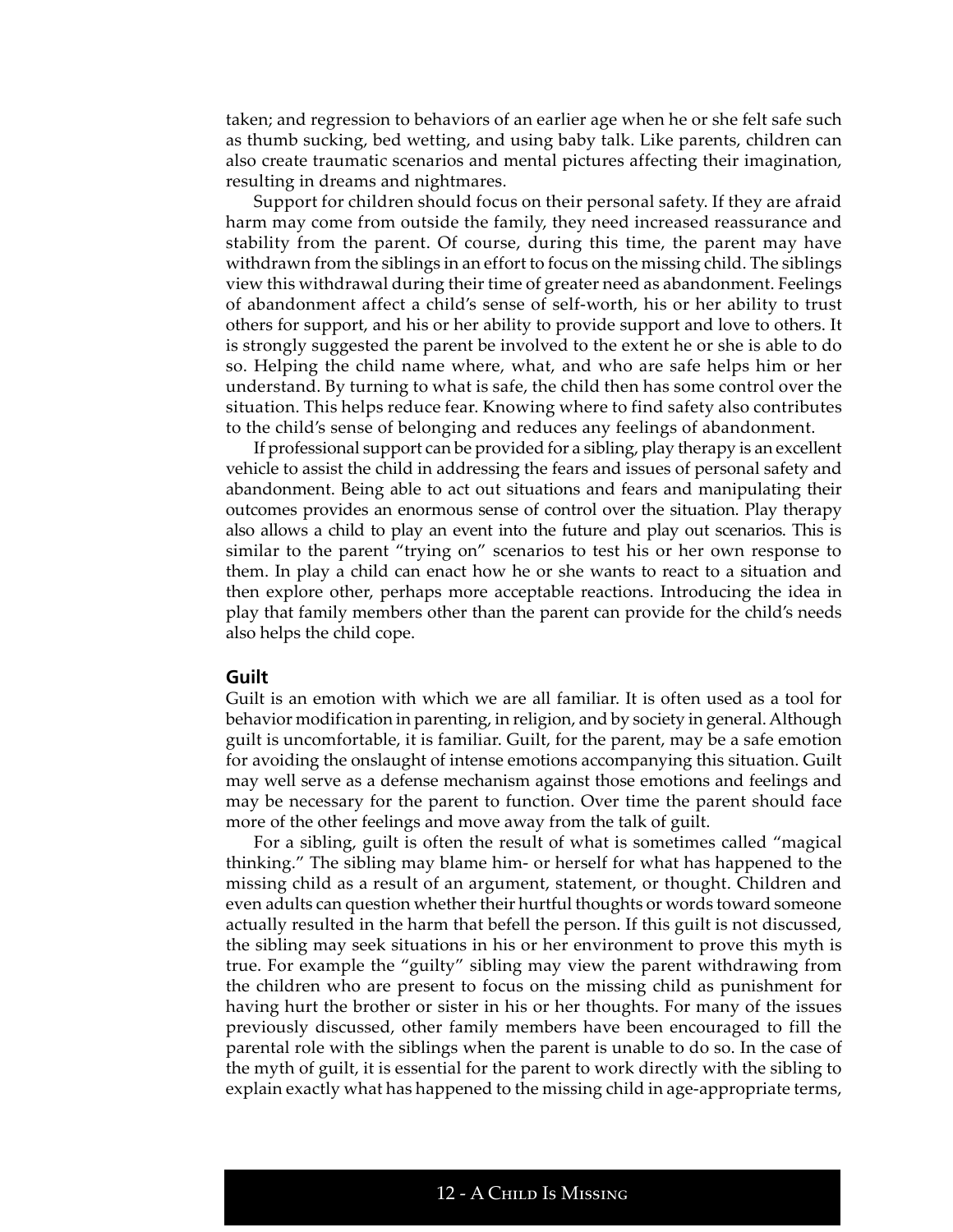provide reassurance the sibling is not responsible, and affirm that the parent still loves the sibling. This is the type of issue that can be addressed in the family time described earlier.

In summary, to support the parent around issues of guilt

- Determine the function of the guilt. Does it serve as a defense against other emotions or as a filter?
- Accept the parent's "if onlys" as valid and offer the parent the opportunity to talk them through.
- Reframe the situation so the parent may see his or her perceived failure to protect the child as a single incident of normally accepted behavior rather than guilt and the offender's behavior as harmful. Through this process the parent may come to a place of forgiving him- or herself.
- Support the parent as he or she addresses the issues of guilt that may be experienced by the siblings of the missing child.

# **Accept Dual Perceptions of Life**

As time passes and the fate of the missing child remains unknown, the parent begins to compartmentalize beliefs about life. The parent creates a dual system of values through which to perceive life. One contains the values and beliefs about the world as held prior to the missing episode. In the other the beliefs about the world change as a result of the missing episode. The ultimate example would be, "My child will return and everything will be all right" versus "My child will never return and life will forever be unbearable." The parent switches between these two sets of beliefs, which can create a situation of unresolved internal conflict.

The parent is usually able to address the present moment of the child being temporarily missing with no conflict. The conflict occurs in the realm of the future. Our beliefs about the future provide us with the context in which to make decisions about the future. When beliefs about the future are in conflict, however, it becomes difficult to make decisions. As these conflicts cannot be resolved until there is a resolution of the situation, it is necessary for the parent to accept two perceptions of the future with two sets of decisions and expectations. The parent will have a view of one future that includes the missing child and one that does not. This may be considered unhealthy from the viewpoint of many mental-health models. It is, however, the coping mechanism necessary for the parent to continue to function in the current situation and maintain any sense of future.

#### **Acknowledge the Child Who Is, and Release the Child Who Was**

The view of the future that includes the missing child is based largely on the expectations about the child as held before he or she was missing. These expectations are usually rooted in the developmental stages of the child as he or she grows. As children grow in the family structure, the family itself grows to accommodate the child's development and anticipates that growth. Certain events mark these developmental stages such as playing on a team, committing to a spiritual path, learning to drive, dating, and graduating from high school. The family expects and anticipates these events to occur as the child develops. The family must adjust to the event **not** happening if the child is missing.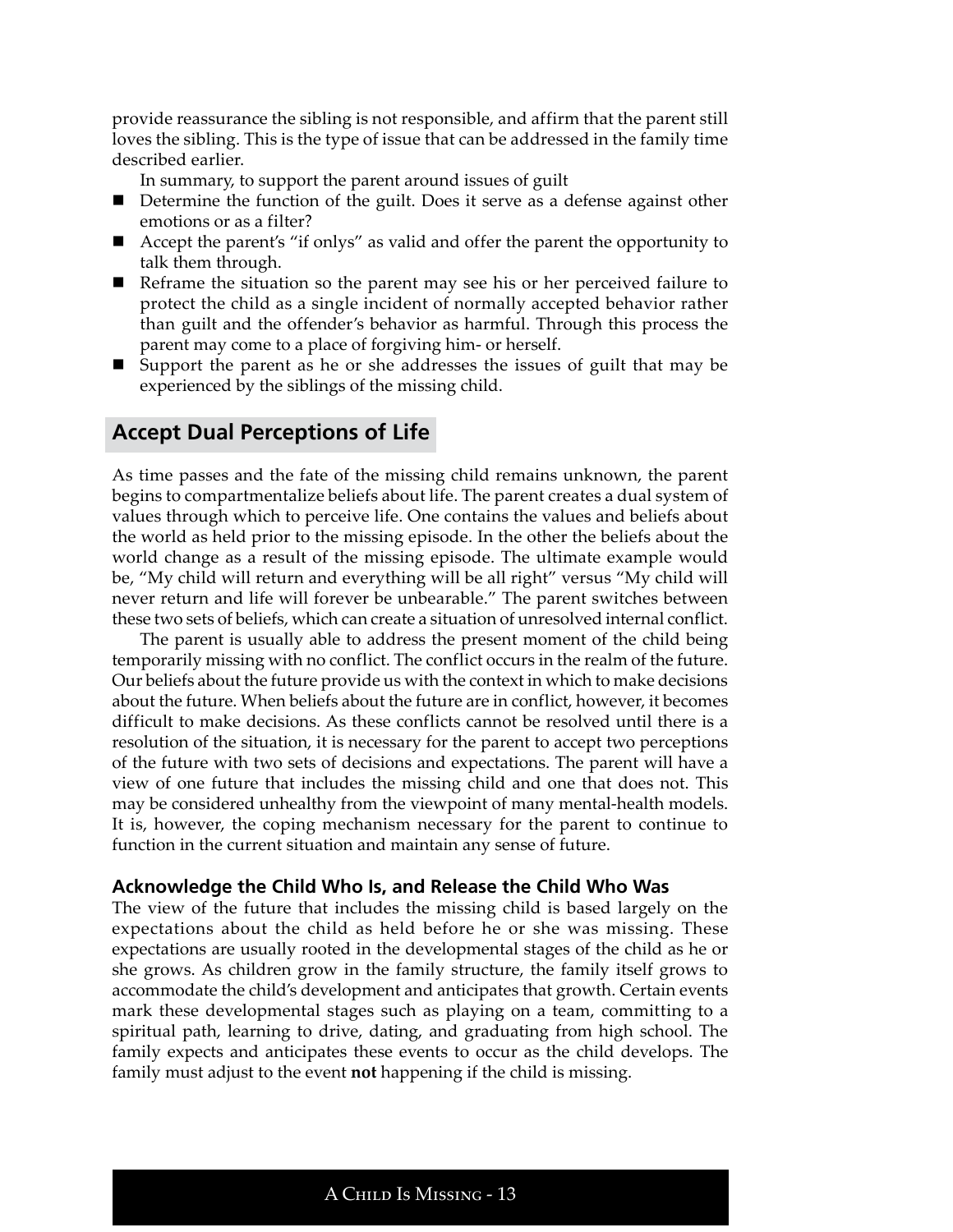These expectations should be acknowledged and verbalized, particularly when it becomes apparent the expected event will not occur. Visualizing the event as it would have been and verbally discussing that vision are supportive. Just as the parent may review memories of activities of the missing child, he or she must also review the expectations held for that child.

As time passes and the appropriate time for a particular expectation has passed, it is important for the parent to accept that development has occurred. As long as the parent expects the child's return, he or she must keep up with the growth of the missing child. Therefore not only is visualizing the events supportive, but visualizing the child as he or she has developed is necessary as well. Holding onto the image of the child as he or she was does not acknowledge the child's growth. Formal information about child development may help to strengthen this process.

#### **Acknowledge a Future Without the Missing Child**

The newest set of beliefs for the parent is that the child is not and will not be present for some period of time. This is not an acceptance of the belief the child will not return, but an acceptance that the child's return will not be in the shortrange future. This set of beliefs allows the parent to make plans for the immediate future without considering the presence or return of the child. What makes this tolerable is the parent has accepted delayed gratification in accepting the child's return will be delayed.

Holidays, birthdays, and other annual family events can be difficult times for the family of a missing child. In addition the anniversary of the date when the child was last seen can be an extremely difficult time. For holidays the absence of the child may be addressed in extremes. The parent is either so consumed that the holiday is avoided or ignored, or the holiday becomes another missing-childcentered event. Although adult family members may be able to accept these options, siblings of the missing child may find the holidays to be one more situation in which his or her needs are secondary to those of the missing child. Afraid of the pain of facing a holiday without the child, the parent may announce the holiday is canceled this year. Conversely the parent may go all out for the holiday, just in case the child returns at the last moment.

One healthy approach to the holidays is for the family to have a present or memento for the missing child at each event and save it. In this way when the child does return, the family can show the child how he or she was included in every family holiday while missing. As time passes the memento may become an item or activity that is donated, in the child's honor, to a family or child in need. Photographs of the item or event can be kept to show the missing child when he or she returns. In addition, during the holiday period, the parent and person providing support must agree to monitor the amount of time the parent focuses on the missing child and balance it with time spent on the family members who are present. The parent will need this support, as he or she may not be able to change the focus of attention on his or her own.

The parent often views the anniversary date of when the child was last seen as a reminder of his or her perceived failure to protect or find the child. The parent's emotions can be volatile at this time. Support comes in helping prepare the parent in advance for this day. Suggesting an event or activity to honor the child may serve as a way the parent can effectively focus and stabilize emotions. An activity also provides a platform from which hope for the future can be verbalized. Again,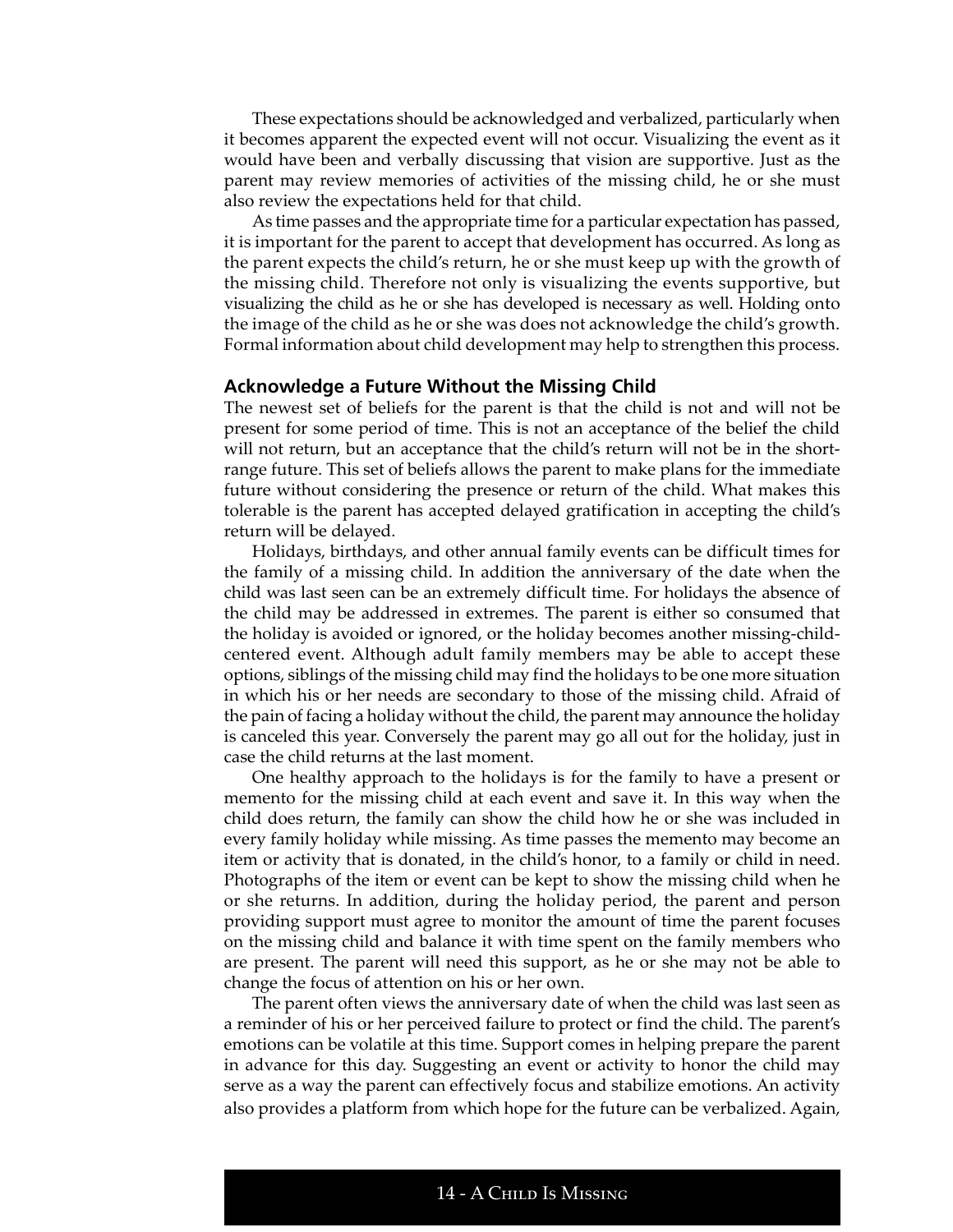the parent and support person must ensure a balance in the amount of time focused on the missing child and the time focused on other family members when hope for the future is being discussed. The specific hopes for each family member's future, including the missing child's, should be presented at this activity. Over time the anniversary of the child's missing date may become the vehicle by which the parent renews his or her quest to find the child and ensures the child has not been forgotten by family, friends, the community, and law-enforcement officials. The one way the parent can be sure the child lives on is in ensuring his or her memory is not forgotten.

# **Create a Long-Term Coping Structure Integrating Both Perceptions**

As long as the parent believes the child will return, he or she may hold onto the dual belief system presented previously. As time passes it will become the norm for the parent to picture two possible futures and discuss the child alternating between the two perspectives of the future as "still missing" or "when he or she has returned." Although this allows the parent to function, make decisions about the future, and perhaps even move ahead with the life of the family, the more comfortable the parent becomes with this way of thinking, the more difficult it will be for that parent to accept the possibility the child will not return, even in the face of evidence the child is not likely to return.

One way a parent formulates this long-term coping structure, especially in cases of abduction, is by accepting the belief that when the child becomes an adult, he or she will seek out and return to the parent. This belief is usually formulated after many years have passed with no new word or information about the missing child. The parent believes once the child attains adulthood he or she will have the legal authority to make decisions for him- or herself and will decide to find his or her "left-behind" family. Encourage the parent to maintain a balanced perspective of the possible status of the missing child. In adopting this belief the parent is able to function effectively on a daily basis. This does not appear to be unhealthy until the time comes when the child would reach legal age, and he or she still has not returned. By this time the parent may now be middle aged and his or her other children may be grown and no longer living with the parent. As the post-legal-age years of the missing child pass, still with no word of the child, the parent again has to confront the question of why the child has not returned.

The process of answering this question puts the parent in the position of having to consider four possible answers. The child

- Has forgotten the parent
- Is angry at the parent for not protecting or finding him or her
- Is deceased
- $\blacksquare$  Is in some way still physically restricted or confined

The likelihood the child is still physically restricted or confined after all of this time is small, even to the parent. If the child was 6 years old or younger at the time of the disappearance, forgetting a parent is a credible possibility. If the child was older, however, this answer is no longer valid, and the possibility of having been forgotten by the child becomes painful for the parent, who has spent a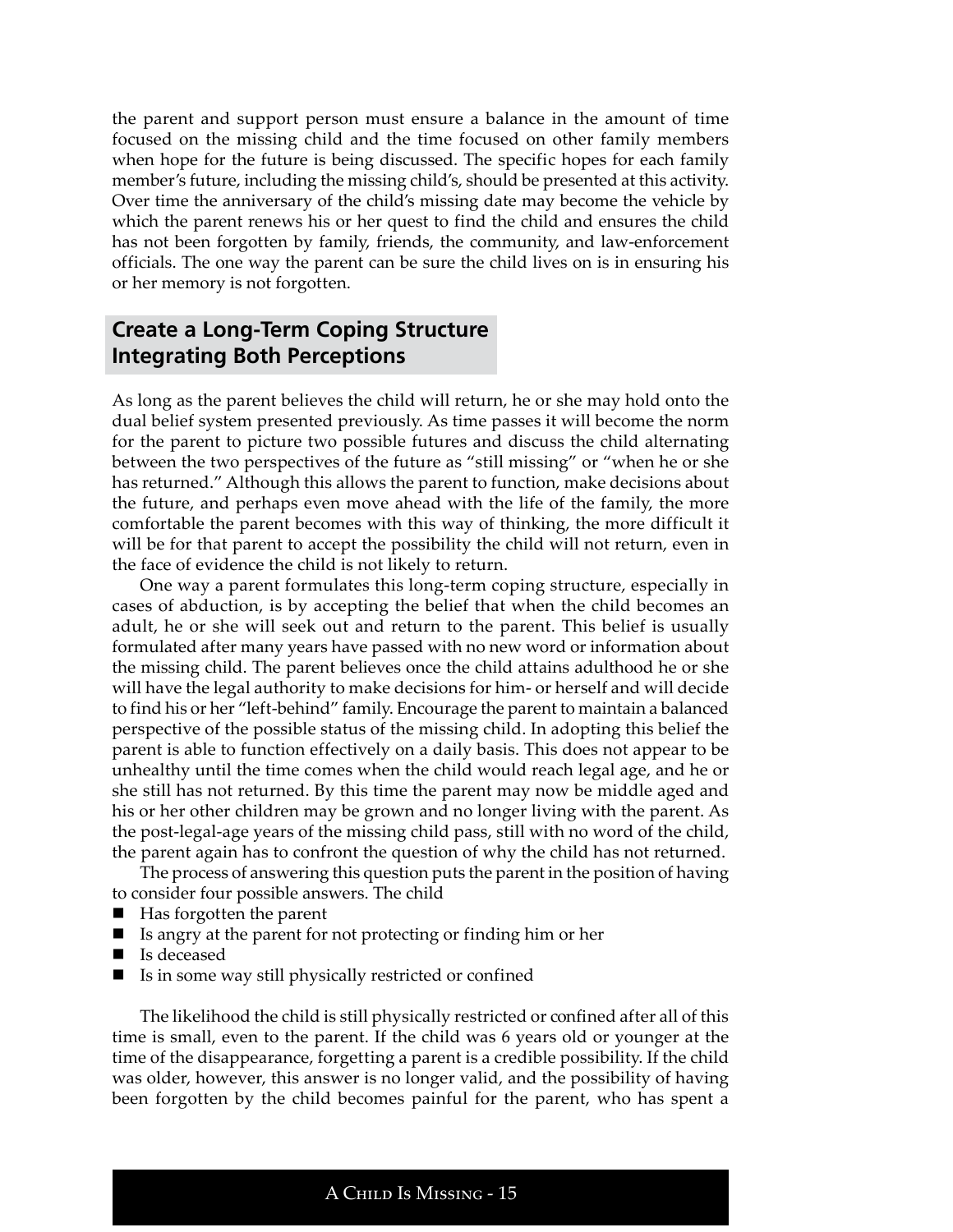lifetime trying to ensure the child is not forgotten. Forgetting the parent may be seen as weakness on the part of the child and places the child in a negative light, which is difficult for the parent to do. Placing any responsibility on the child for the situation does not fit into the thinking pattern. The possibility the child is angry at the parent is the answer often easiest to accept for those parents who believe they failed to protect the child. In such a case the parent believes the child has every reason to be angry.

The possibility the child is deceased is not an option a parent will consider in this situation. The parent has spent years trying to keep the child alive, at least in everyone's memory. With no new information to support a fact the child is deceased, the only thing to make that a reality now is what the parent chooses to believe. Therefore, on some level, by choosing to believe the child is deceased, the parent has killed the child. This would fit into the established pattern of the parent, who thinks he or she did not protect the child from being missing in the first place; failed to find the child; and, if the child is deceased, killed the child through these failures. Without some tangible proof of the child's death, however, this option presents too much pain for the parent to accept.

Believing the child is angry at him or her is the most comfortable option for the parent. In this way the child is not guilty of forgetting the parent and is justified in his or her behavior. Unlike the death option, this option allows for the child to walk back into the parent's life at any time. Unfortunately this choice results in the parent spending the rest of his or her life believing the child is punishing the family. This is not healthy physically, emotionally, or mentally, and professional support for the parent is the most effective in this case.

#### **Assess Your Own Needs**

It is important for the person providing support to understand his or her own needs and limitations. A support person who gets involved beyond his or her capacity is no longer a support, but another casualty of the missing-child episode. A person providing support should remember that support for the family must come from a variety of sources and is not the responsibility of just one person. One of the best ways a person providing support can support him- or herself is to encourage the parent to use several different avenues of support.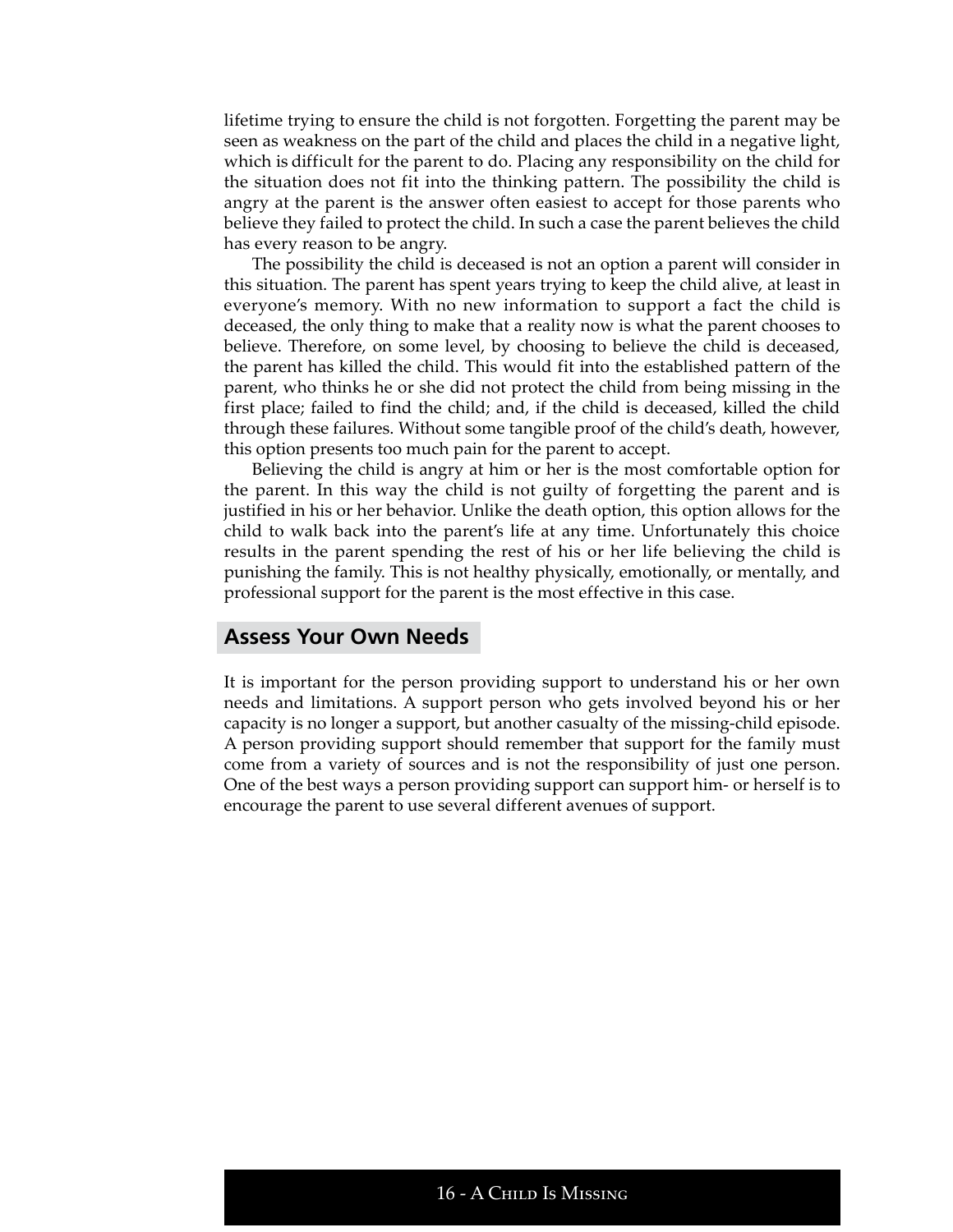# **If a Child Runs Away**

When a child runs away we assume he or she has not been the victim of an offender, and we can place the responsibility for the child's decision, in part, on the child. These assumptions, however, are not always accurate. Children tend to run away for the two reasons of going to something or getting away from something. What the child is running to or from is most often an adult who has a great deal of influence over that child. Although **predatory** may not be the appropriate term, the adult in these cases certainly can be viewed as having power and control over the child's thinking and behavior.

The family of a runaway should seek professional counseling. The family structure has to adapt to a new form. Having a neutral person such as a professional assist in this adaptation allows for the setting of rules, boundaries, and guidelines for everyone involved. The parent may be reeling with uncontrolled emotions of anger, fear, love, frustration, humiliation, and powerlessness. Having a child run away may make the parent feel embarrassed along with all the other powerful emotions that come with having a missing child. The family structure will change while the child is missing. If there is a possibility the child may eventually return, the child will need to fit into the new "normal" for the family, rather than the family trying to return to its former patterns.

For the parent and entire family the pain of the absence can be augmented by anger if the child is believed to have chosen to run away. The fact the child has not returned by his or her own choice may be further indication of the child's "lack of concern" for the family. Anger is a natural reaction and should be validated. This anger, however, is based on the assumption the child purposely set out to hurt and manipulate the family. This may not be true, especially if the child had not yet developed the capacity to understand or even consider the feelings of others. If so, the child's thoughts would primarily be about his or her own wants, needs, and feelings. In those cases assumptions the child planned the family's emotional pain are erroneous. Because of the family's anger, the child is perceived as a villain. If the anger goes unchecked, it may grow and expand to the point that the siblings and perhaps even the parent decides the child should not return to the family in the future.

Help all family members focus on what the child was running to or from rather than his or her intention to hurt the family. This motivation may never be known without input from the child, but even speculation helps family members reframe the child's behavior into a more age-appropriate context.

The parent, in probing why the child may have run away, may experience guilt. This guilt may be legitimate and should always be discussed with the parent. Should the parent believe the child is currently in danger, the guilt experienced by the parent may still serve as a filter or defense. If the child's current environment is viewed as extremely dangerous, the parent may well continue to use guilt as a defense mechanism to avoid the feelings of anxiety and anticipation about the impending harm to the child.

**Note:** If the child has a history of running away, the parent will most likely develop a sense of future with little difference whether the child is present or not. Over time and multiple experiences of a child running away, the parent tends to develop this more flexible perspective as a means of coping.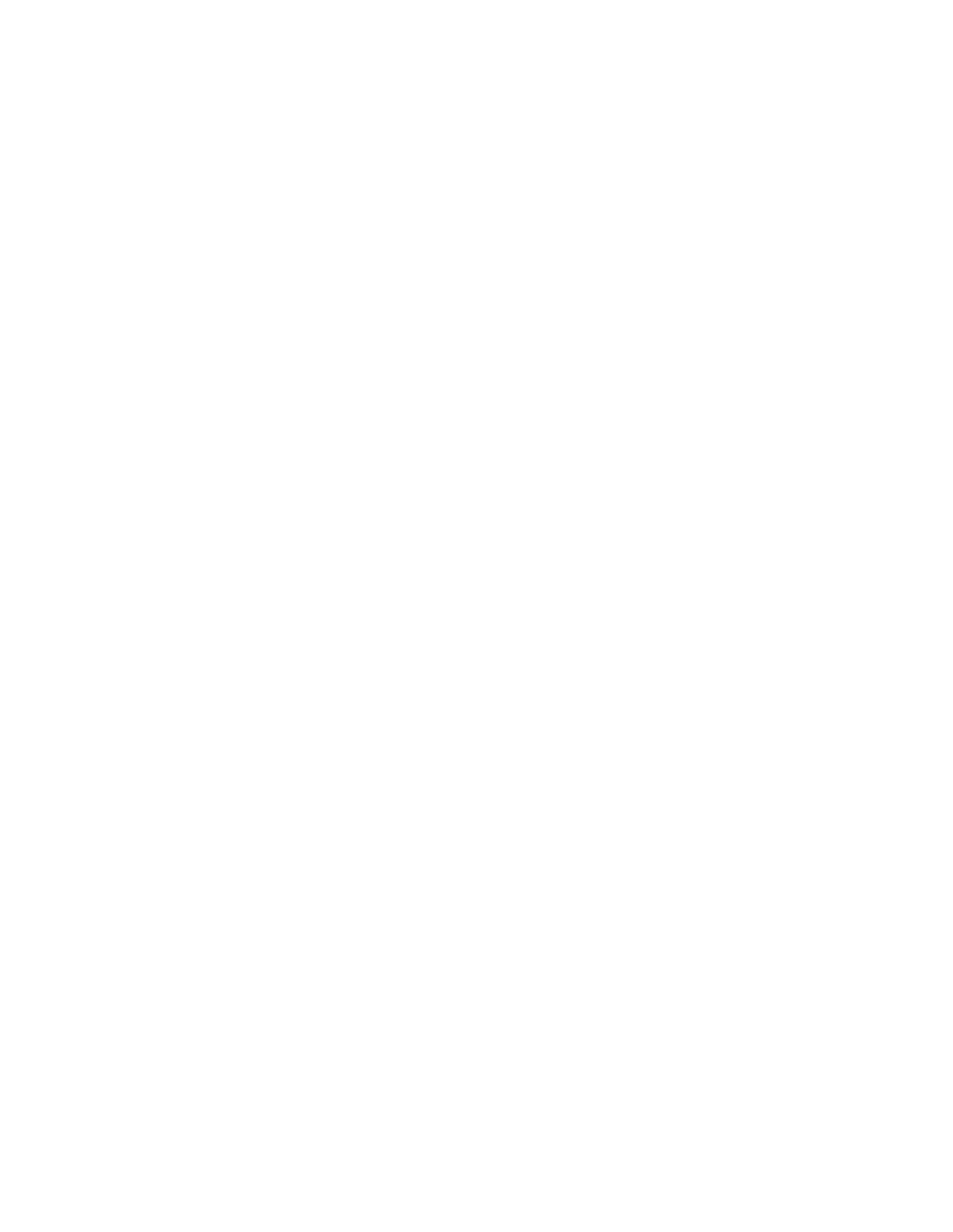# **If a Child Is Abducted by a Family Member**

When a child is abducted by a family member or a close family friend, the motivation is not often about the welfare of the child. Unfortunately issues of custody are often more about issues of control between the adult family members involved. The person providing support may be doing so for either party involved. Providing support for an adult who is in violation of legal custody, however, may place the supporter in legal jeopardy. It does not matter what reason this adult uses for having the child, even accusations of abuse of the child by the legal party; the parent without legal custody is breaking the law. The only ethical support to provide is assisting that parent in working within the legal system to resolve these issues. Support should focus on how to accept the situation in a healthy way until change within the legal system can be made. In some cases the parent without legal custody may have to wait until the child reaches legal age and is able to make his or her own choices.

Beyond these legal issues, providing support to either adult often causes the support person to take sides between the adults involved. Remember, in this situation, there is only one victim  $-$  the child. Child welfare is an issue of wellbeing under the jurisdiction of human or protective services. Child custody is an issue of control under the jurisdiction of the legal system. No matter how clearcut the situation may appear to be, both adults have contributed to it. Thus the best support is that which can be provided without judgment and without taking sides. If possible provide support for the parent out of your concern for him or her without being involved in who is right or wrong.

One question the support person should keep raising is, "How will this be resolved when the child is old enough to make his or her own decisions?" This question forces the parent to realize the situation may not be over until the child reaches legal age. It also reframes the situation into one of adult issues versus child issues. Usually, if the issue and feelings around it could continue to exist after the child is of legal age, the issue is not about the child, it is about control. Being able to break this situation down into two sets of issues provides the parent with a sense of control and the ability to address each set individually  $-$  the issues between the adults versus the issues specifically about the child. Once separated, there is no longer one large, overwhelming situation.

One major support to the parent is to assist him or her to learn about the lawenforcement and legal system and how to use it to help in this situation. These systems often frustrate the parent due to its perceived slowness or inability to solve or remedy the situation. It may involve large expenditures of money and time on court cases and legal battles. Even if the law is in favor of the parent, the law-enforcement or legal system may prove unable to enforce a decree. The parent may be told his or her situation is a low priority or in some way is not as important as other tasks needing to be enforced. The supporter should know these systems and how they work to provide the information needed to support the problem-solving efforts and increase the patience and tolerance levels of the parent.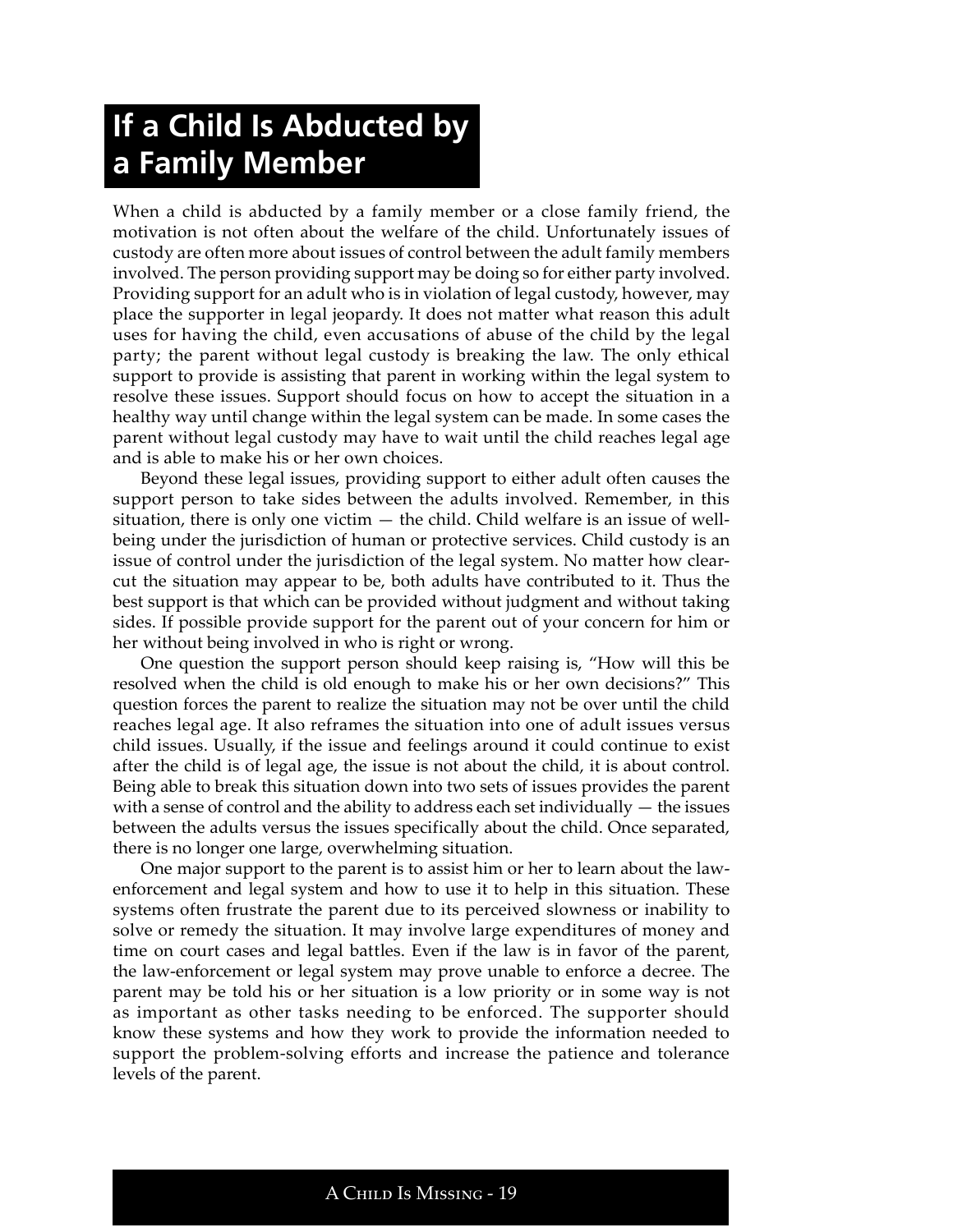If a child is suspected of having been **abducted internationally** by a family member, a parent's frustrations may feel even more overwhelming than those of a parent whose child is abducted by a family member domestically. International family abduction may involve a parent who is a U.S. citizen and a parent who is not. These abductions are the result of one parent taking the child to another country, possibly the parent's own homeland, without the permission of the U.S. parent. The cost in time, money, and energy to pursue legal avenues in these cases can be extreme.

Parents who have experienced a child's international abduction may have also experienced the smuggling of their children out of the country or being divorced from their spouse by a foreign government with no participation. Parents who work through these systems may find themselves looking for advocates in the United States, attempting to work through legal systems in a foreign country, and seeking civil remedies under the Hague Convention on the Civil Aspects of International Child Abduction or criminal remedies under the International Parental Kidnapping Crime Act.

In a case of the international family abduction of a child, it is rare for any one person providing support to fully know the legal system in the country to which the child was taken. In this type of case, the best support to be offered is to provide a place for the parent to vent, explore possibilities, explore scenarios about the fate and well-being of the child, discuss any parental fear the child will forget him or her, and find sources of information to learn more about the situation and positive remedies. The person providing support should also

- Assist the parent in "reality testing" the resources and costs of the recovery activity. It is important for the parent to be aware of all of the consequences of pursuing the course of action he or she is taking monetarily, physically, and in terms of other relationships. The support person may raise the discussion of these costs but should in no way attempt to influence the parent's choice. The trust in this relationship is based on the supporter's ability to accept the choices made by the parent and provide support for the results of those choices.
- Review the current and future developmental level and skills of the abducted child so the parent keeps up with the child at the age he or she is now, not the age at the time of the abduction.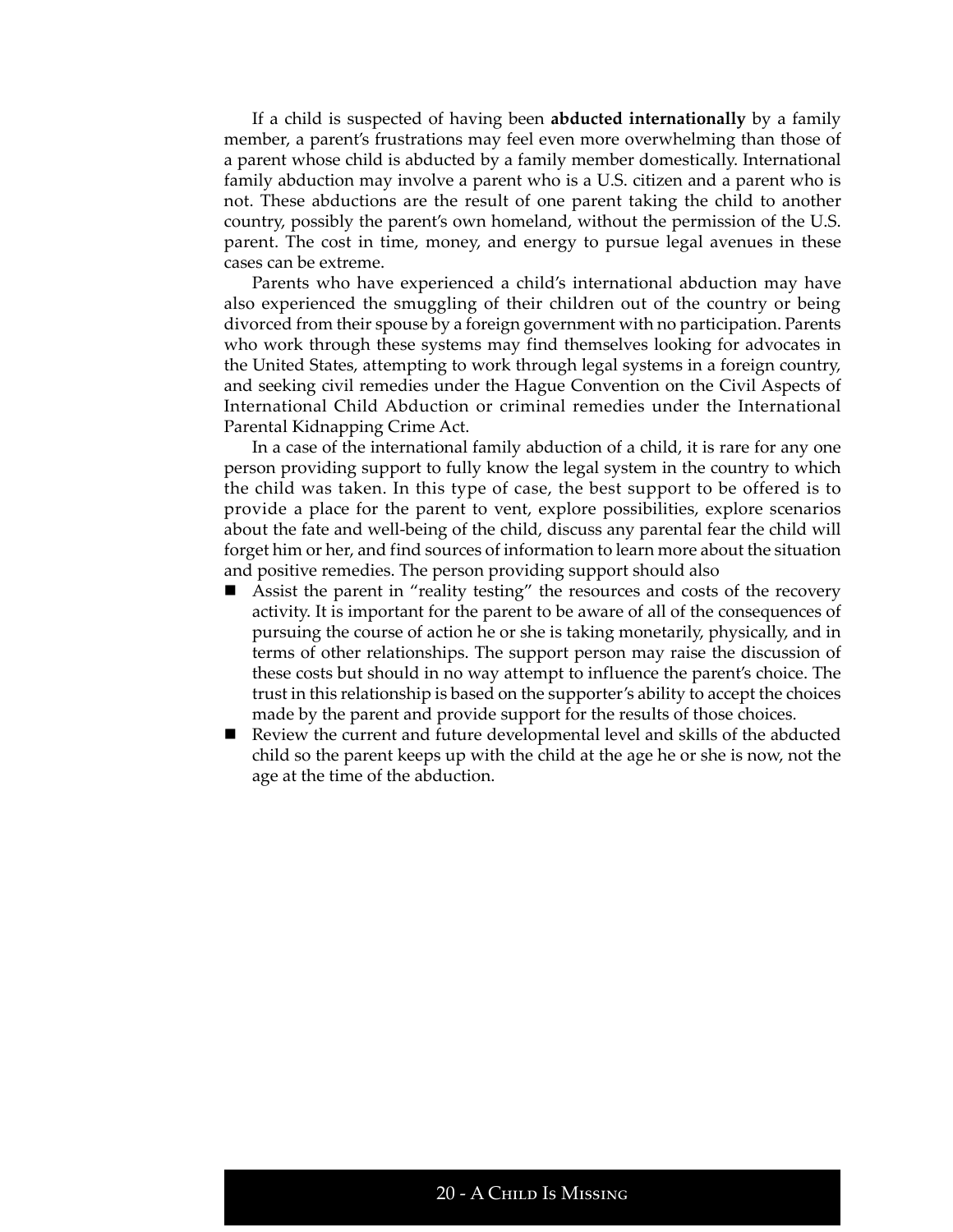# **If a Child Is Abducted by a Nonfamily Member**

If it is known a nonfamily member abducted the child, it is probably an indication there is a witness to or physical proof of the abduction. In these cases the family and abductor may or may not know one another. The level of relationship is important, as it affects the parent's perception of the abduction and leads to questions about whether the child was a random victim, stalked, or the victim of a planned abduction. Furthermore, abduction by a nonfamily member does not tend to be about control but exploitation of the child. All of this information significantly affects the traumatic scenarios the parent may mentally create to picture what his or her child is experiencing.

If the abductor is not apprehended or held accountable, issues of personal safety will need to be addressed for every family member. Family members, particularly the child's siblings, may fear for their own safety at the hands of the perpetrator. They may also fear for other potential victims of this perpetrator. Support comes in helping the family establish what, who, and where is safe and talk about ways of making themselves safer. The more involved family members can become in this process, the more they feel they have control over their safety. This will reduce anxiety levels. Safety includes not only physical security, but emotional and spiritual security as well. Involvement in a faith community can be supportive at this time. Maintaining a relationship with local law enforcement and professional mental-health support may be considered as well.

The parent of a missing child will often spend time talking about what he or she should have done differently to avoid this situation. The person providing support can help the parent identify the parts of the child's experience for which the parent is actually responsible and those for which the parent was not responsible. This will be a process of separating the parent's behavior from the abductor's behavior. A positive intervention for the reduction of guilt is to be a vehicle of healing.

Guilt may serve as a filter in the process of creating possible scenarios of the fate of the child. By exploring a variety of situations that may have avoided the absence, the parent is setting the mental stage for beginning to consider the possible fates of the child. Again, this is not unhealthy. These discussions should slowly move from what could have been done differently to what may have happened after. The timing of the discussion of guilt is up to the parent and may not be considered until after the "resolution" of the situation. Offer to talk it through, which allows the parent to know you are available whenever he or she is ready to discuss the situation.

If a parent can find something he or she could have done differently that would have brought about a different result, it provides the feeling he or she could have had some control over the situation. "If onlys" presented by the parent are usually valid and very possibly would have changed the outcome of the situation. To disregard these statements with platitudes of, "You can't blame yourself" or "You couldn't have known" is not only inappropriate but actually disrespectful of what the parent is experiencing. The best response to the "if onlys" is, "You're right. Perhaps it could have been different. Do you want to talk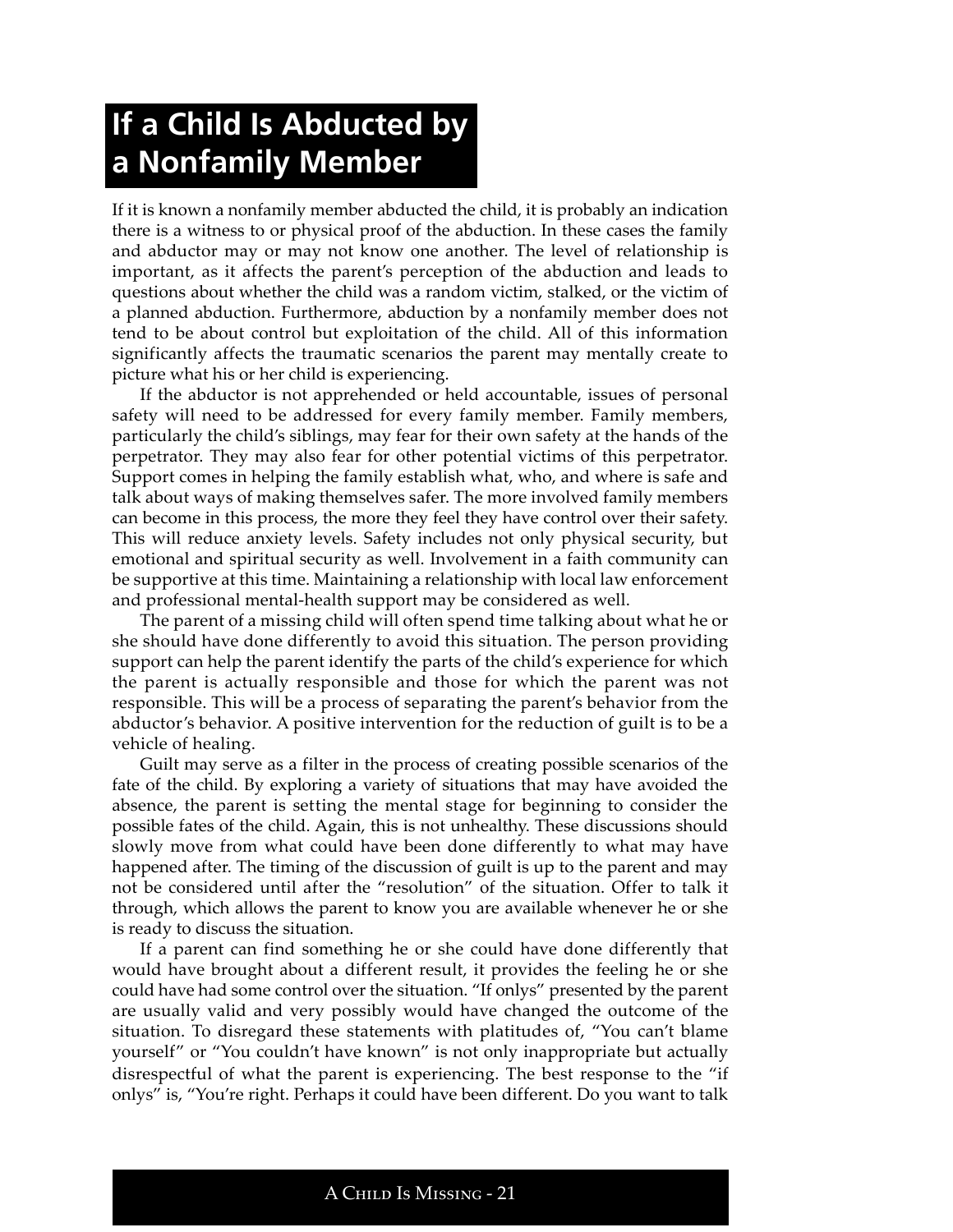this through?" Help the parent create a realistic plan or behavior pattern to help ensure the issue of guilt does not resurface if the child is found. Points of discussion that may benefit the parent are

- Guilt is not necessary when one's behavior is accepted without judgment
- Guilt is useful as an indicator things must be different in the future
- He or she cannot change the past, but may be able to influence the future

When the parent is ready to work through the guilt of not protecting his or her child from this situation, a number of supports may be helpful. The most important concepts to explore with the parent include what does this event say about him or her as a parent, to what extent is he or she actually responsible for the event, and is the parent capable of forgiving him- or herself?

As the parent attempts to address feelings of guilt, the supporter may be able to play the devil's advocate or introduce another perspective about the situation. One way to do this is to

- Ask, "What does this event say about you as a parent?"
- Introduce a scale of 1 to 10, with 1 being "You are a lousy parent" and 10 being "You are a super parent"
- Ask the parent to rate him- or herself on that scale
- Have the parent rate him- or herself on the scale one year before the child was missing
- If the parent has other children, ask how he or she thinks the other children would rate him or her as a parent today
- Ask the parent to project forward and rate him- or herself on that scale a year from now

This approach helps the parent see his or her failure to protect the child in light of a history of parenting, rather than as a result of one incident. It brings the parent to the reality that he or she is continuing to parent the other children in spite of the perceived failure. It serves as a vehicle to support the parent in understanding his or her rating has the potential to change in the future.

If a perpetrator is involved, help the parent separate his or her perceived failure to protect the child from the harm done by the perpetrator. If the parent sees his or her action or inaction as being the sole reason for the event, helpful questions may include, "How many parents do what you did on any given day?" "Do all of those children end up missing?" "So if what you did caused your child to end up missing, it would happen to all of those other children as well, correct?" "Did you take your child against his or her will?" "Who is responsible for doing that?" "Which was more harmful to your child, what you did or what the perpetrator did?" "On a scale of 1 to 10, with 10 being very harmful and 1 not at all harmful, where do you rate what you did? Where do you rate what the perpetrator did?" This approach helps the parent see a larger picture than the one focusing on his or her perceived failure. It presents the parental behavior as acceptable and most often nonharmful. It places responsibility for harm on the perpetrator.

The supporter must not expect that, having gone through this process, the parent will immediately let go of his or her guilt. In fact the parent will most often accept some level of guilt or responsibility for this situation even if it is irrational. Although not altogether healthy, this is normal. If after taking the parent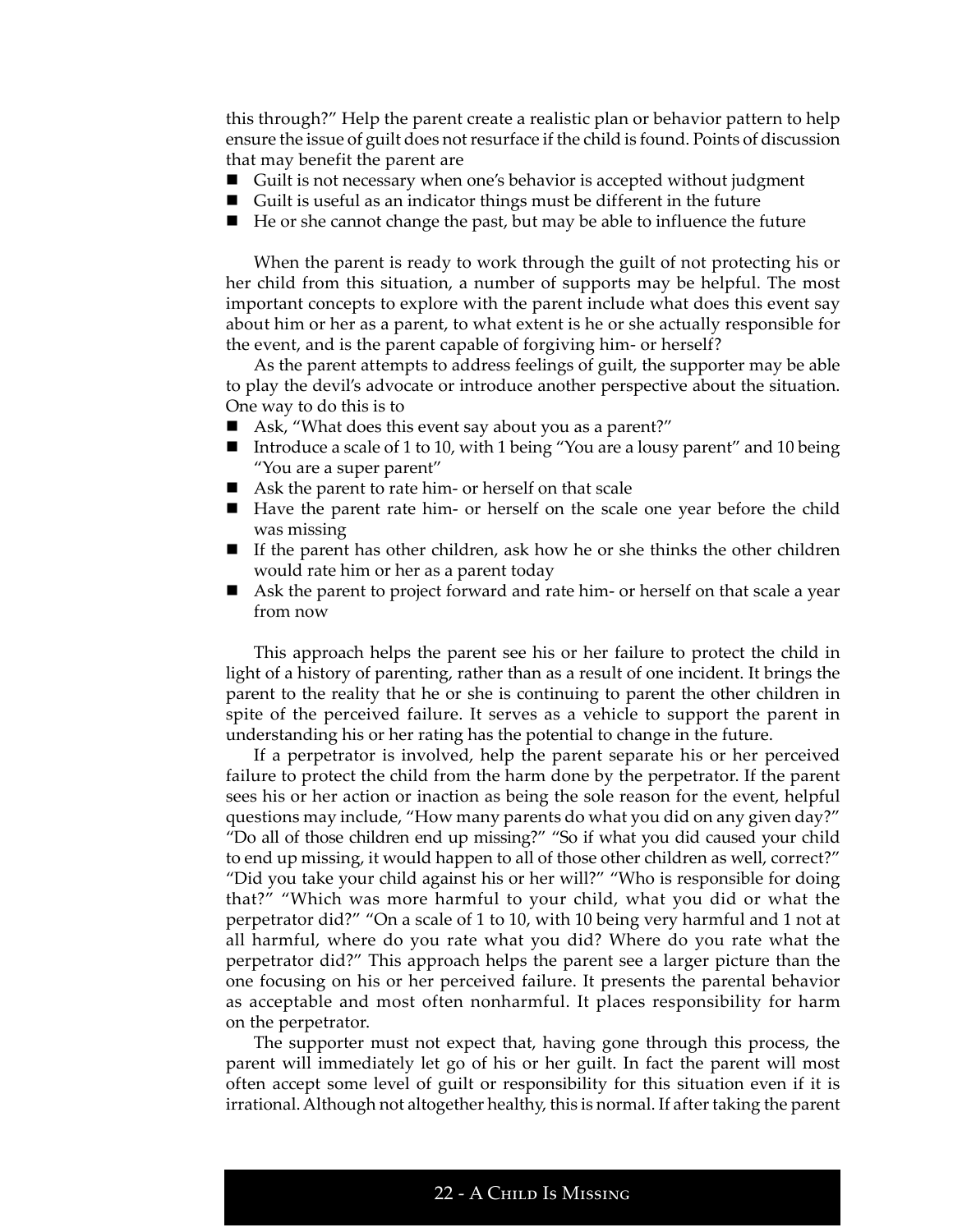through this process, however, he or she still holds on to the guilt as strongly as before, the guilt is probably being used as the defense against other feelings, as discussed previously. Efforts to confront and reduce the level of guilt will be ineffective if the guilt is protecting the parent from more intense feelings.

Forgiving oneself may be possible after a period of time of going through the process discussed here. Keep in mind that the parent may continue to hold himor herself responsible for the situation to some degree. Forgiveness then becomes a task of learning to accept the total self, which includes having failed in protecting his or her child. To accept him- or herself totally, the parent needs to review who he or she is as a person and as a parent as a result of this situation. This includes reviewing his or her belief system and then fitting the perceived failure into those beliefs. Then the parent needs to see how he or she can accept him- or herself in the future. This is a long-term process that is usually initiated by the parent after the "resolution" of the situation; it may be better focused if assisted by a mentalhealth professional.

Self-forgiveness is a difficult task. The parent must define forgiveness, identify the criteria necessary for self-forgiveness in this circumstance, and then measure him- or herself against that criterion. This can be easier if the parent projects onto others asking questions such as, "What would self-forgiveness look like for others?" "What steps could they take to forgive themselves, and how will they know when they have forgiven themselves?" Once the parent has created an idea of selfforgiveness in general, he or she may then be able to use it for him- or herself. The person providing support must offer the time and safe place to discuss these issues.

There are two approaches to forgiveness that may be helpful. The first is for the parent to separate him- or herself from the behavior. For example you can love someone while hating a certain behavior of that person such as drinking. The second is to be able to accept someone as a whole person despite — and including — one unacceptable characteristic or event. For example someone can be respected for his or her career, community involvement, and personality, which may include the fact the person was unfaithful to a spouse. Through these approaches the parent may discover this "offense" does not define him or her and is not his or her only quality. The parent may come to discover he or she is human and has made mistakes, as all humans do. From this point the parent may become able to accept the "offensive" behavior and move on, striving to never repeat it.

**Note:** One way a parent may choose to address guilt is to be entirely motivated by the capture, prosecution, and conviction of the perpetrator. This becomes the parent's mental and emotional focus. The perpetrator "getting what he or she deserves" becomes the affirmation helping the parent function on a day-to-day basis and appropriately assigning guilt and blame. The parent must be encouraged by the person providing support to not depend on this single outcome. Questions such as, "What if he or she is never caught, tried, or convicted?" are appropriate to help the parent maintain balance. If the perpetrator is never captured or not convicted and the parent has never considered this possibility, his or her reaction may be one of defeat, anger, or even retribution. What appears to be a healthy process of reassigning guilt may have harmful consequences when justice is not served. In this event the parent should be monitored for behavior that is selfdestructive or harmful to others.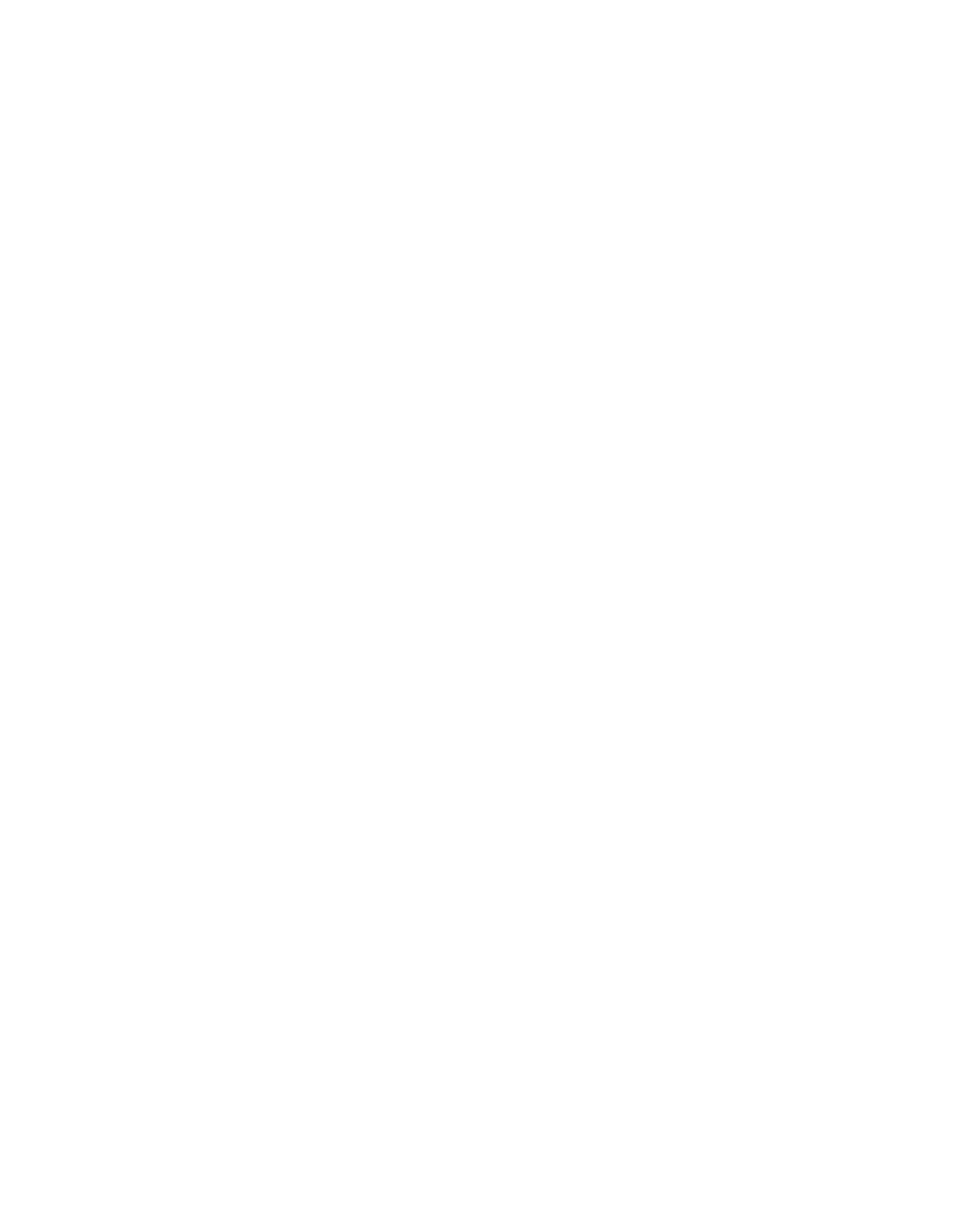# **Special Needs of Siblings**

In previous chapters some of the needs of the siblings of the missing child have been discussed in the context of what was being presented. This chapter presents other important needs siblings experience, not only as children but throughout their lives. The ideas suggested in this chapter are offered for siblings who are currently children and for adult siblings whose brother or sister was last seen when they were children. For many adult siblings, these needs still have not been met.

### **Reestablish Structure**

To help a family achieve normal functioning the support person must understand what the sibling considers normal functioning, because his or her perspective may differ from that of the parent. Asking questions of siblings about the family's communication patterns, internal relationships, and siblings' sense of belonging to a family unit will provide this information. If the family structure was weak before the child was missing, introduction of a strong sense of structure will be beneficial to this family beyond the context of the missing child.

#### **Emotional Structure**

Depending on their age and development, children may not have the capacity to label and describe their feelings. Their perception of the family's emotional structure may be expressed more through their reactions to people than through verbal communication. One example is the feeling of being totally disconnected from the family. The sibling may feel left out, ignored, or emotionally abandoned. The expression of this feeling may be physical withdrawal and isolation from the family or acting-out behavior to gain attention. Another example is the need on the part of the child to find a safe place amid the chaos of the family. Safety usually involves another entity, such as a real or imaginary person, pet, or toy that becomes personified as human. Safety with this entity is usually initially established in private play, then exhibited more and more openly as this newfound safety begins to balance the child's fear. Also, as the parent appears ineffective at protecting or finding the missing child, the sibling may seek out some other entity for whom he or she may play out the role of protector.

It is important to understand that all children, from infancy to adulthood, react in some way to the family's response to a missing child. A preverbal infant reacts to the physical changes of his or her caregiver as a result of the situation. These reactions may include an increased heart rate, change in body taste and odor, change in pitch of voice, and change in nurturing and holding behavior. The infant may become fussy or act out until he or she feels overwhelmed, at which point the infant may become lethargic or withdrawn. A toddler may become clingy by demanding attention and then isolating him- or herself when feeling rejected or ignored. The toddler is reacting to what is happening environmentally more than to the event of the missing sibling. A school-age child may begin to express awareness of the event through his or her limited vocabulary and play. For a child of this age, play is the way to process high-intensity situations, as he or she can play out as many different endings to an event to process what is actually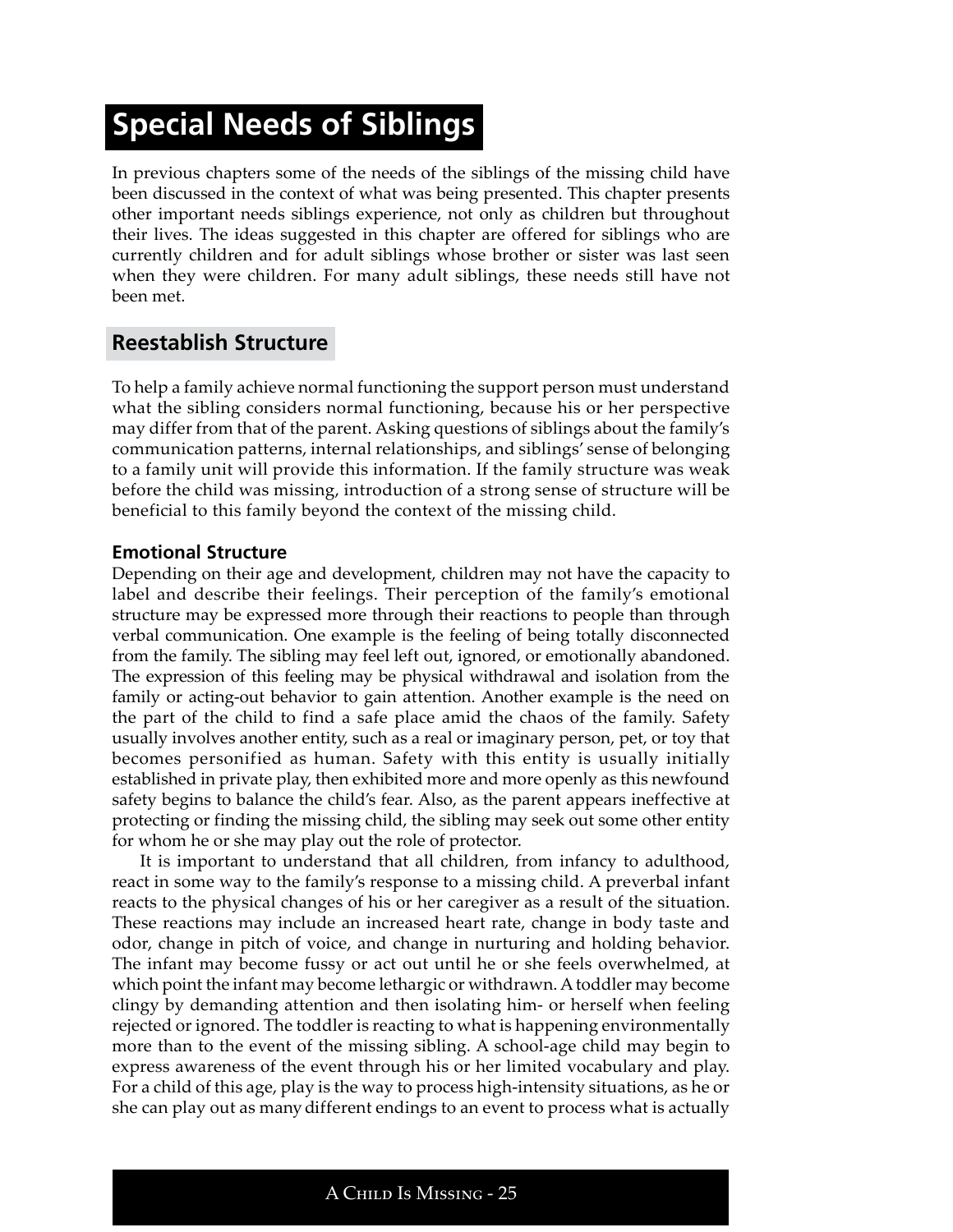happening. The play may become aggressive or isolated; however, a school-age child who refuses to play is in great emotional jeopardy and needs immediate professional assistance.

The parent's reaction to a child who is missing becomes the basis of the siblings' learned response to crisis. The parent's reaction also provides a sense of assurance or fear to the siblings. When a parent begins to seek inappropriate support outside of the family or turns to self-destructive behaviors, such as drinking, drugs, or over- or under-eating, siblings will withdraw, as the parent no longer seems safe. If the parent stops showing support to the missing child's sibling or stops providing basic care for a sibling, the child will begin to care for him- or herself and any other siblings while at the same time beginning to exclude the parent from the family structure.

The key emotional support for a sibling in all of these instances is the establishment of safety. If the parent is unable to provide a sense of safety, an extended family member or close family friend must fill that role. Interaction with the children should be in the sibling's own home, and play must be encouraged and monitored. The mental-health provider must be able to explain to the child in age- and developmentally appropriate language why the parent and environment are in turmoil. The support person must also encourage the parent's interaction with the siblings. Without the parent's interaction, the relationship between the siblings and person providing support may begin to replace the former family unit.

#### **Physical Structure**

All families have some level of dysfunction. This is normal. When a child is missing these dysfunctions become exaggerated. Without corrective action, these dysfunctions begin to grow and create other dysfunctions. When the dysfunction in a family begins to outweigh the family's ability to function, a sibling may see this as losing his or her entire family. To the sibling this new normal — the new purpose of the family  $-$  is the event of the missing child. There is nothing else to do at home but the activity of finding the missing child. The siblings may then begin to blame the missing child for "messing everything up."

Daily routines are vital. A sibling who is in school should continue attending school; however, the child's teachers and counselors must have relevant information so they are able to provide appropriate support for the child at school. Even so schools cannot be expected to have the capacity to provide for the specific mental-health needs of the siblings. These needs are best met by a professional with experience in working with children and families. Siblings should also be granted access to the adults they most trust within the school to provide an extra sense of security.

### **Accept the Temporary Absence**

For the sibling the chaos created when adults react to the absence of their brother or sister may be more difficult to experience than the absence itself. Exposure to law-enforcement personnel, from their uniforms to their guns and handcuffs to their personalities, may be extremely jarring to a child. If law-enforcement personnel appear to be a threat to the child's home security, a distrust may begin to develop that may well follow the child into adulthood. If law-enforcement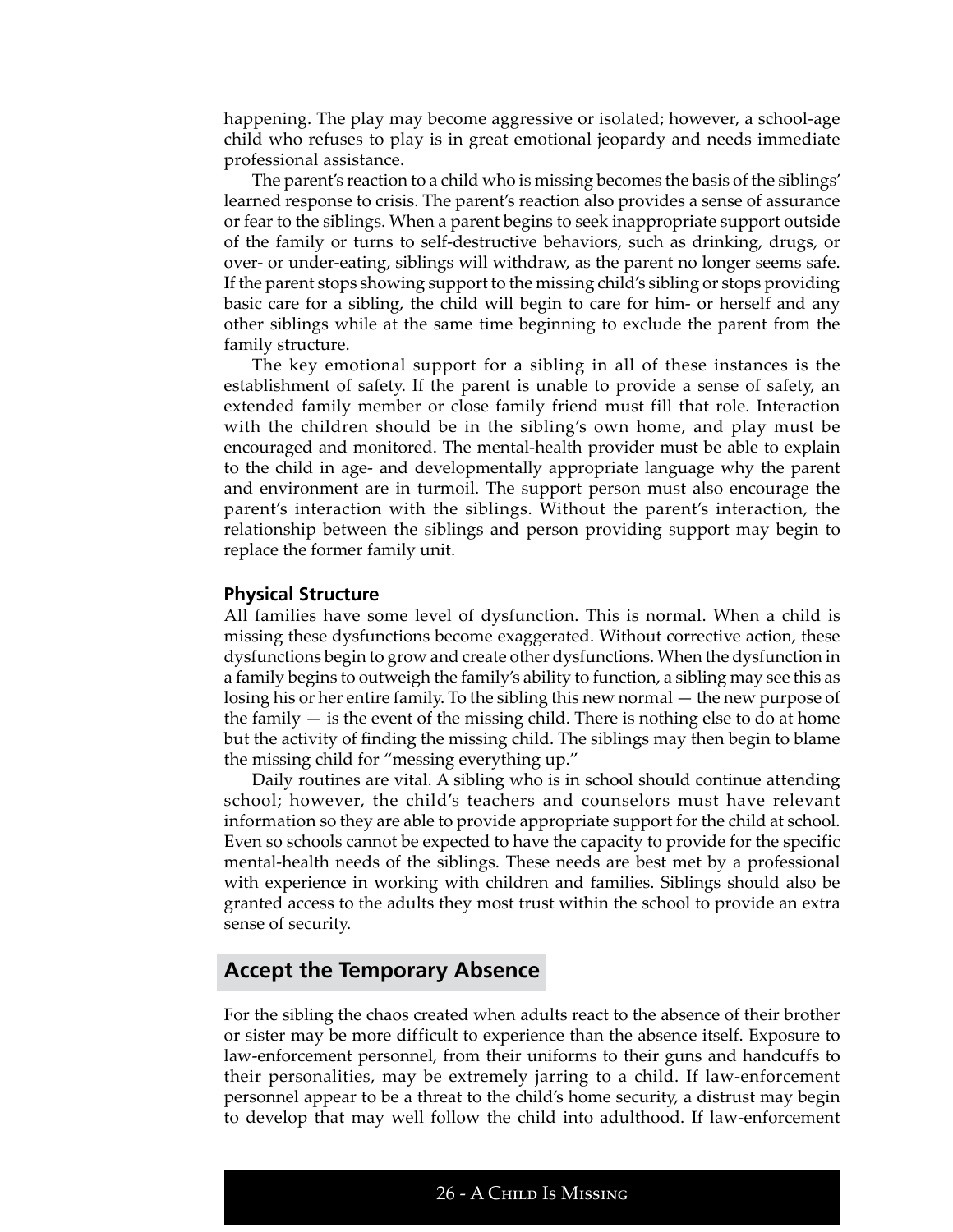personnel do not include the siblings when interacting with the family, the child may feel alienated.

The attitude of law-enforcement personnel is also observed and reacted to by a sibling. For instance if law-enforcement personnel assume the missing child is a runaway, this may lead to a less intense response on their part. A sibling may see this as a lack of concern. Conversely it may be protocol for law-enforcement personnel to treat everyone, including family members, as suspects until proven otherwise. A sibling may see this as being threatening. This threat comes from the people a sibling may have been taught to trust. Although these personnel are doing their job, they may not realize how their behavior and questions are interpreted by a child whose brother or sister is missing. Whenever possible encourage law-enforcement personnel to interact directly with each sibling of the missing child.

Another way the sibling may react to the temporary environment is with a desire to help. A sibling needs to do something to feel included and have a sense of control over the situation and his or her environment. By being included in the activity, the child will have a sense of what to expect rather than being unprepared for the changes that will continue to occur in the family and environment.

# **Fill the Roles of the Missing Child**

If the sibling is younger than the missing child, he or she may have difficulty when turning the age of the child when the child was last seen. This difficulty may be a reaction to fear. It may also be the result of the sibling having no idea of what is appropriate behavior for this age because the sibling's role model — the missing child — and family did not exhibit normal behavior as an example for the sibling. Special attention should be given to encouraging the sibling to continue to grow as an individual and interact with others of his or her age to provide appropriate modeling.

# **Review Personal Beliefs About the Status of the Missing Child**

A sibling should be encouraged to talk about what he or she believes has happened to the missing child. Open communication allows the sibling to normalize and understand the behavior of the parent. This is a healthy thing for the sibling and may provide insights into the disappearance and information helping to lead to a recovery. A sibling may, however, try to protect the parent's feelings by not expressing what he or she truly thinks or feels. A sibling may also react to and be influenced by the attitudes outside the family. The community may have its own opinion about the missing child, often based on how the event has been presented by the media. The family may receive overwhelming support from the community or critical judgment. The attitude of the adult community is mimicked by the children who interact with the missing child's siblings. Whether positive or negative, it is impossible to protect a sibling from these community attitudes. It is important to help the sibling understand these attitudes and have a safe place to talk about his or her reactions to them.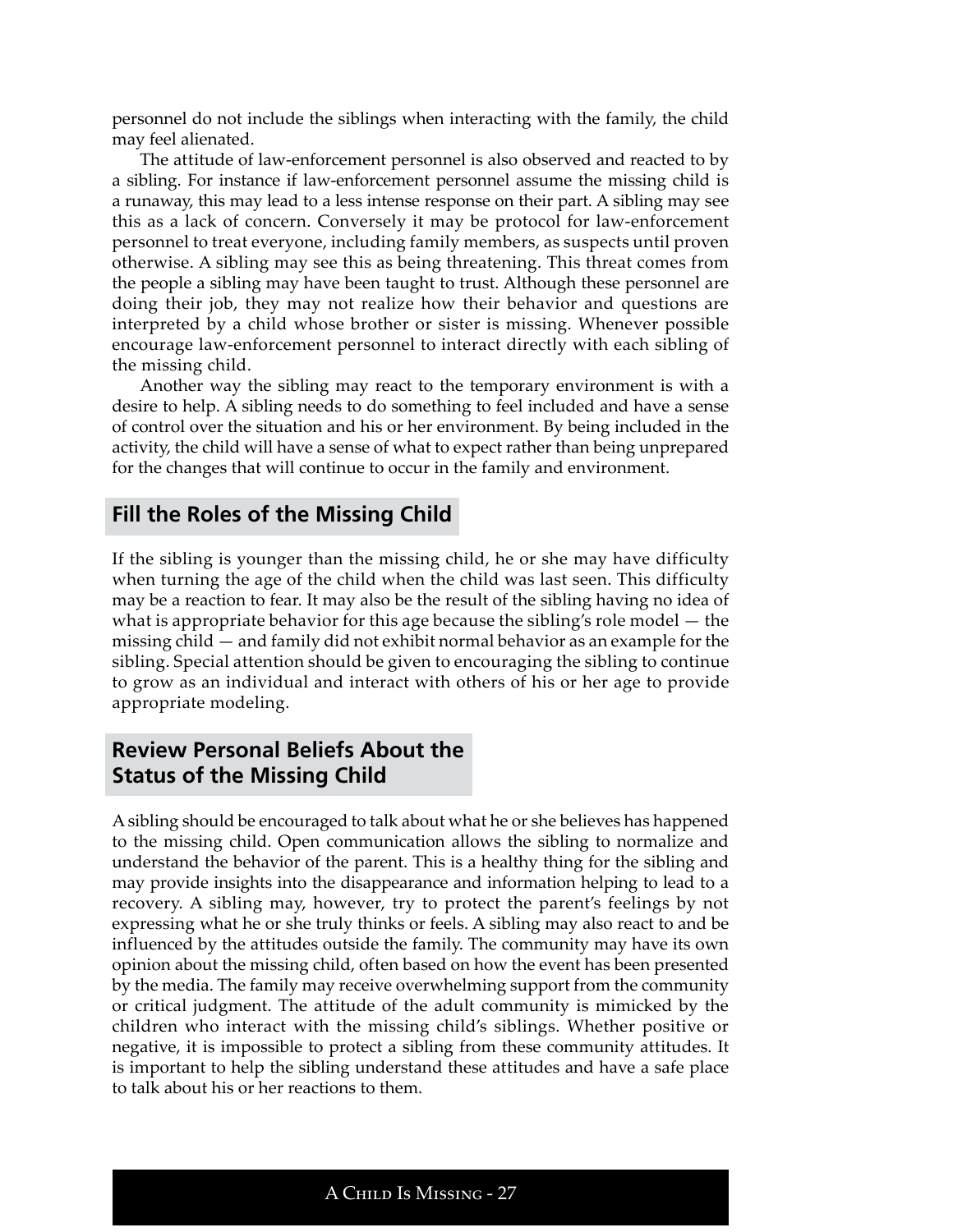Siblings of all ages benefit from peer-support groups with other siblings of missing children to compare and normalize experiences and reactions. If formal support groups are not available in the area where the sibling lives, Internet chatrooms and telephone buddies are available; however, it is **imperative** a responsible adult check out these contacts and question their security procedures to help ensure the safety of participants, especially from exploiters masquerading as siblings. Reputable agencies such as the Association of Missing and Exploited Children's Organizations (1-877-263-2620) and National Center for Missing & Exploited Children® (1-800-THE-LOST®/1-800-843-5678) are excellent places to find appropriate support activities.

As time passes and the child remains missing, a sibling's beliefs about the status of the missing child changes. As the sibling grows and moves on with his or her life, he or she may feel some guilt for not including the missing child in his or her future. Although a sibling may believe he or she will see the missing child again, at some point, the sibling accepts the fact he or she will not know the brother or sister at that time. Support comes from interacting with other siblings of missing children to normalize and process these thoughts and feelings.

# **Feel Through the Pain of the Absence, Uncertainty, Fear, and Guilt**

A sibling of a missing child may adopt behaviors to help avoid feeling the pain of the absence. These siblings could be at high risk for alcohol or substance abuse later in life. These siblings may also engage in workaholic behavior and attempt to block memories of the missing child. A sibling may learn these behaviors from a parent or may participate in these behaviors as self-medication. Appropriate role modeling by a parent, as well as providing a sibling opportunities to talk honestly about his or her thoughts and feelings during the event, teaches the sibling how to work through the pain of the absence in a healthy way.

Out of the experience of the missing brother or sister, a sibling may develop an uncertainty about those to trust because the parent appears to be unable to protect or locate the missing child. The sibling may begin to lose trust in the primary caregiver. When this basic level of trust is eroded, a sibling may find he or she is unable to establish trusting relationships throughout life.

Perhaps, surprisingly, feelings of guilt are not common among the siblings of a missing child once they've become adults. Unless the sibling was directly involved in the missing-child event, as an adult the sibling will probably not blame him- or herself for the situation or resulting chaos it may have caused.

### **Create a Long-Term Coping Structure**

Although a sibling may not maintain the same dual sense of the future a parent holds, he or she may create patterns of thinking to assist with coping into the long-term future. These patterns begin in childhood and continue into adulthood, if the brother or sister is still missing.

A sibling may create a coping structure through adapting the relationships he or she has with the people affected by the missing child. The first of these relationships is the one with the missing child. A sibling may move between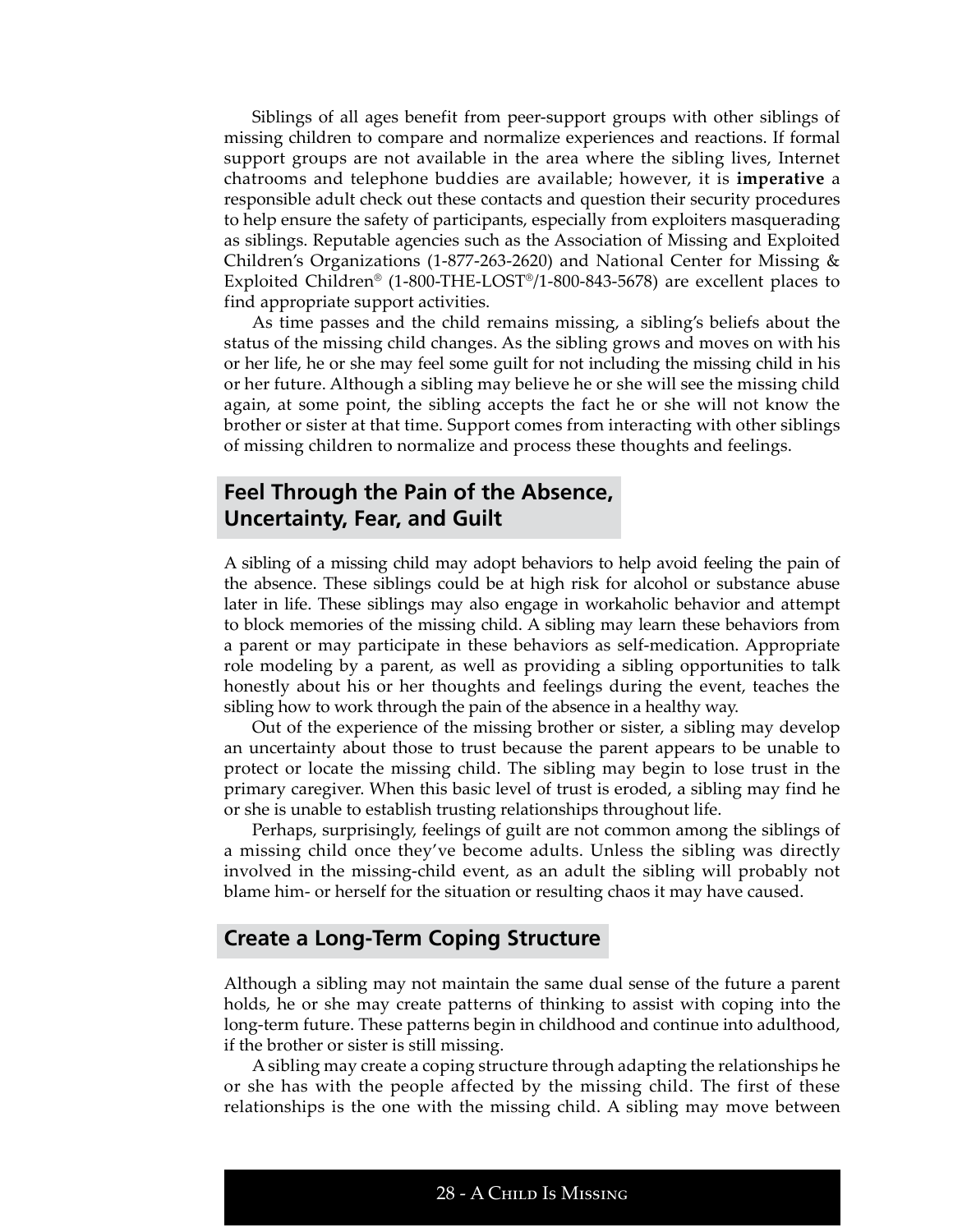believing the missing child is alive or deceased. This is different than the parent coping through use of a dual sense of future. A sibling does not tend to be concerned with the possibilities of the future as much as how to perceive the child in the present moment. He or she may continue to count the child as a current member of the family saying things such as, "I have a sister/brother." A sibling may also hold onto personal items of the missing child for as long as the child is missing, even if the sibling attempts to block out all memories of the missing brother or sister. On the other hand a sibling may maintain relationships with the close friends of the missing brother or sister as a means by which to keep the memories of the child alive.

Siblings of all ages become aware of the effect the missing child has on their own sense of self. Searching behavior may become part of who the sibling grows to be and a part of his or her life. For some there is a continued need for resolution of the case. One of the struggles occurring with this need is seeing how current missing-child cases take priority over the case involving his or her sibling. A sibling may even come to believe his or her family's case is not as important as current ones. This sibling may find him- or herself absorbed in the information about current cases to compare it with his or her family's case or ignore these cases completely to avoid the feelings that might be uncovered.

Another long-term concern a sibling may have as he or she ages and prepares for the future is the possibility of projecting this fear onto his or her own children. Adult siblings talk about their desire not to be overprotective of their children while at the same time wanting to ensure their children's safety. The effect of the missing child has the potential of generational effects.

Regardless of the sibling's relationships with the missing child and him- or herself, the sibling must develop coping skills to develop these relationships in healthy ways. The parent may not be the healthiest role model for the sibling. Siblings may end up seeking therapy for these issues later in life or simply take on maladaptive behaviors. Such a sibling may be able to verbalize characteristics of him- or herself that are directly attributable to the missing situation such as a lack of confidence, an inability to trust, and an inability to establish intimate relationships. Providing mentoring, life-skill coaching, or counseling for the sibling as he or she grows through childhood are excellent resources to mitigate these outcomes.

# **Missing or Deceased? Establish a Permanent Relationship With the Sibling**

A sibling may struggle with the issue of whether his or her brother or sister is alive or deceased. A common feeling among siblings is the idea of "Missing is always there; deceased is something from which you can move on." If the child is still considered missing, there is nothing to validate that child's existence and no symbol for remembrance. If someone is deceased, there tends to be a marker, headstone, or some other recognized place for remembering. A mental-health professional may help the sibling create these symbols. For example request a periodic written statement from law enforcement noting the case is still open and child is still considered missing, which provides documented status of the child. Annual birthday celebrations, rather than memorial services, acknowledge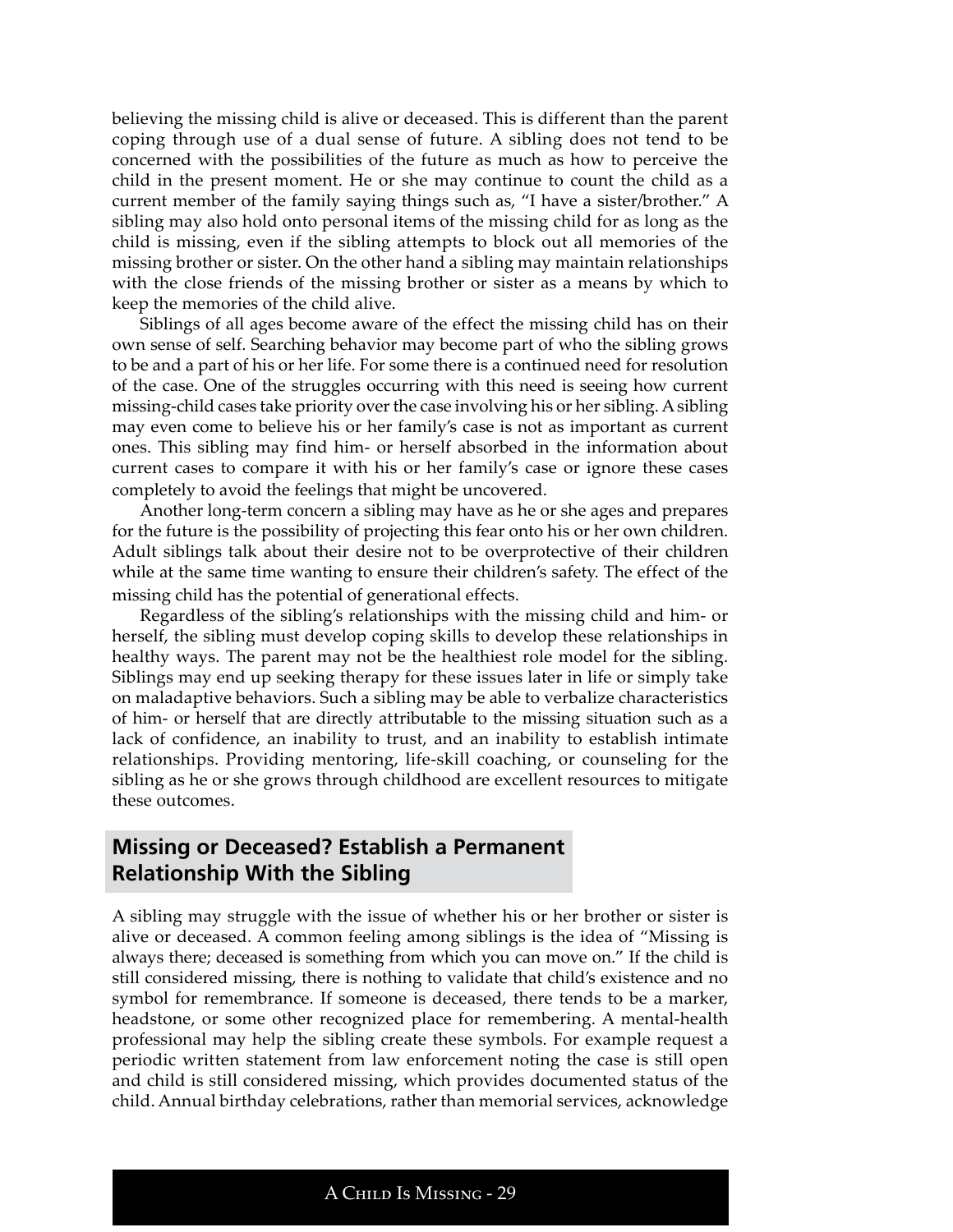the life of the child without suggesting that life is over. A public plaque, garden, bench, or tree placed in honor of the child provides a symbol of his or her life without implying the child is deceased. Whether the child is alive or deceased, the sibling also needs his or her brother's or sister's life to have value or meaning at this point. There are a variety of ways for this to be accomplished, such as through scholarship funds and development of programs and organizations to support other families.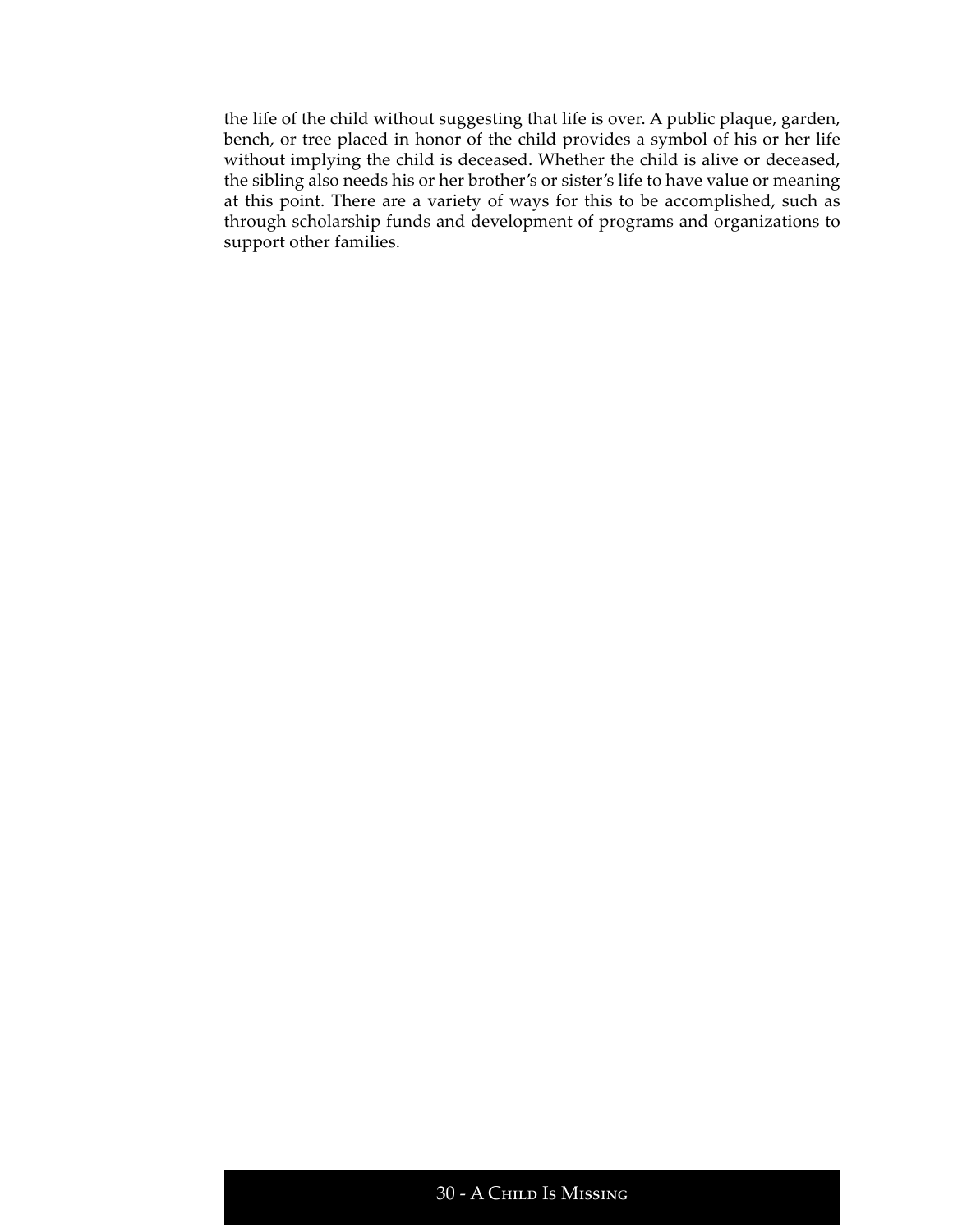# **When a Child Is Recovered**

While the focus of this book is to provide assistance to families with missing children, this chapter briefly discusses the steps needed to be taken when a child is recovered. This information may also assist a parent who voices concerns during the search about what will happen once his or her child returns home. The time of a child's recovery is overwhelming. Plan for support during this time in advance. Identify a trusted and close family member or friend who will accompany the parent throughout the initial period of the child's return. This trusted person should keep a record of names, telephone numbers, dates, and important information discussed during this time as the parent may be incapable of managing this information.

Family-member adjustment begins at the first interaction between the child and parent after the child is located, or located and returned. When a child is located the only words the parent should speak, and repeat, for at least the first 30 minutes are, "I love you. I'm glad you're back."

The parent and child, at the time of this first interaction, may both be reeling with uncontrolled emotions of anger, fear, relief, love, frustration, humiliation, and powerlessness. The first few moments of this encounter will set the tone for the new relationship. As an adult the parent is the one expected to set the appropriate, healthy tone. The previous phrases will help the parent do that. Help the parent practice saying these phrases and controlling emotions in advance of and during this interaction.

While it is natural for a parent to want to ask the child about his or her time away from the family, it is critical to let the child share that information in his or her own way and time frame. Remember you now know where your child is. Stay focused on your child's welfare. Determine his or her needs from medical examinations/treatment to reintegration into the family to psychological support.

In cases in which a child is recovered deceased and/or strongly believed to be deceased, the family must undergo an almost impossible emotional shift. This belief has a bearing on the parent's ability to change from the dual sense of future in which he or she had believed the child would have returned or will still be missing to one future in which the child will never be physically present. When a child is recovered deceased, assist the family through any ceremony held to honor the child's life and emotional loss in the same way you provided assistance while the child was missing. If the child's body is not found or the child must be identified through scientific or forensic means, the parent does not have observable evidence on which to build his or her acceptance of the death.

If forensic and other evidence strongly suggest the child is deceased, but there is no body or remains, the parent may or may not accept the death. If the parent does not accept death in this situation, he or she is accepting not knowing over resolution, and the only support is in assisting the parent in whichever choice he or she makes. Only the parent knows what is best for him or her in this situation. The practitioner must trust and support the parent in that choice.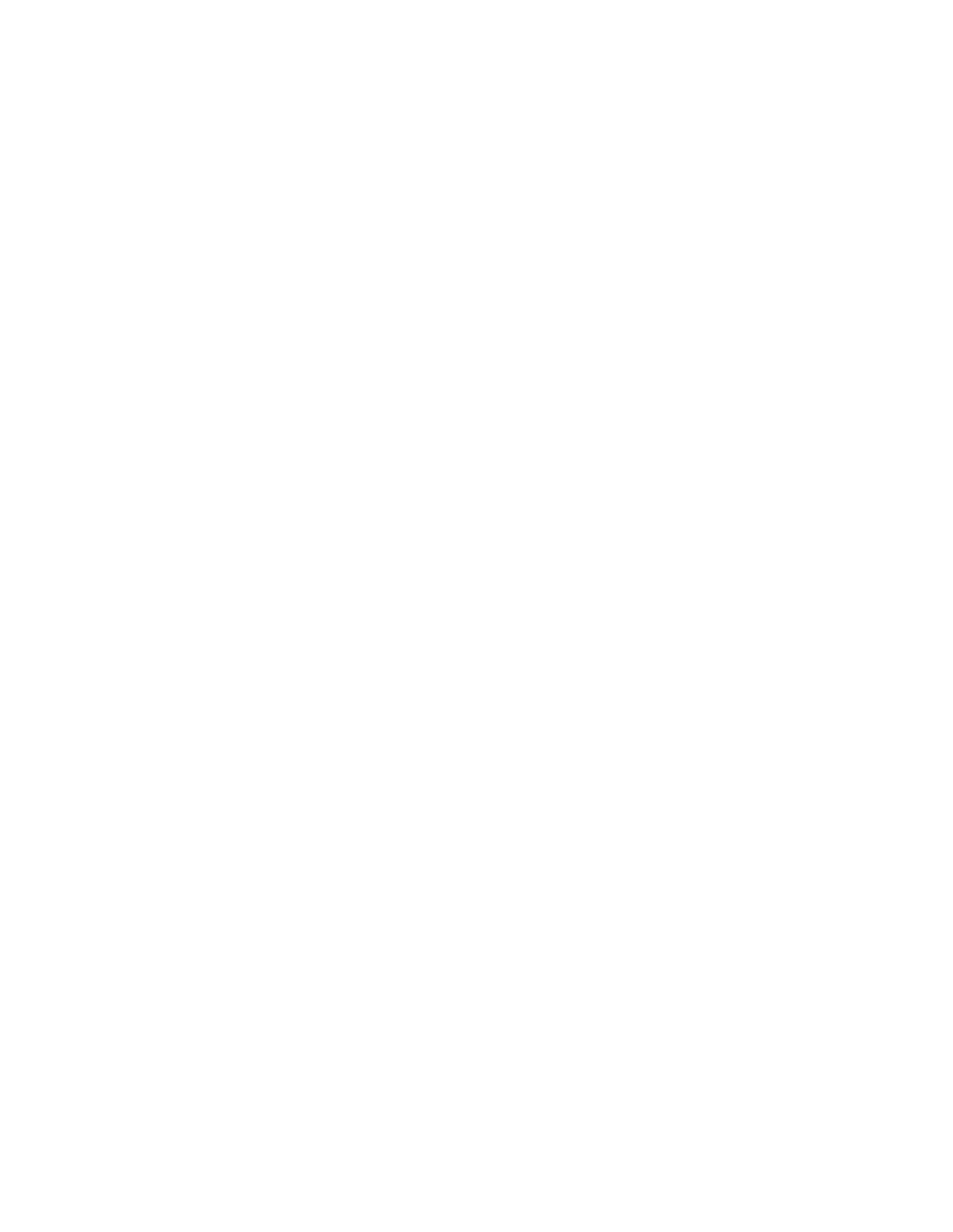# **Additional Thoughts**

# **Supporting the Spirituality of the Family**

Spirituality may play a significant role in the family's reaction to the child who is missing and may be the least obvious. When a child is missing, family members may express their concern by being angry at, actively rejecting, and/or blaming something within their spirituality and faith-belief system; stating this system has given them the strength to get through this ordeal; or never speaking of this belief system.

If the family does not wish to discuss spirituality or their faith-belief system, they will probably make that wish clear. The person providing support must honor that wish. In those cases, if the family at some point does become more comfortable with such a discussion it would be appropriate to suggest including a spiritual professional in the discussion — one who will support and advise rather than preach or attempt to convince.

### **Supporting Friends of the Missing Child**

It is important to remember the family members are not the only ones affected by the missing child. The child's friends are significantly affected as well. A missing child's best friends often react in the same way as siblings react. Friends can experience the fear of the same event happening to them and also react to the child's parent's inability to help the missing child. Their own parents may not understand the depth of their fear and therefore may not realize how much their child has been affected by this event. These parents' feelings of fear and futility at watching the family of the missing child may keep them from communicating effectively with their own child. Members of the missing child's family are so focused on their own needs at this time that interaction with friends is not a priority. Interacting with the missing child's friends may be another painful reminder of the situation.

If the friend's needs are not met at the time the child is last seen, he or she may experience the same symptoms as the siblings later in life. Friends report their lack of respect for authority and difficulty establishing trusting relationships. As adults, friends have expressed that reconnecting with the missing child's family has a significant positive effect on them. Being recognized as significant to the missing child and discussing feelings about the event with others of the same experience provides much support, even as an adult.

### **Supporting Extended Family Members**

Throughout this book we have shown the importance of extended family members in supporting the family of the missing child, particularly siblings. Although they are important supporters, little thought may be given to them. The focus of everyone's concern tends to be the immediate family. As such the feelings and needs of the extended family may not be considered. Extended family members have a unique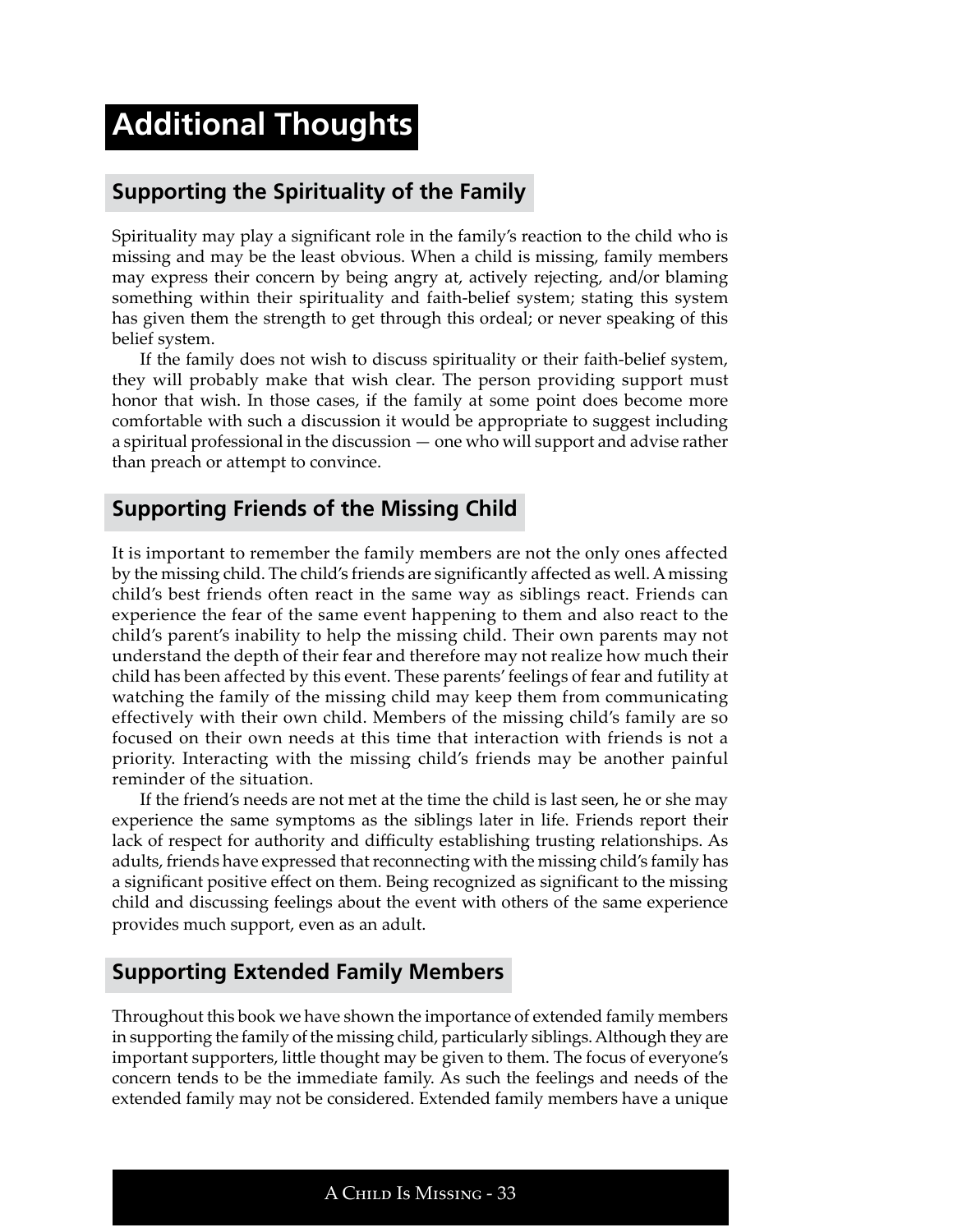perspective on the situation. They not only experience their own reaction to the missing child but also react to watching the effect of the event on the core family. A grandparent experiences a missing grandchild and witnessing his or her own child's pain. Aunts and uncles experience these same layers of emotion for the missing niece or nephew and their own sibling. If the extended family member takes on responsibility for the missing child's family, all of his or her attention is on caring for others, not his or her own needs.

Providing support for extended family members who have taken on responsibility for the core family begins with acknowledging their efforts. This is not to be confused with praise or adulation. The family member simply needs to have his or her efforts recognized. Providing the opportunity for the extended family member to verbalize the frustrations, concerns, disappointments, and even criticisms they have felt while filling this role is essential. They may have significant reactions to the way the parent is handling the situation. The person providing support must provide a safe place in which the extended family member may express these thoughts and feelings, because verbalizing them anywhere else may be inappropriate. The extended family member may also need to verbalize what he or she believes the status of the missing child is, get assistance with boundarysetting with the family, and establish a self-care schedule.

### **Supporting the Person Providing Support**

Those providing support to the family of a missing child may find it difficult to find support for themselves. It is important for more than one person to provide support to the family. One person cannot provide for all of the needs of a family of a missing child. If anyone is attempting to do this alone he or she may not accomplish any one task to the best of his or her ability. That support person will likely "burn out" in a short period of time. Taking care of one's self may be more difficult than providing support for the family. Acquiring additional support for the family should be considered. All those providing support to the family should schedule physical activities to help process what they are encountering. Activities such as walking, yoga, tai chi, meditation, drumming, or journaling may help. A journal may also serve to validate the support being provided to the family. In addition any creative activity or hobby can be a great asset. A support person should schedule one of these activities into each day.

A support person must also be able to set boundaries with the family and him- or herself. When a support person says yes to a family's request, he or she needs to make a commitment and see the commitment through. Alternatively the support person needs to be sure when saying no it means no; say no to things that make him or her physically, emotionally, or spiritually uncomfortable; say no to things that may interfere with his or her well-being; and be sure to say no to things that may interfere with his or her daily self-care schedule. Suggest to the family other people or resources that can assist them with the needs one support person cannot provide.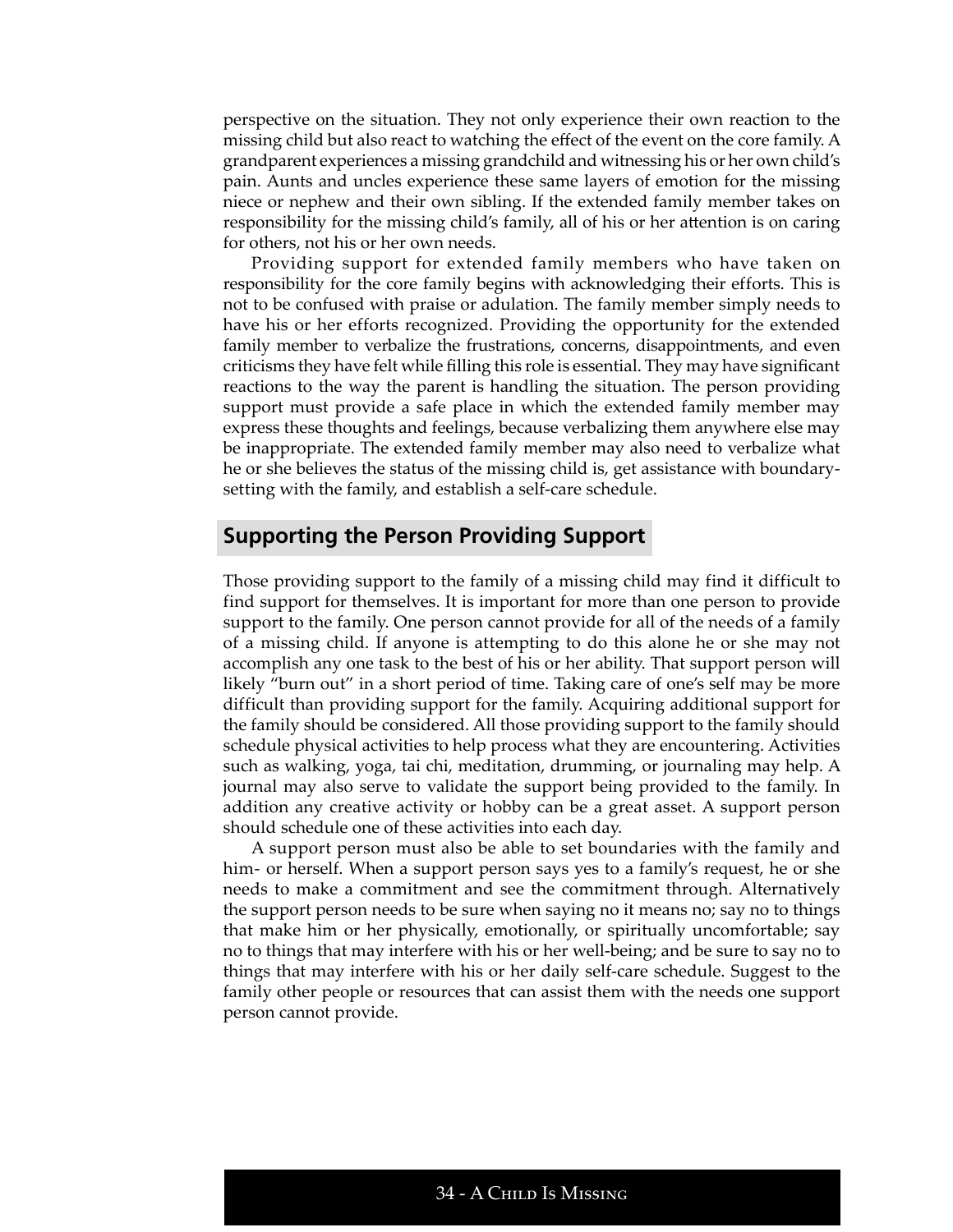# **Supporting the Family Pets**

If the family of the missing child includes pets and the pets are considered members of the family, then they must be treated like the other members of the family and supported. Pets play a unique role in families, as they provide their own type of support to the human family members. Interacting with pets, such as talking to, petting, and caring for them, can help reduce stress levels in humans. Encouraging family members to interact with their pets can be a tool in providing support to the family.

Pets, however, also need support. The change of routine and structure of the family when the child is missing may cause changes of pet behavior such as increased aggressiveness, possessiveness, change in discipline, change in eating or sleeping patterns, and acquiring searching behavior. Support for pets begins with ensuring routine and structure in their daily lives. The establishment of the physical structure for the family must include pet care and pet activity as well. Pets should be physically included in family meetings. Aggressiveness, discipline problems, and searching behavior should be tolerated for a time and should be considered temporary adjustment behavior. The pet's previous normal behavior, however, should be encouraged and reinforced. If the missing child was consistently responsible for some part of the pet's care, that task must be assumed by another person. The task should continue to be performed as closely as possible to how it was performed by the missing child.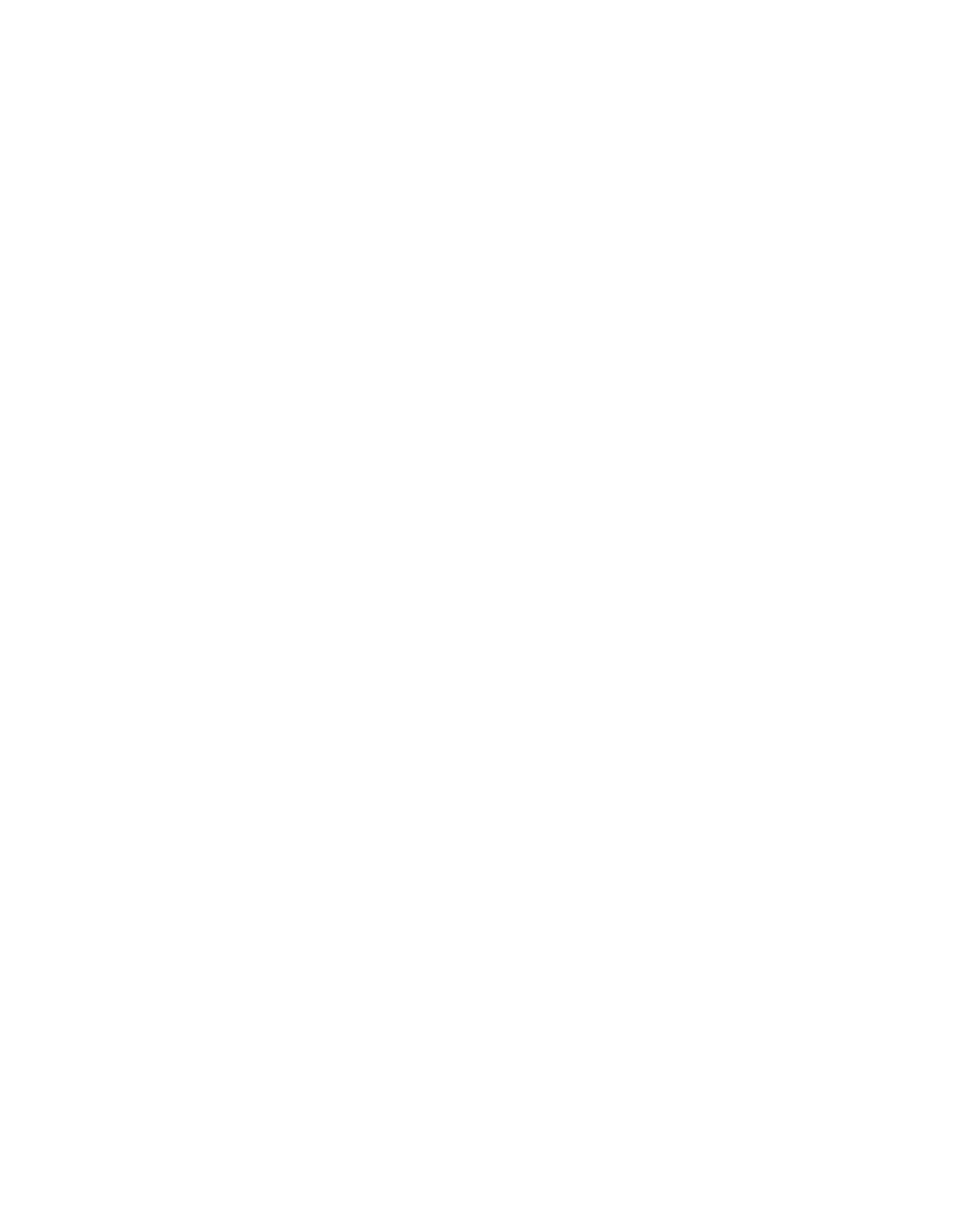# **Appendix A: Resource List**

#### **For information and additional resources contact**

Family Advocacy Division National Center for Missing & Exploited Children® 1-800-THE-LOST® (1-800-843-5678) www.missingkids.com and Team HOPE National Center for Missing & Exploited Children 1-800-THE-LOST (1-800-843-5678) www.missingkids.com

#### **For information about nonprofit organizations located throughout the United States and Canada contact**

Association of Missing and Exploited Children's Organizations (AMECO) PO Box 320338 Alexandria, VA 22320-4338 1-877-263-2620 www.amecoinc.org

#### **For information about state and territorial missing children's clearinghouses**

Visit www.missingkids.com and follow the links to "More Services" and "Missing-Child Clearinghouse Program."

# A Child Is Missing - 37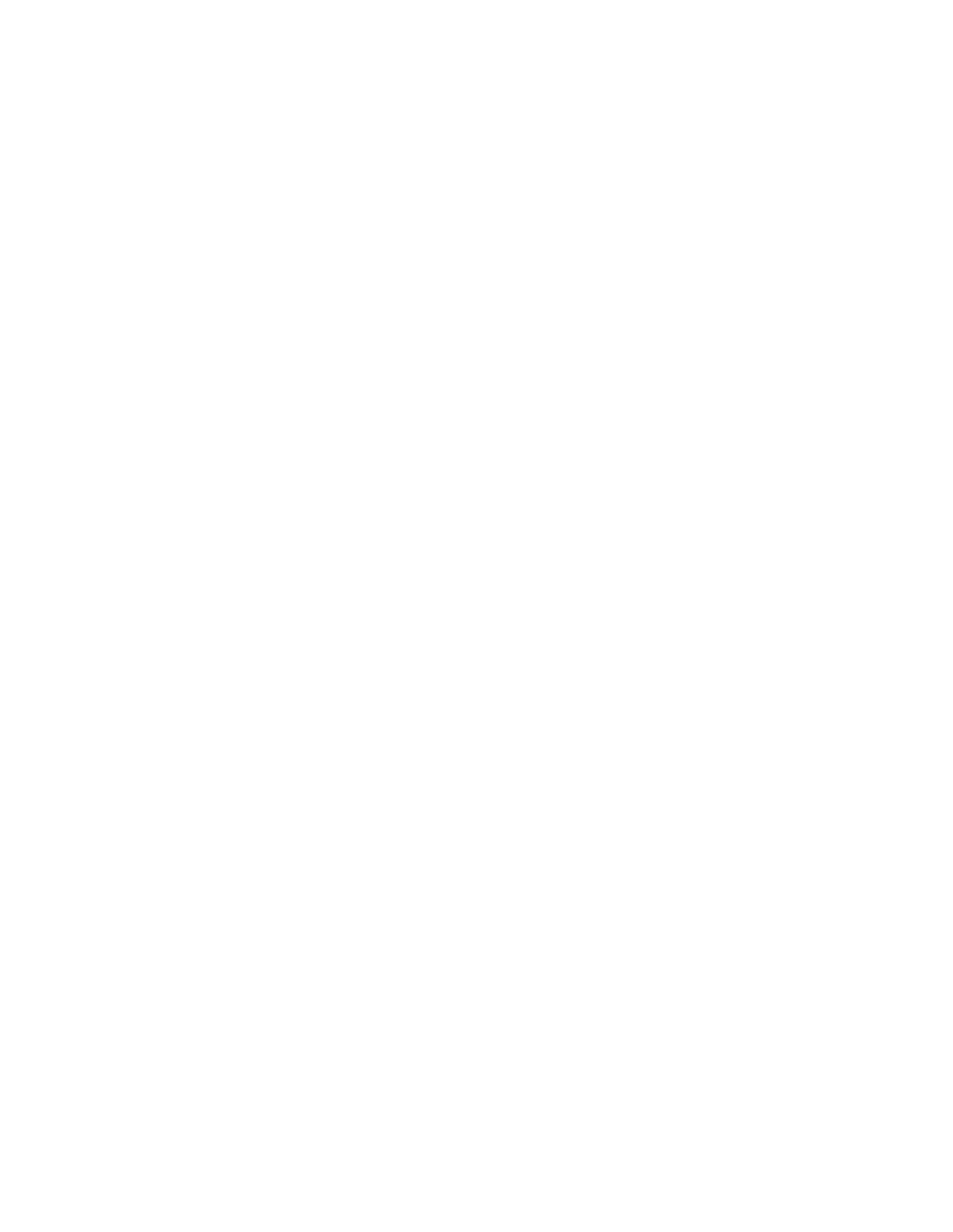# **Appendix B: Reference List**

Almedom, A. (2005). Resilience, hardiness, sense of coherence, and posttraumatic growth: All paths leading to "light at the end of the tunnel"? *Journal of Loss and Trauma*, *10*, 253-256.

American Counseling Association. (n.d.). *Play therapy: An overview—Part 1. ACAeNews, 1*(22).

American Psychiatric Association. (2000). *Diagnostic and statistical manual of mental health*  (4th ed., text rev.). Washington, DC: Author.

American Psychological Association. (2004). *Resilience in a time of war.* Retrieved December 29, 2009, from http://www.apa.org/helpcenter/homecoming.aspx.

Anderson, M. (2001). *Sacred dying*. Roseville, CA: Prima.

Arizona Board of Regents. (2001). *Building your resiliency.* Retrieved October 20, 2009, from http://lifework.arizona.edu/ea/building\_your\_resiliency.

Asante Health System. (2002). *Lavender book*. Medford, OR: Rogue Valley Medical Center.

Awakenings. (1999-2005). *Resiliency: Assessing and developing your resources.* Retrieved February 20, 2007, from http://www.lessons4living.com/resiliency.htm.

- Biscoe, B., & Harris, B. (2005). *Resiliency attitudes scale.* Retrieved February 20, 2007, http://dataguru.org/ras/index.asp.
- Bittman, B. (2000). *Deep within: Drumming as a healing strategy.* Retrieved February 20, 2007, from http://www.healthy.net/scr/column.asp?Id=36.
- Boelen, P. A. (2006). Cognitive-behavioral therapy for complicated grief: Theoretical underpinnings and case descriptions. *Journal of Loss and Trauma, 2*(1), 1-30.

Borysenko, J. (1994). *Pocket full of miracles*. New York: Warner Books.

Boss, P. (1999). *Ambiguous loss: Learning to live with unresolved grief.* Cambridge, MA: Harvard University Press.

Bowers, D. T. (2002). *Communicating with someone who is grieving*. Retrieved February 20, 2007, from http://www.aarp.org/griefandloss/articles/103\_a.html.

Bowers, D. T. (2005). *Guiding your family through loss and grief.* Tucson, AZ: Fenestra Books.

Bowers, D. T. (2005). *Just in case...Information for families grieving after the loss of a child, and the professionals who support them.* Retrieved October 20, 2009, from http:// www.missingkids.com/missingkids/servlet/ResourceServlet?LanguageCountry= en\_US&PageId=880.

Bradley, E. H., Prigerson, H., Carlson, M. D. A., Cherlin, E., Johnson-Hurzeler, R., & Kasl, S. V. (2004). Depression among surviving caregivers: Does length of hospice enrollment matter. *American Journal of Psychiatry, 161*, 2257-2262.

- Brener, A. (2001). *Mourning and mitzvah: A guided journal for walking the mourner's path through grief and healing.* Woodstock, VT: Jewish Lights.
- Brigham, D. D. (1994). *Imagery for getting well*. New York: Norton.
- Callahan, R. J., & Callahan, J. (2000). *Stop the nightmares of trauma.* Chapel Hill, NC: Professional Press.

Canetto, S. S., & Hollenshead, J. D. (2000). Older women and mercy killing. *Omega*, *42*, 83-99.

- Ceridian Corporation. (2002). *Coping with the "new" normal: Life after 9/11*. Boston, MA: Author.
- Chopra, D. (1989). *Quantum healing: Exploring the frontiers of mind/body medicine.* New York: Bantam Books.
- Cohen, J. A., Deblinger, E., Greenberg, T., Mannarino, A. P., Padlo, S., Shipley, C., et al. (2001). *Cognitive behavioral therapy for traumatic bereavement in children: Group treatment manual*. Pittsburgh, PA: Center for Traumatic Stress in Children and Adolescents, Department of Psychiatry, Allegheny General Hospital.
- Corr, C. A. (1995). Children's understanding of death Striving to understand death*.* In K. J. Doka (Ed.), *Children mourning, mourning children* (pp. 3-16). Bristol, PA: Taylor & Francis.
- Corr, C. A., Nabe, C. M., Corr, D. M. (2003). *Death and dying, living and life* (4th ed.). Belmont, CA: Wadsworth/Thomson Learning.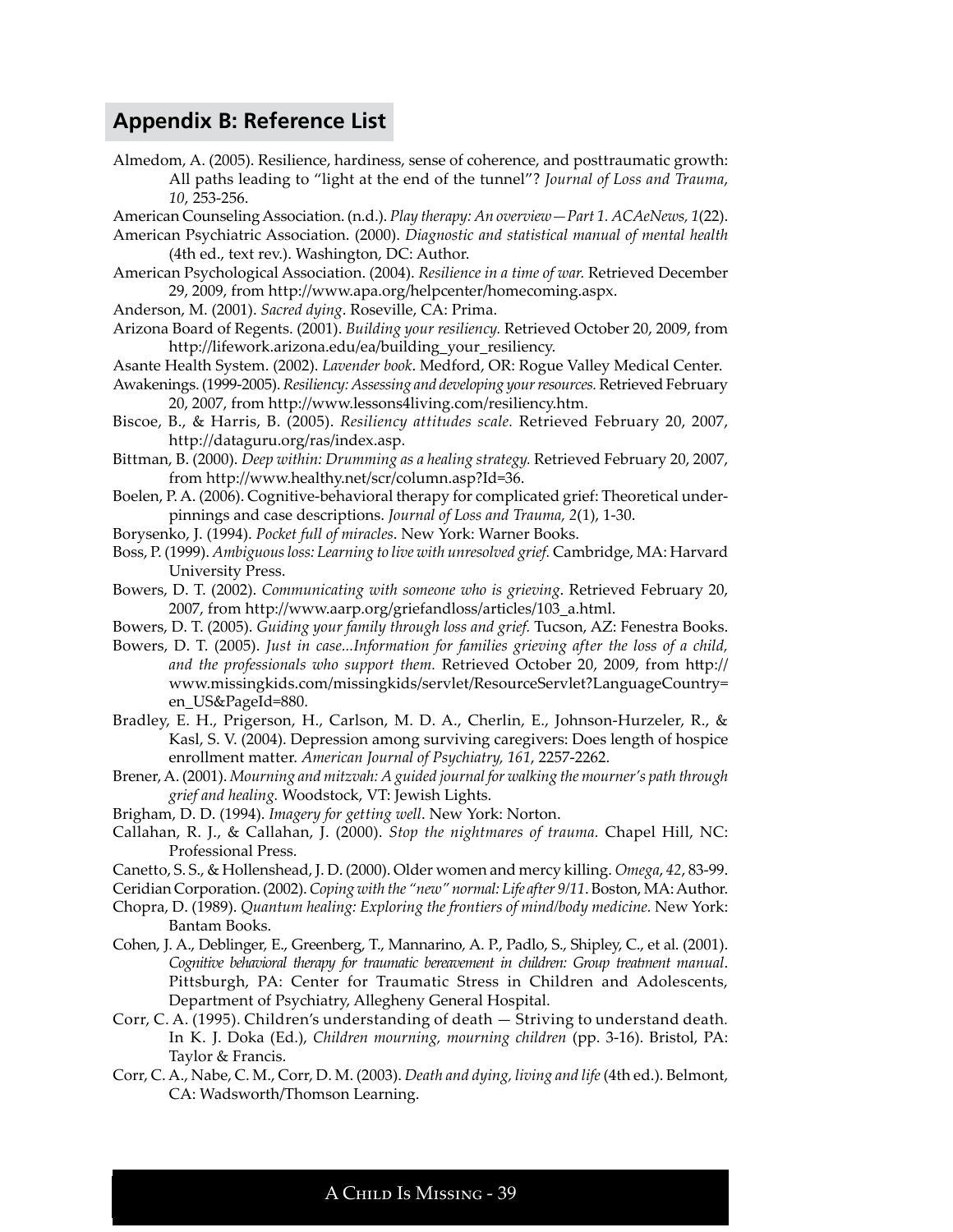- Davies, B. (1997). Fading away during terminal illness: Implications for bereavement in family members. In K. J. Doka & J. Davidson (Eds), *Living with grief when illness is prolonged* (pp. 17-32). Bristol, PA: Taylor & Francis.
- Day, N. (2005, April). *Emotional first aid: Emergency remedies for the soul*. Paper presented at the Association for Traumatic Stress Specialists conference "Staying Balanced in a Merry-Go-Round World," Dallas, TX.
- Dietrich, M. A. (2000). A review of visual/kinesthetic disassociation in the treatment of posttraumatic disorders: Theory, efficacy and practice recommendations. *Traumatology, 6*(2), 3.l.
- Doka, K. J. (Ed.). (1996). *Living with grief after sudden loss*. New York: Taylor & Francis.
- Doka, K. J. (2003). What makes a tragedy public. In K. J. Doka & M. Lattanzi-Licht (Eds.), *Coping with public tragedy* (pp. 3-13). New York: Brunner-Routledge.
- Eden, D., & Feinstein, D. (1999). *Energy medicine.* New York: Tarcher/Putnam.
- Fazio, R. J., & Fazio, L. (2005). Growth through loss: Promoting healing and growth in the face of trauma, crisis, and loss. *Journal of Loss and Trauma, 10*, 221-252.
- Figley, C. R. (2005, April 7). *Staying balanced 101: Living with resiliency and creating resilience*. Paper presented at the Association for Traumatic Stress Specialists conference "Staying Balanced in a Merry-Go-Round World," Dallas, TX. Retrieved February 21, 2007, from http://mailer.fsu.edu/~cfigley/documents/ATSS2005 Keynote\_Outline.doc.
- Figley, C. R. (1996). Traumatic death: Treatment and implications. In K. Doka (Ed.), *Living with grief after sudden loss* (pp. 91-102). New York: Taylor & Francis.
- Gilbar, O., & Eden, A. (2000). Suicide tendency in cancer patients. *Omega: Journal of Death and Dying, 42*, 159-170.
- Golden, T. R. (2000). *Swallowed by a snake: The gift of the masculine side of healing* (2nd ed.). Gaithersburg, MD: Golden Healing.
- Goldman, L. (2005, April). *Providing rituals for grieving children in today's world*. Paper presented at the Association for Death Education and Counseling conference "Rituals: Something Old, Something New, Something Borrowed, Something True," Albuquerque, NM.
- Hartwell, S. (2004). *When cats grieve.* Retrieved February 20, 2007, from http:// messybeast.com/cat-grief.htm.
- Hopkins, E., Woods, Z., Kelley, R., Bentley, K., & Murphy, J. (1995). *Working with groups on spiritual themes*. Duluth, MN: Whole Person.
- Jackim, L. W. (2005, October). Entering the diagnostic debate. *Behavioral Healthcare Tomorrow, 14*(5), 12-17.
- Jahnke, R. (1996). *Gentle movements and postures.* Retrieved February 20, 2007, from http:// www.healthy.net/scr/article.asp?ID=1258.
- Joseph, S., Linley, P., & Harris, G. (2005). Understanding positive change following trauma and adversity: Structural clarification. *Journal of Loss and Trauma, 10*(1), 83-96.
- Kabat-Zinn, J. (1990). *Full catastrophe living*. New York: Bantam Doubleday Dell.
- Kapleau, P. (1997). *The zen of living and dying*. Boston, MA: Shambhala.
- Kessler, D. (2000). *The needs of the dying*. New York: HarperCollins.
- King, J. (2005). Pain and the mind-body connection. *Advocate, 28*(9), 10.

Kubler-Ross, E. (1969). *On death and dying*. New York: Touchstone Books.

- Lindemann, E. (1994, June). Symptomatology and management of acute grief. *American Journal of Psychiatry*, *151*, 6. (Original work printed 1944.)
- Martin, T. L., & Doka, K. J. (1998). Revisiting masculine grief. In K. J. Doka & J. D. Davidson (Eds.), *Living with grief: Who we are, how we grieve* (pp. 133-142). Philadelphia: Brunner/Mazel.
- McTaggart, L. (2002). *The field.* New York: Harper Perennial.
- Mejia, X. E. (2005). Gender matters: Working with adult male survivors of trauma. *Journal of Counseling and Development, 83*(1), 29-40.
- Mercer, D. L., & Evans, J. M. (2006). The impact of multiple losses on the grieving process: An exploratory study. *Journal of Loss and Trauma, 11*, 219-227.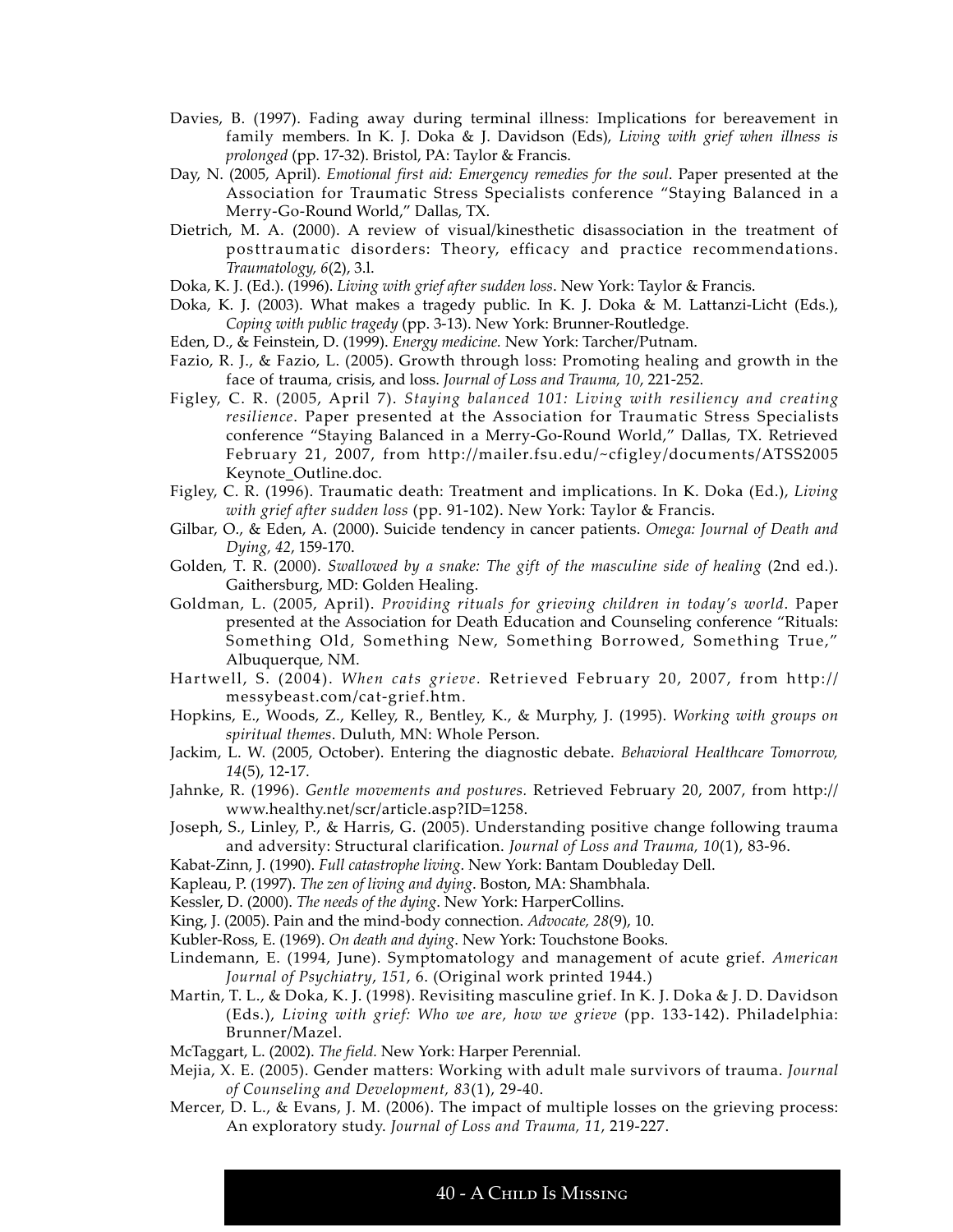- Nader, K. (1997). Childhood traumatic loss: The interaction of trauma and grief. In C. Figley, B. Bride, & N. Mazza (Eds.), *Death and trauma* (pp. 17-41). New York: Taylor & Francis.
- Naparstek, B. (1994). *Staying well with guided imagery*. New York: Warner Books.
- National Center for Children Exposed to Violence. (2003). *Parents' guide for talking to their children about war.* New Haven, CT: National Center for Children Exposed to Violence.
- Neria, Y., & Litz, B. T. (2004). Bereavement by traumatic means: The complex synergy of trauma and grief. *Journal of Loss and Trauma*, *9*(1), 73-87.
- Osho. (1993). *The everyday mediator.* Rutland, VT: Tuttle.
- Pearce, L. (2005, April). *Interventions for youth and children: A different perspective*. Paper presented at the ATSS conference "Staying Balanced in a Merry-Go-Round World," Dallas, TX.
- Pert, C. B. (1997). *Molecules of emotion.* New York: Scribner.
- Pfizer. (2002). *Moving past trauma*.
- Powell, B. (2004, December). Iraq veterans face long-term mental health issues. *Advocate*, *27*(11), 2.
- Rando, T. A. (1997). Living and learning the reality of a loved one's dying: Traumatic stress and cognitive processing in anticipatory grief. In K. J. Doka & J. Davidson (Eds.), *Living with grief when illness is prolonged* (pp. 33-50). Bristol, PA: Taylor & Francis.
- Rosick, E. R. (2005). *Keeping levels of the stress hormone cortisol in check may help prevent illness and slow aging*. Retrieved October 20, 2009, from http://www.lef.org/magazine/ mag2005/dec2005\_report\_cortisol\_01.htm.
- Sanders, C. M. (1998). Gender differences in bereavement expression across the life span. In K. J. Doka & J. D. Davidson (Eds.), *Living with grief: Who we are, how we grieve* (pp. 121-132). Philadelphia: Brunner/Mazel.
- Schupp, L. J. (2004). *Assessing and treating trauma and PTSD.* Eau Claire, WI: PESI HealthCare.
- Shapiro, E. R. (1994). *Grief as a family process.* New York: Guilford Press.
- Shapiro, F. (2001). *Eye movement desensitization and reprocessing* (2nd ed.). New York: Guilford Press.
- Shear, K., Frank, E., Houck, P. R., & Reynolds, C. F., III. (2005). Treatment of complicated grief: A randomized controlled trial. *Journal of the American Medical Association*, *293*, 2601-2608.
- Siegel, D. (2005, March). *Psychotherapy and the integration of consciousness*. Paper presented at the Psychotherapy Networker Symposium, "Beyond Psychology: Expanding Our Models of Relationship, Change & Consciousness," Washington, DC.
- Singh, K. D. (1998). *The grace in dying*. San Francisco: HarperCollins.
- Sobel, D. S. (2005). *Good humor, good health.* Retrieved February 20, 2007, from http:// www.healthy.net/scr/Column.asp?Id=187.
- Sogyal, R. (1992). *The Tibetan book of living and dying.* San Francisco: Harper San Francisco.
- Spring, J. (2005, March). *How can I forgive you? A radical approach to healing*. Paper presented at the Psychotherapy Networker Symposium, "Beyond Psychology: Expanding Our Models of Relationship, Change & Consciousness," Washington, DC.
- Sternberg, E. M. (2000). *The balance within: The science connecting health and emotions.* New York: W. H. Freeman.
- Strohl, J. E. (1998). Transpersonalism: Ego meets soul. *Journal of Counseling & Development, 76*, 397-403.
- Tedeschi, R. G., & Calhoun, L. (2004). Posttraumatic growth: A new perspective on psychotraumatology. *Psychiatric Times, 21*(4). Retrieved February 21, 2007, from http://www.psychiatrictimes.com/p040458.html.
- Trippany, T., Kress, V., & Wilcoxon, S. (2004). Preventing vicarious trauma: What counselors should know when working with trauma survivors. *Journal of Counseling & Development, 82*(1), 31-37.
- Ward-Wimmer, D., Napoli, C., Brophy, S., & Zager, L. (2002). *Three dimensional grief: A model for facilitating grief groups for children* (2nd ed.) Washington, DC: Wendt Center for Loss and Healing.

A Child Is Missing - 41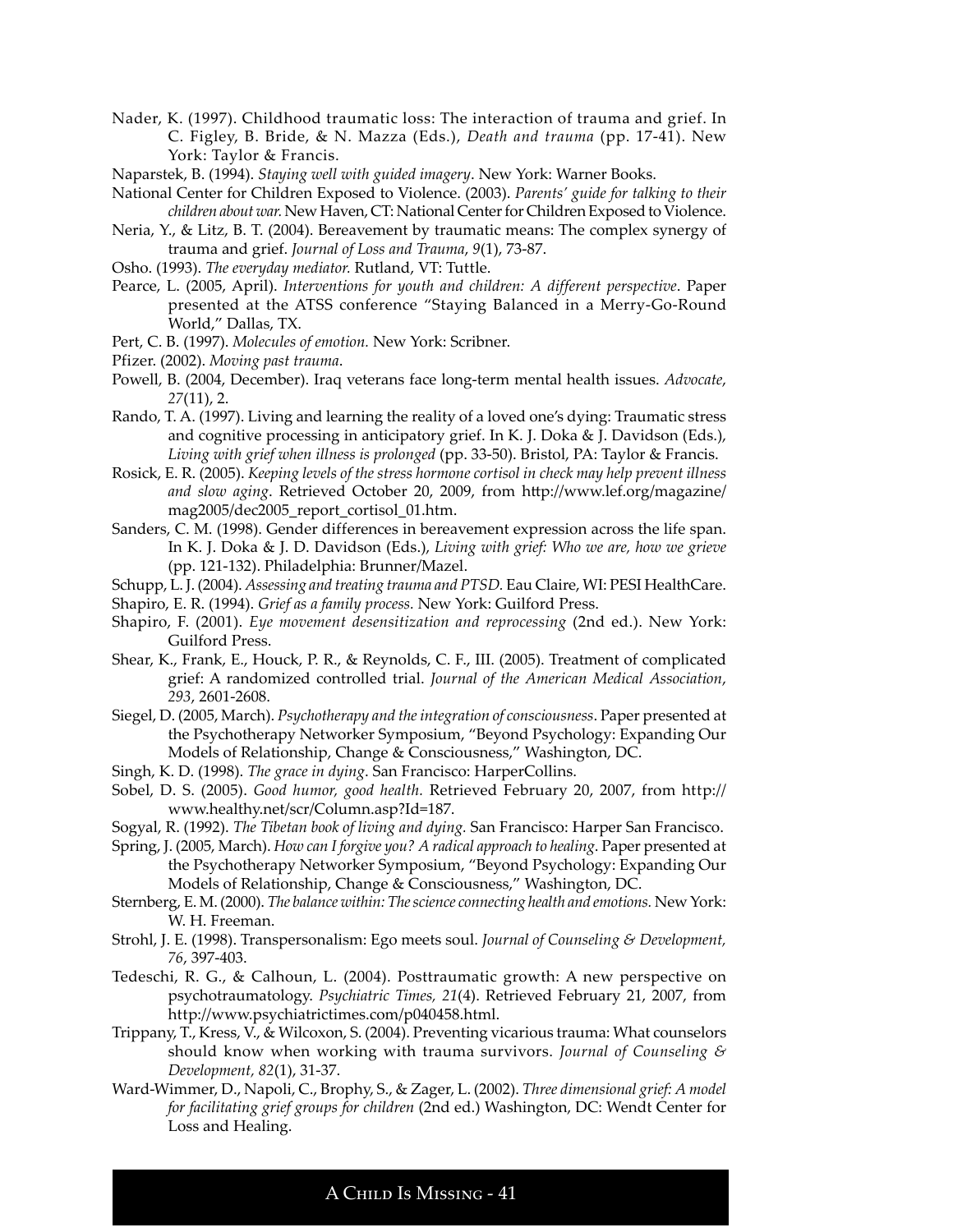- Westefeld, J. S., Sikes, C., Ansley, T., & Yi, H. (2004). Attitudes toward rational suicide. *Journal of Loss & Trauma, 9*, 359-370.
- Williams, W. I. (2006). Complex trauma: Approaches to theory and treatment. *Journal of Loss and Trauma, 11*, 321-335.
- Worden, J. W. (2002). *Grief counseling and grief therapy* (3rd ed.). New York: Springer.
- Worden, J. W. (2005, April). *Bereavement and trauma*. Paper presented at the Association for Death Education and Counseling conference "Rituals: Something Old, Something New, Something Borrowed, Something True," Albuquerque, NM.
- Worthen, L. T., & Yeatts, D. E. (2000). Assisted suicide: Factors affecting public attitudes. *Omega*, *42*, 115-135.
- Young, M. A. (2002). *The Community Crisis Response Team training manual* (3rded.). Washington, DC: National Organization for Victim Assistance.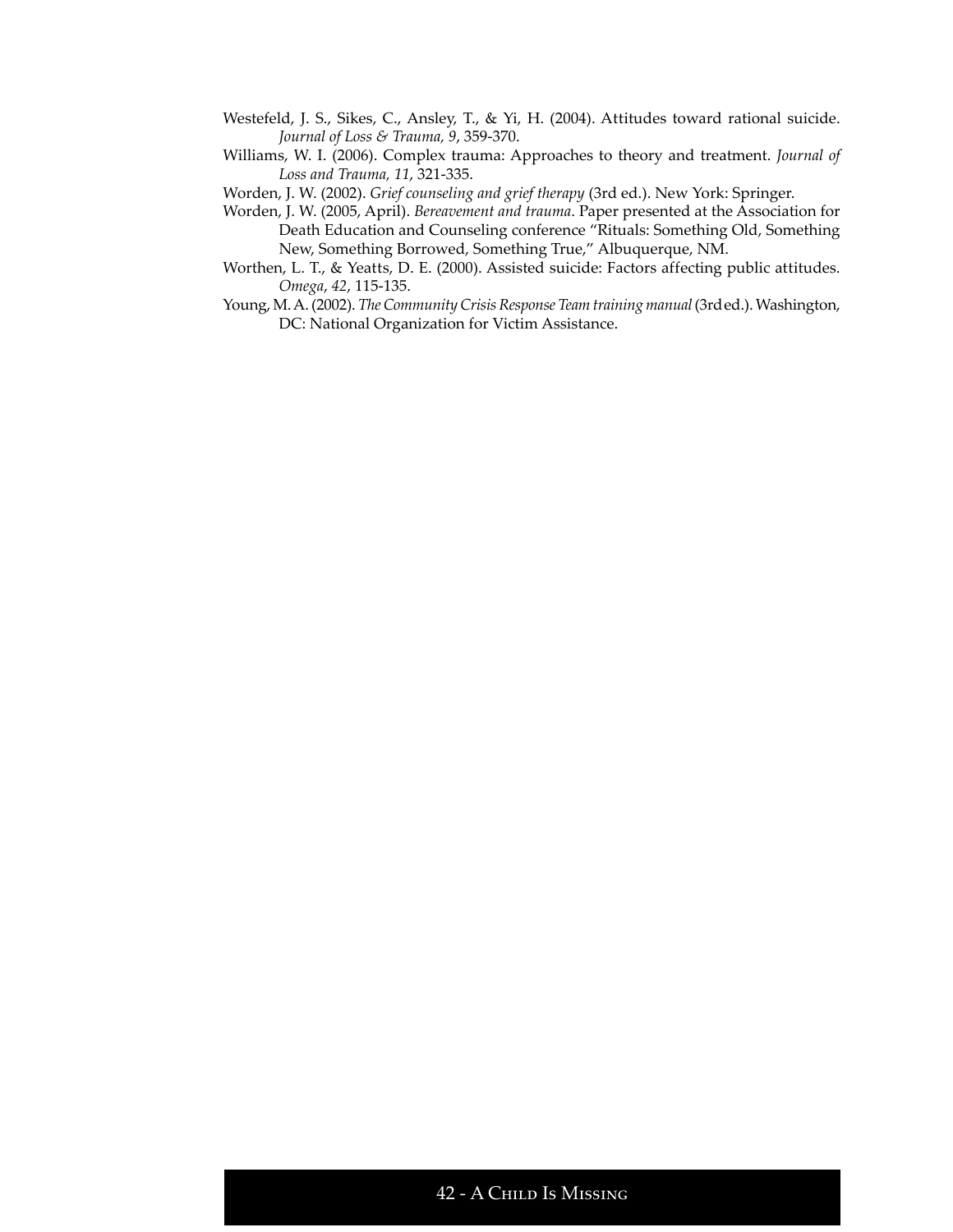# **National Center for Missing & Exploited Children**

The National Center for Missing & Exploited Children® (NCMEC) was established in 1984 as a private, nonprofit organization. Per 42 U.S.C. § 5773 and other federal legislation NCMEC fulfills 20 core federal mandates including the operation of a national, 24-hour, toll-free telephone line by which individuals may report information regarding the location of a missing child and request information about the procedures necessary to reunite a child with his or her legal custodian; operation of the national resource center and information clearinghouse for missing and sexually exploited children; coordination of programs to locate, recover, or reunite missing children with their families; provision of technical assistance and training in the prevention, investigation, prosecution, and treatment of cases involving missing and sexually exploited children; and operation of a CyberTipline® for reporting Internet-related, child sexual exploitation.

A 24-hour, toll-free telephone line, **1-800-THE-LOST® (1-800-843-5678)**, is available in Canada and the United States for those who have information regarding missing and sexually exploited children. The "phone free" number is 001-800-843- 5678 when dialing from Mexico and 00-800-0843-5678 when dialing from many other countries. For a list of other toll-free numbers available when dialing from specific countries visit www.missingkids.com, and from the home page respectively click on the "More Services" and "24-Hour Hotline" links. The CyberTipline is available worldwide for online reporting of these crimes at www.cybertipline.com. The TTY line is 1-800-826-7653. The NCMEC business number is 703-224-2150. The NCMEC facsimile number is 703-224-2122. The NCMEC website address is www.missingkids.com.

For information about the services offered by NCMEC's other offices, please call them directly in California at 714-508-0150, Florida at 561-848-1900, Florida/ Collier County at 239-566-5801, Kansas City at 913-469-5437, New York/Buffalo at 716-842-6333, New York/Mohawk Valley at 315-732-7233, New York/Rochester at 585-242-0900, South Carolina at 803-254-2326, and Texas at 512-465-2156.

A number of publications, addressing various aspects of the missing- and sexually exploited-child issue, are available free-of-charge in single copies by contacting the



Charles B. Wang International Children's Building 699 Prince Street Alexandria, Virginia 22314-3175 U.S.A. 1-800-THE-LOST (1-800-843-5678) www.missingkids.com